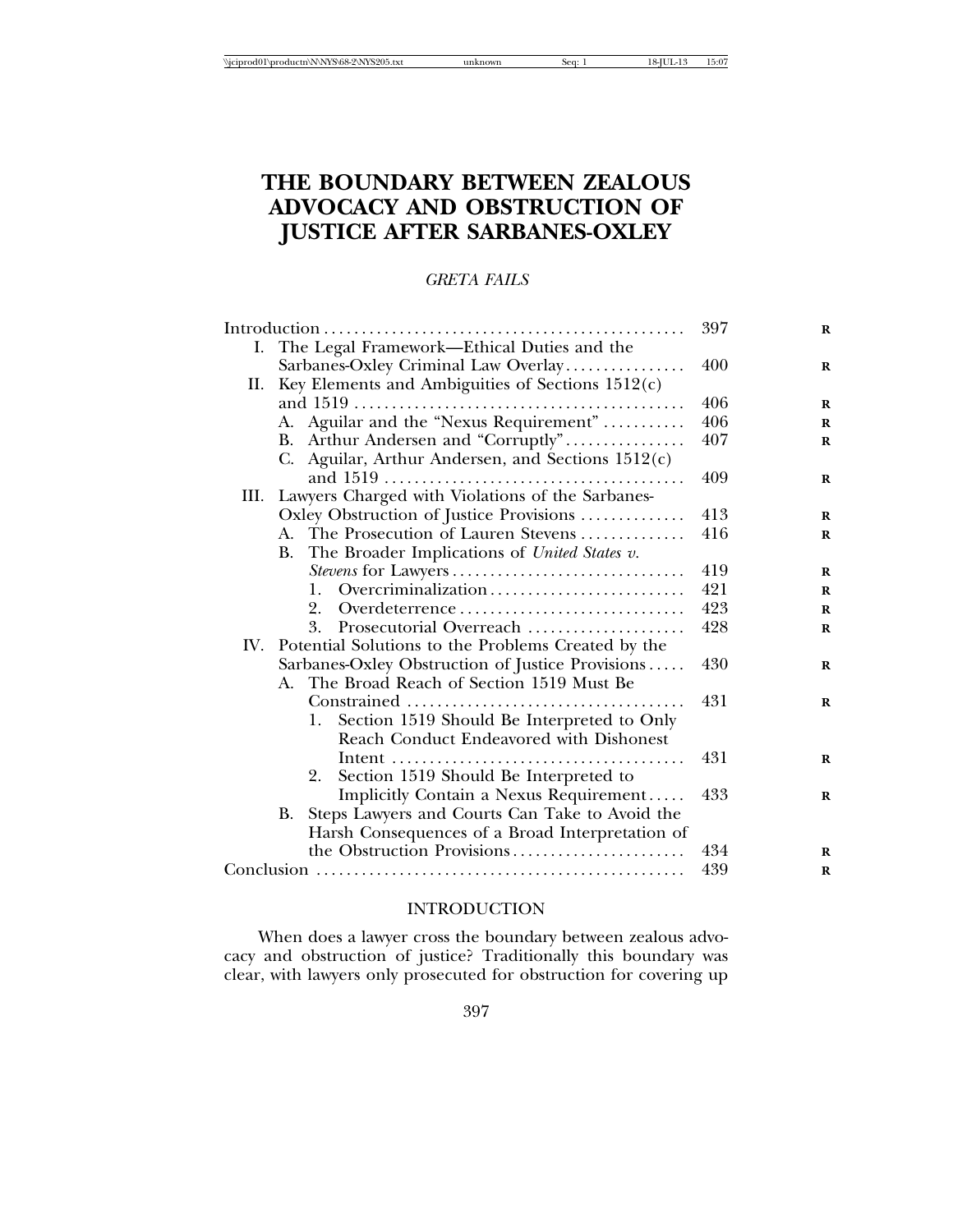their own crimes or for taking their clients' cases too far, e.g., intimidating witnesses or destroying documents.<sup>1</sup> Lawyers had leeway to aggressively represent their clients up to this boundary pursuant to their ethical duty of zealous advocacy.2 This landscape was significantly changed, however, when Congress enacted the Sarbanes-Oxley Act of 2002 and created two new obstruction of justice regulations.3 Because Congress implemented the Act in response to corporate scandals in which lawyers had played integral roles,<sup>4</sup> it intended for the new obstruction provisions to bolster the arsenal of prosecutors, to ferret out obstructive conduct that previously was not policed, and to remove constraints imposed by the Supreme Court.5 The broad and ambiguous language of the statute, coupled with unsettled legal doctrine interpreting the scope of the new provisions, has created a gray area in which lawyers are vulnerable to prosecution for conduct that was previously only characterized as zealous advocacy.6

The breadth of the Sarbanes-Oxley obstruction provisions was tested in 2011 when prosecutors charged a lawyer with obstruction of justice for conduct that would have previously been characterized as permissible lawyering on behalf of her client. The Department of Justice prosecuted Lauren Stevens, an attorney for GlaxoSmithKline, based on her voluntary response to a government inquiry into her client's marketing practices.7 *United States v. Stevens* is noteworthy because it entails the prosecution of a lawyer who was neither out for personal gain nor using the legal system to her personal advantage; this was a case in which a lawyer was simply advocating on behalf of her client. Stevens would not have been prosecuted for this conduct under the traditional obstruction of justice scheme, but Sarbanes-Oxley created a gray area, and in their discretion prosecutors determined that Stevens fell on the wrong side of the line. Stevens was ultimately acquitted, $8$  but the mere fact that prosecutors brought this case is troubling. The threat of similar future prosecutions against lawyers, coupled with the harsh penal-

<sup>1.</sup> *See infra* notes 79–82 and accompanying text.

<sup>2.</sup> *See infra* notes 11–12 and accompanying text.

<sup>3.</sup> Sarbanes-Oxley Act of 2002, Pub. L. No. 107-204, 116 Stat. 745 (2002). The two new obstruction provisions are codified at 18 U.S.C. § 1512(c) (2006) and 18 U.S.C. § 1519 (2006).

<sup>4.</sup> *See infra* notes 20–26 and accompanying text.

<sup>5.</sup> *See infra* Part II.C.

<sup>6.</sup> *See infra* Part III.B.

<sup>7.</sup> United States v. Stevens, 771 F. Supp. 2d 556 (D. Md. 2011).

<sup>8.</sup> *See* Transcript of Oral Argument at 10, United States v. Stevens, 771 F. Supp. 2d 556 (D. Md. 2011) (No. 10-694).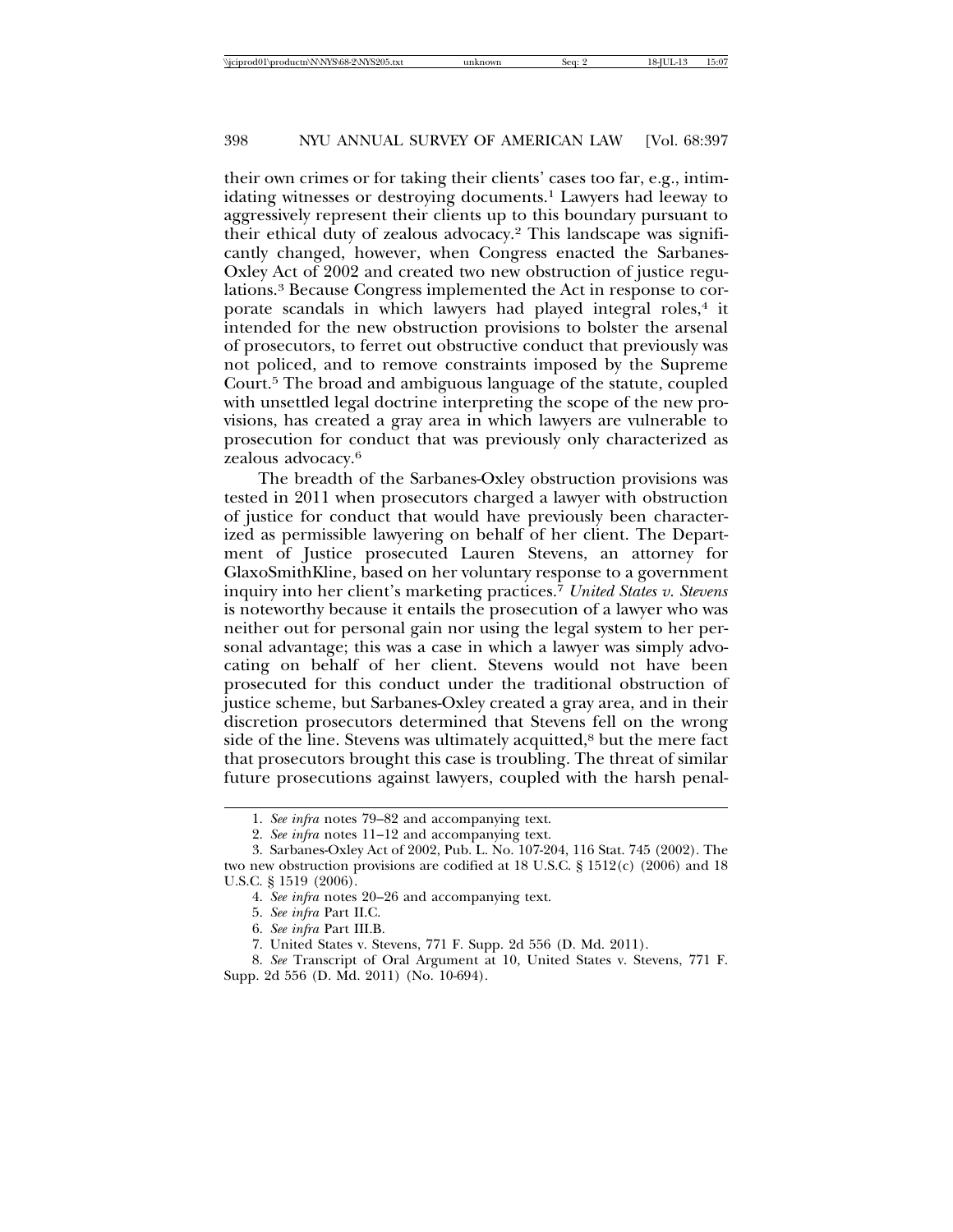ties Sarbanes-Oxley obstruction prosecutions entail,<sup>9</sup> will lead lawyers to be more risk averse in the representation of their clients, to the detriment of client representation generally. If courts and prosecutors interpret these provisions broadly, three negative consequences will inevitably result. First, traditionally innocent conduct considered zealous advocacy will be punishable, resulting in overcriminalization of attorney conduct. Second, lawyers will be disincentivized to fight for their clients when their careers and livelihoods could be jeopardized by an obstruction prosecution, resulting in overdeterrence of legitimate advocacy. Third, prosecutors will push the boundaries of their discretion and charge lawyers for pretextual or coercive reasons, resulting in prosecutorial overreach. Courts should construe these Sarbanes-Oxley obstruction provisions narrowly so that lawyers may continue to advocate for their clients without fear of criminal prosecution.

Part I lays out the ethical and legal framework with which lawyers must comply. It describes how the Model Rules create a duty to zealously advocate on behalf of clients while external regulation qualifies this duty and delineates the boundaries of permissible advocacy. It also outlines the Sarbanes-Oxley obstruction of justice provisions at issue in this Note. Part II analyzes the key elements and ambiguities of the Sarbanes-Oxley obstruction provisions based on their text and on the major Supreme Court precedent interpreting other obstruction of justice statutes. Part III delves into prosecutions of lawyers for Sarbanes-Oxley obstruction violations, focusing specifically on the prosecution of Lauren Stevens. It then discusses the implications of Sarbanes-Oxley and *United States v. Stevens* for lawyers generally, explaining that a broad interpretation of the Sarbanes-Oxley provisions will lead to overcriminalization, overdeterrence, and prosecutorial overreach. Ultimately, the incentive structure created by harsh penalties and vague obstruction provisions will lead to risk-averse lawyer behavior and less effective client representation. Part IV concludes with a discussion of how courts should construe the Sarbanes-Oxley obstruction of justice provisions in the future and, alternatively, what lawyers and courts can do to stave off negative consequences if the provisions remain broadly applicable to their conduct.

<sup>9.</sup> *See infra* notes 30 and 32 and accompanying text.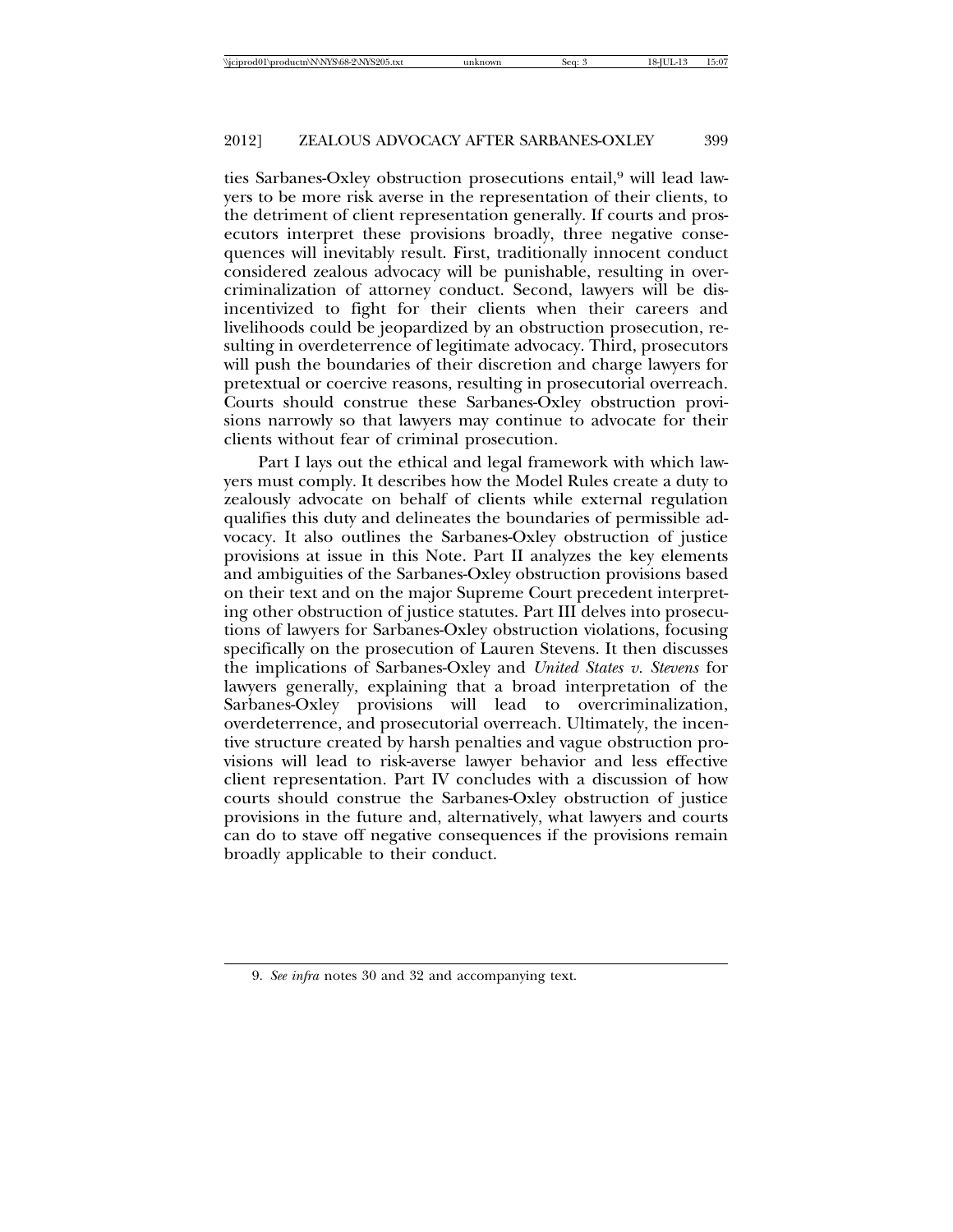#### I.

# THE LEGAL FRAMEWORK—ETHICAL DUTIES AND THE SARBANES-OXLEY CRIMINAL LAW OVERLAY

The legal profession is both internally and externally regulated. Internally the profession is governed by ethical rules promulgated by the bar and the states' highest courts.10 These ethical rules set the boundaries of permissible lawyer behavior and describe the lawyer's role in the profession. Included within this role is "the lawyer's obligation zealously to protect and pursue a client's legitimate interests, within the bounds of the law, while maintaining a professional, courteous and civil attitude toward all persons involved in the legal system."11 A lawyer's ethical role can thus be seen as clientcentered;12 he has an ethical *duty* not only to advocate for his client,

11. MODEL RULES OF PROF'L CONDUCT Preamble [9] (2012). The "zealously" advocate language is only found in the Preamble of the Model Rules, and the "zeal" descriptor has gradually been phased out of state ethical rules across the country. *See, e.g.*, Paul C. Saunders, *Whatever Happened To 'Zealous Advocacy'?*, 245 N.Y. L.J., no. 47, Mar. 11, 2011, at 1, 2 (discussing the disappearance of the language "zealous advocacy" from the New York Rules of Professional Conduct). The debate over the role of "zealous" advocacy in the legal profession is beyond the scope of this Note. To the extent that this Note discusses the existence of an ethical duty of zealous advocacy, that duty is derived both from the explicit mention of zeal in the Preamble of the Model Rules, and from as the general duties across all states' codes of professional conduct to maintain client confidences and to avoid conflicts of interest. The concept of "zealous" advocacy in this context is used more as a rhetorical device to represent the general ethical duties to advocate competently, loyally, and diligently in a client's best interests within the bounds of the law.

12. *See, e.g.*, Susan D. Carle, *Power as a Factor in Lawyers' Ethical Deliberation*, 35 HOFSTRA L. REV. 115, 116 (2006) (discussing the client-centered and justice-centered conceptions of legal advocacy). *See also* MODEL CODE OF PROF'L RESPONSIBIL-ITY Canon 7 (2007) ("A Lawyer Should Represent a Client Zealously Within the Bounds of the Law"). While the Model Rules describe additional roles for lawyers, the lawyer's ethical duty to his client is predominant. MODEL RULES OF PROF'L CON-

<sup>10.</sup> *See* Ted Schneyer, *How Things Have Changed: Contrasting the Regulatory Environments of the Canons and the Model Rules*, 2008 J. PROF. LAW. 161, 161–62 (2008) [hereinafter Schneyer, *How Things Have Changed*] ("In internal regulation (often called 'professional self-regulation'), the bar, in tandem with the states' highest courts, develops, interprets, and enforces practice norms. When the ABA drafts a model legal ethics code, bar associations or court-created agencies administer the disciplinary process, and bar or court-created committees render advisory ethics opinions, they engage in internal regulation."). While the ABA Model Rules of Professional Conduct are not binding, and many states' rules differ dramatically from the Model Rules, this Note will focus on the general precepts and several specific provisions from the Model Rules when discussing ethical duties and internal regulation of the legal profession.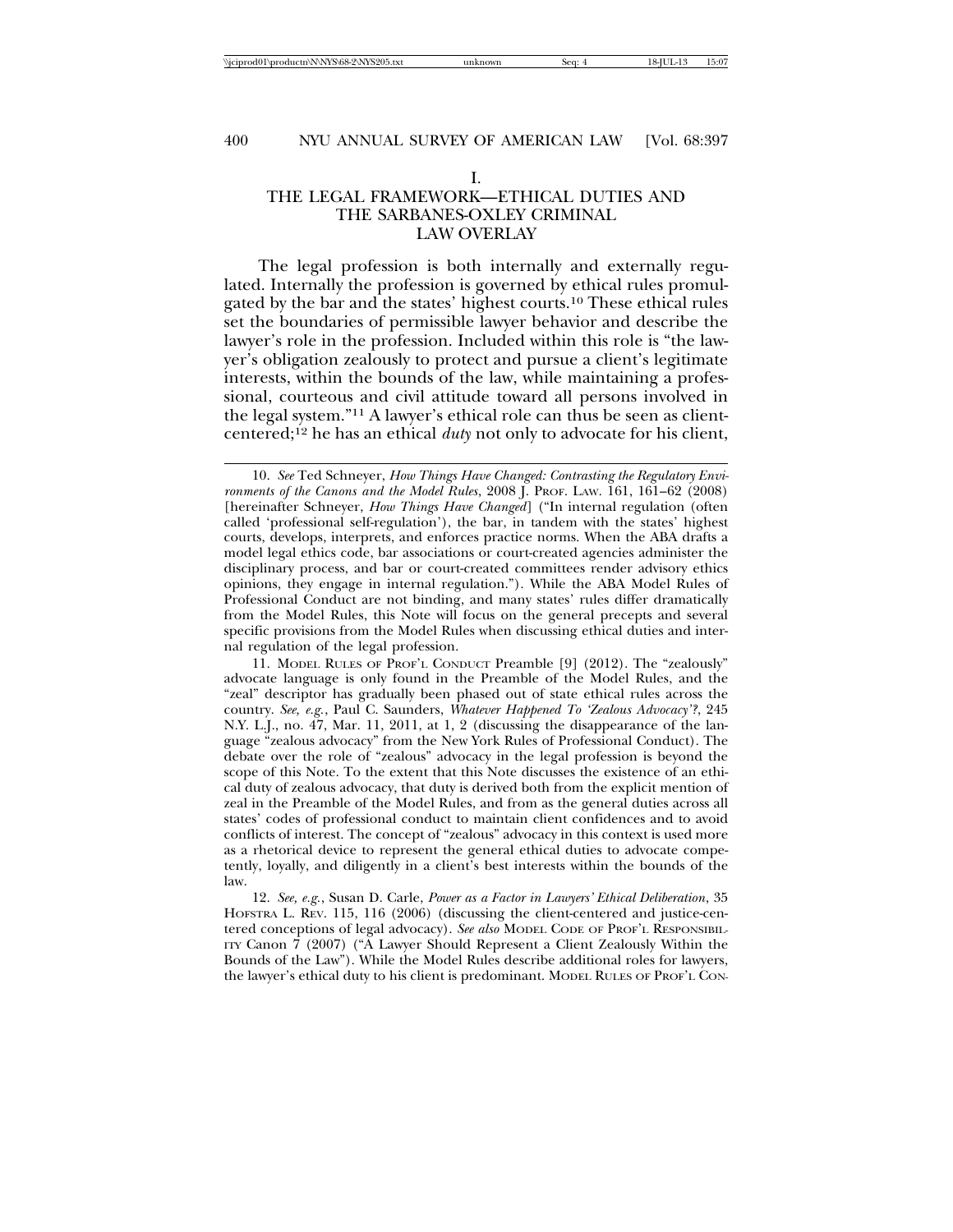but to do so zealously. This duty, however, is not boundless. Lawyers may not forcefully advocate for their clients to the detriment of all other interests. Lawyers are internally constrained in their advocacy by competing ethical obligations,13 as well as externally constrained, namely in that they may not break the law to further the interests of their clients.14 A lawyer's duty to his client is thus a delicate balance between zealous advocacy and staying within the bounds of the law.

Lawyers are increasingly governed by external rules.15 General civil and criminal laws enacted at both the state and federal levels are being used to police lawyer conduct,16 and laws specifically targeting attorney conduct are also being implemented.17 While these external constraints ensure that lawyers are held to the same legal standards as other citizens and help to promote the rule of law within the legal industry, they also limit a lawyer's ability to advocate on behalf of his client. The relationship between internal and external regulation of lawyers can therefore be a rocky one, with the two

14. This prohibition is found within the Model Rules themselves, as well as in external regulations. *See id.* Preamble [9] (describing a lawyer's duty to "zealously . . . protect and pursue a client's legitimate interests, *within the bounds of the law*") (emphasis added).

15. *See* Schneyer, *How Things Have Changed*, *supra* note 10, at 162 ("The external sector consists of statutes, regulations, and judicial doctrines that are primarily interpreted and enforced outside the realm of professional discipline. External law has been growing at an accelerating rate since 1970, both in the states and especially at the federal level."); Ted Schneyer, *An Interpretation of Recent Developments in the Regulation of Law Practice*, 30 OKLA. CITY U. L. REV. 559, 566–67 (2005) [hereinafter Schneyer, *An Interpretation of Recent Developments*] ("[F]ederal regulation has expanded markedly . . . appears to be accelerating and is likely to gain momentum with further globalization of the legal services market.").

16. *See, e.g.*, James M. Fischer, *External Control over the American Bar*, 19 GEO. J. LEGAL ETHICS 59, 97–98 (2006) (discussing cases in which consumer protection laws were applied to lawyers).

17. *See, e.g.*, Bankruptcy Abuse Prevention and Consumer Protection Act of 2005, Pub. L. No. 109-8, § 226, 119 Stat. 23, 45 (2005) (codified at 11 U.S.C. §§ 101 et seq. (2006)) (including lawyers in the regulated category of "debt relief agencies").

DUCT Preamble [1] (2012) (describing a lawyer's roles as "a representative of clients, an officer of the legal system and a public citizen having special responsibility for the quality of justice").

<sup>13.</sup> An example of internal constraints can be seen in the confidentiality rules. On the one hand, lawyers have a duty to safeguard all information relating to the representation of a client. *See* MODEL RULES OF PROF'L CONDUCT R. 1.6(a) (2012). On the other, they are required, in some circumstances, to reveal confidential information to further other interests. *See, e.g.*, *id.* R. 4.1(b) (requiring a lawyer to disclose material confidential client information to third parties "when disclosure is necessary to avoid assisting a criminal or fraudulent act by a client").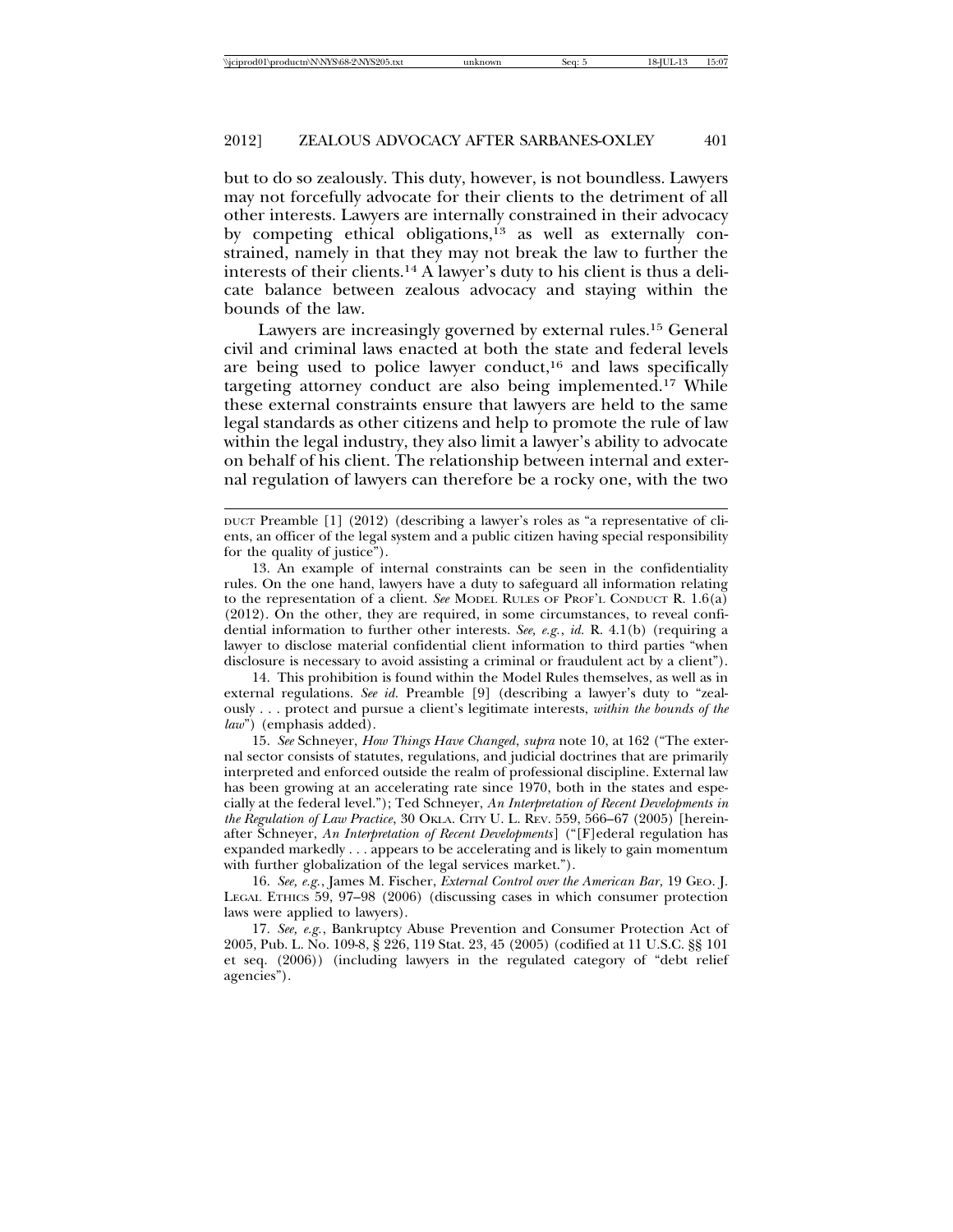regulatory frameworks seeking to achieve different goals and potentially conceptualizing the role of the lawyer in fundamentally different ways.18

One external constraint that is becoming increasingly relevant to lawyers is Sarbanes-Oxley.19 Enacted in 2002, Sarbanes-Oxley was a response to the corporate scandals of Enron, Arthur Andersen, and WorldCom, among others, and it was an attempt by Congress to "legislate[ ] ethical behavior for both publicly traded companies and their auditor firms."20 The Act included provisions requiring more transparency within publicly traded corporations and accounting and auditing firms.21 The goal was to hold corporations responsible to their shareholders and the public and to prevent future corporate scandals by making it harder for fraud and misconduct to persist unnoticed.<sup>22</sup>

Although Sarbanes-Oxley was particularly aimed at accountants and corporations, Congress did not overlook lawyer involve-

19. Sarbanes-Oxley Act of 2002, Pub. L. No. 107-204, 116 Stat. 745 (2006).

20. Howard Rockness & Joanne Rockness, *Legislated Ethics: From Enron to Sarbanes-Oxley, the Impact on Corporate America*, 57 J. BUS. ETHICS 31, 31 (2005). *See also* H.R. REP. NO. 107-414, at 19 (2002) ("The Committee's hearings on the Enron matter, the collapse of Global Crossing LLC, and the operations of the Nation's capital markets all indicated that reforms were necessary both for the regulators and the regulated."). The stated purpose of the Act was "[t]o protect investors by improving the accuracy and reliability of corporate disclosures made pursuant to the securities laws, and for other purposes." Sarbanes-Oxley Act of 2002, Pub. L. No. 107-204, 116 Stat. 745 (2006).

21. *See, e.g.*, *id.* §§ 401–09 (requiring enhanced financial disclosures from public companies).

22. The Act "will protect investors by improving the accuracy and reliability of corporate disclosures made pursuant to the securities laws. The bill achieves this goal through increased supervision of accountants that audit public companies, strengthened corporate responsibility, increased transparency of corporate financial statements, and protections for employee access to retirement accounts." H.R. REP. NO. 107-414, at 16.

<sup>18.</sup> *See* Schneyer, *How Things Have Changed*, *supra* note 10, at 163 ("Since at least the mid-1970s, just before the ABA began to draft the Model Rules, the relationship between the internal and external sectors has been an uneasy one. . . . [T]he sectors are in considerable tension, so much so that Susan Koniak has argued that the 'bar's law' (internal) and the 'state's law' (external) are grounded in very different conceptions of the lawyer's proper role.") (citing Susan P. Koniak, *The Law Between the Bar and the State*, 70 N.C. L. REV. 1389, 1409–27 (1992)); Schneyer, *An Interpretation of Recent Developments*, *supra* note 15, at 566–67 ("Shifting the regulatory center of gravity toward Washington is significant largely because it entails a shift toward legislative and administrative regulation, which may feature a different balance of policy concerns than has prevailed in the states, where the supreme courts, acting in tandem with the ABA and state and local bar associations, have held sway for a century.").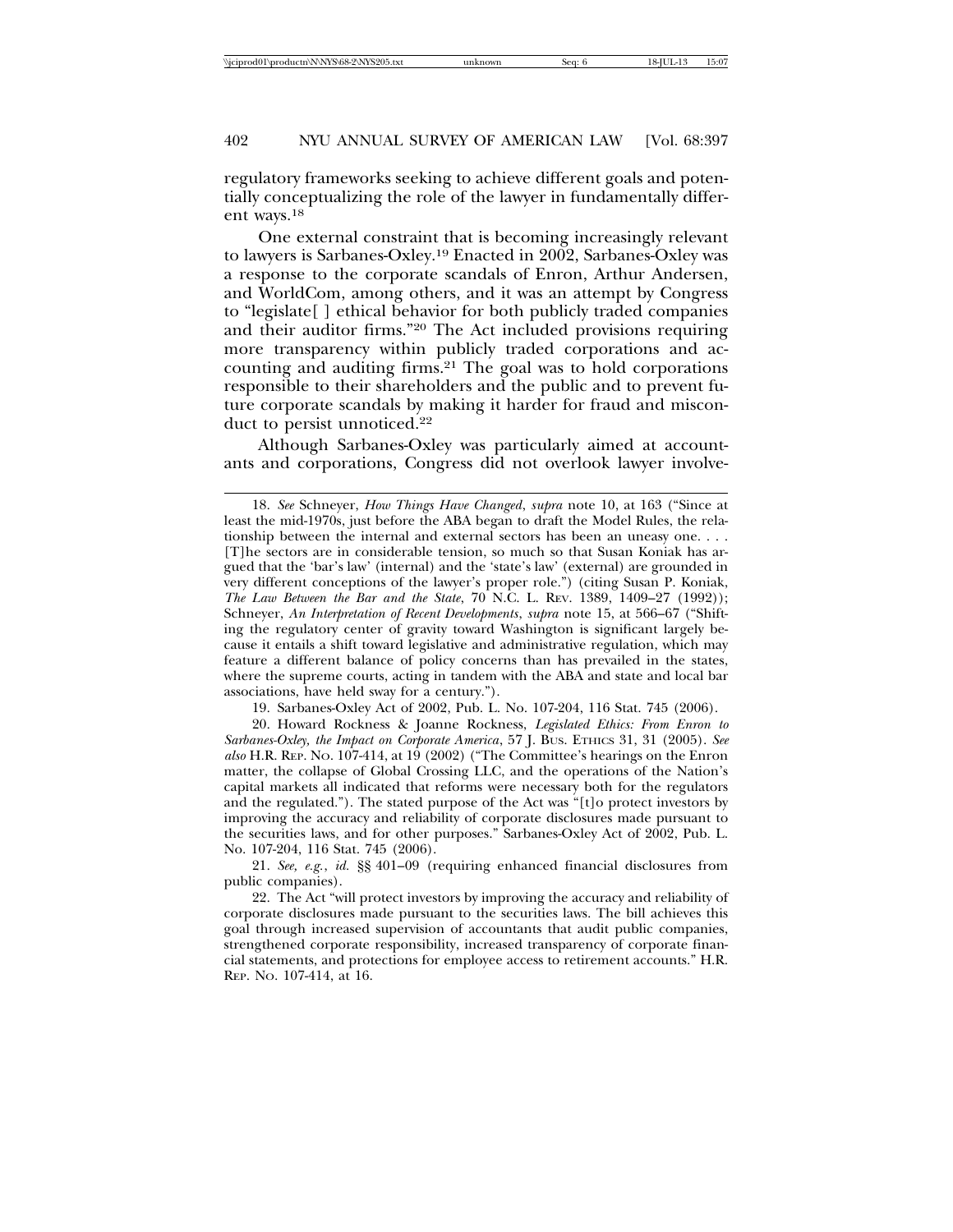ment in the scandals that precipitated the Act. The public was made aware of the problem of lawyers acquiescing in and even enabling their clients' misconduct and corporate fraud<sup>23</sup> and responded with outrage, demanding that the law hold lawyers comparably responsible for their wrongdoing. Congress answered by enacting Sarbanes-Oxley, which imposed two new regulations on lawyers. First, the Act clarified that lawyer conduct would be scrutinized on the same level as the actions of accountants and CEOs.24 Second, it deputized corporate lawyers to police the conduct of their clients and their clients' constituents.25 This new federal law thus acted as a constraint on lawyer behavior and it additionally defined a new role for lawyers outside of their traditional ethical obligations.26

24. *See* § 703(a) (codified at 15 U.S.C. § 7201 (2006)) ("The Commission shall conduct a study to determine  $\dots$  (1) the number of securities professionals, defined as public accountants, public accounting firms, investment bankers, investment advisers, brokers, dealers, *attorneys*, and other securities professionals practicing before the Commission (A) who have been found to have aided and abetted a violation of the Federal securities laws . . . .") (emphasis added); *see also* Stephen M. Cutler, Dir. of Enforcement Div., SEC, Speech before UCLA School of Law: The Themes of Sarbanes-Oxley as Reflected in the Commission's Enforcement Program (Sept. 20, 2004), *available at* www.sec.gov/news/speech/spch0920045mc. htm ("Consistent with Sarbanes-Oxley's focus on the important role of lawyers as gatekeepers, we have stepped up our scrutiny of the role of lawyers in the corporate frauds we investigate.").

25. *See* § 307 (codified at 15 U.S.C. § 7245 (2006)) ("Not later than 180 days after the date of enactment of this Act, the Commission shall issue rules, in the public interest and for the protection of investors, setting forth minimum standards of professional conduct for attorneys appearing and practicing before the Commission in any way in the representation of issuers, including a rule (1) requiring an attorney to report evidence of a material violation of securities law or breach of fiduciary duty or similar violation by the company or any agent thereof, to the chief legal counsel or the chief executive officer of the company (or the equivalent thereof); and (2) if the counsel or officer does not appropriately respond to the evidence (adopting, as necessary, appropriate remedial measures or sanctions with respect to the violation), requiring the attorney to report the evidence to the audit committee of the board of directors of the issuer or to another committee of the board of directors comprised solely of directors not employed directly or indirectly by the issuer, or to the board of directors.").

26. The Sarbanes-Oxley Act only applies to lawyers "appearing and practicing" before the Securities and Exchange Commission. *See id.* This phrase is interpreted broadly and all lawyers doing work for publicly traded companies could come under the reach of these provisions. *See* Jeffrey W. Stempel, *The Sarbanes-*

<sup>23.</sup> *See, e.g.*, Editorial, *Enron and the Lawyers*, N.Y. TIMES, Jan. 28, 2002, *available at* http://www.nytimes.com/2002/01/28/opinion/enron-and-the-lawyers.html ("In the Enron scandal, the accounting industry has been the profession taking the most heat. Before the dust settles, however, it seems inevitable that more questions will be raised about the role that lawyers played in Enron's alleged misdeeds.").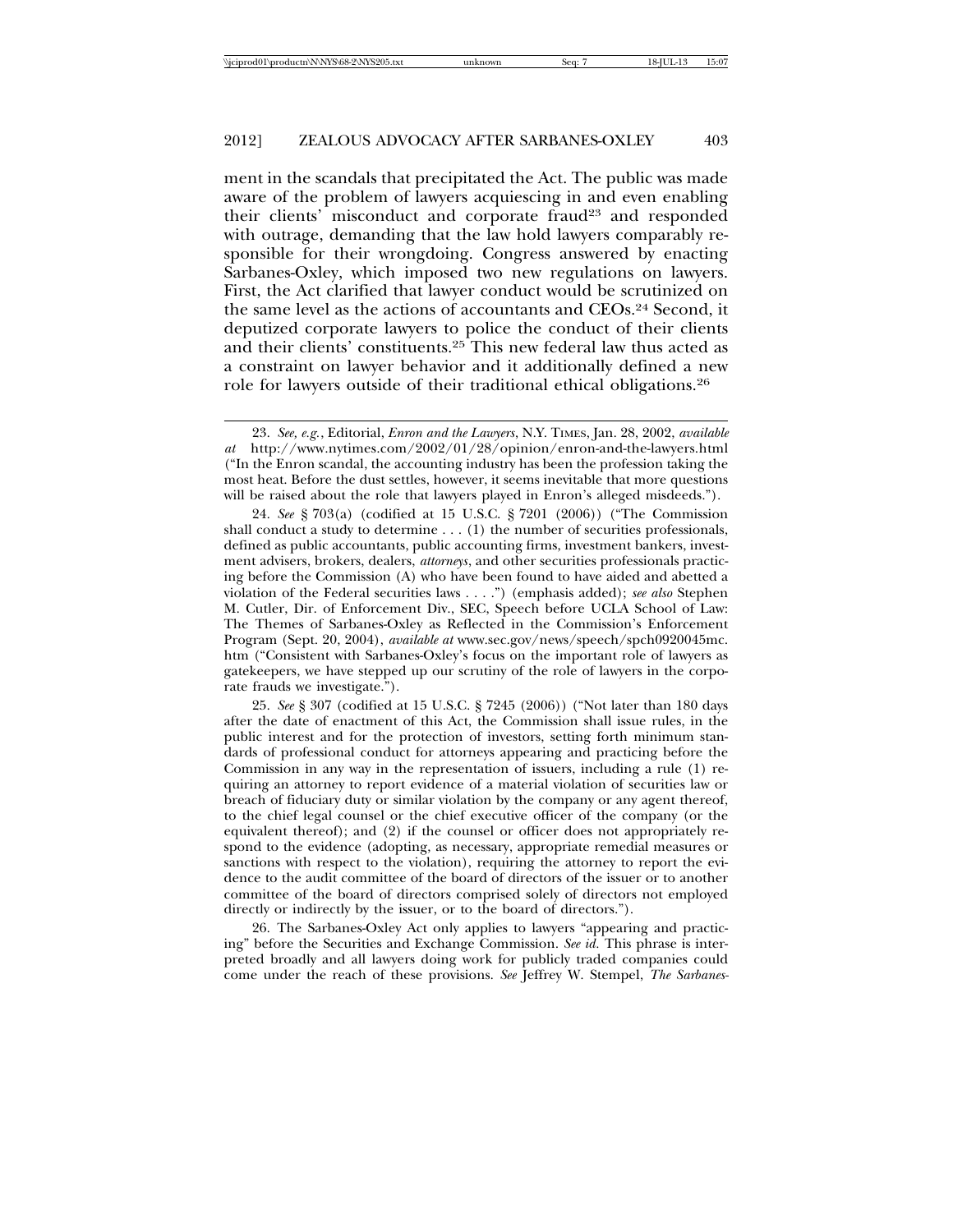This Note will focus on two sections of Sarbanes-Oxley that were enacted for general application but that have been increasingly, and worrisomely, used to police lawyer conduct.<sup>27</sup> These sections are the obstruction of justice provisions:  $18 \text{ U.S.C. }$  §  $1512(c)$ and 18 U.S.C.  $\S$  1519.<sup>28</sup> Section 1512(c) makes it a crime for anyone to "corruptly" destroy or conceal documents with the intent to make them unavailable in an official proceeding, or to otherwise obstruct any official proceeding.29 A violation of this provision is punishable by a fine and/or up to twenty years in prison.<sup>30</sup> Section 1519 makes it a crime to "knowingly" alter, destroy, conceal, or make a false entry in any document with the intent to obstruct a federal investigation or bankruptcy case, "or in relation to or contemplation of any such matter or case."31 A violation of this section is similarly punishable by a fine and/or up to twenty years in prison.32

These two provisions substantially altered the scope of the federal obstruction of justice scheme. Prior to 2002, the Department of Justice primarily prosecuted obstruction of justice crimes under 18 U.S.C. §  $1503(a)^{33}$  and 18 U.S.C. § 1512.<sup>34</sup> Both sections are still in force today, but their scope has been significantly cabined by Supreme Court decisions, as will be discussed below.35 Congress en-

29. 18 U.S.C. § 1512(c) (2006).

30. *Id.*

31. 18 U.S.C. § 1519 (2006).

32. *Id.*

35. *See infra* Part II.

*Oxley Act: Lawyer Professional Responsibility, and a Heightened Role for Business Lawyers*, 11 NEV. LAW. 8, 13 (2003).

<sup>27.</sup> This Note will not focus on the reporting-up provisions specifically geared toward lawyers in Section 307 of the Sarbanes-Oxley Act. These provisions have been controversial and hotly debated, but they are beyond the scope of this Note.

<sup>28.</sup> These provisions are found in sections 1102 and 802 of the Sarbanes-Oxley Act, respectively. While section 307 of the Sarbanes-Oxley Act imposes specific requirements on lawyers "appearing and practicing" before the SEC, these obstruction of justice provisions are of general application and apply to anyone, including *all* lawyers.

<sup>33. 18</sup> U.S.C. § 1503 (2006) ("Whoever corruptly, or by threats or force, or by any threatening letter or communication, endeavors to influence, intimidate, or impede any grand or petit juror, or officer in or of any court of the United States . . . or corruptly or by threats or force, or by any threatening letter or communication, influences, obstructs, or impedes, or endeavors to influence, obstruct, or impede, the due administration of justice, shall be punished as provided in subsection (b)."). Section 1503 is often referred to as the "omnibus" obstruction statute or "catchall" provision because of its general language and broad applicability. *See infra* note 44 and accompanying text.

<sup>34. 18</sup> U.S.C. § 1512(b) (2006).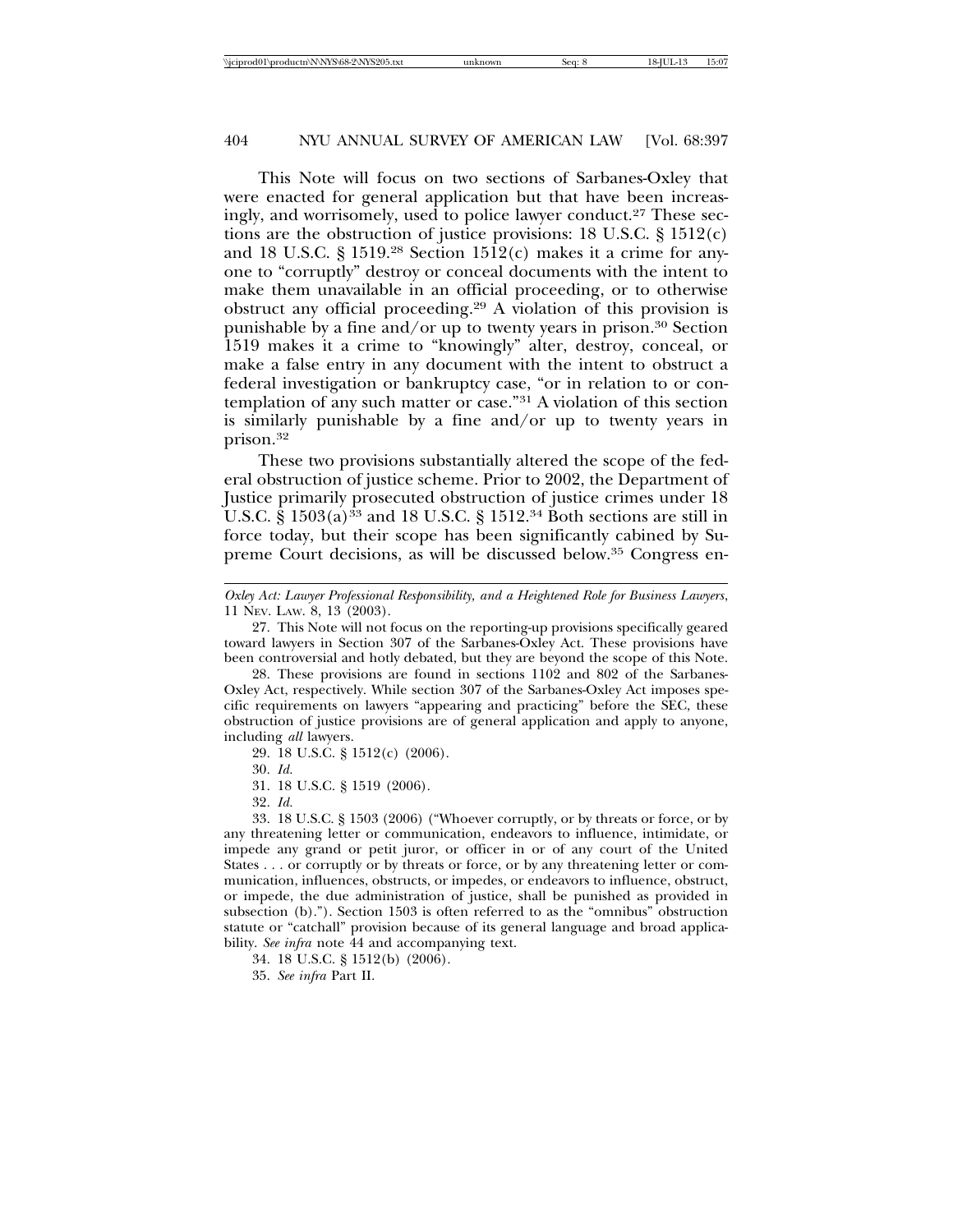acted sections 1512(c) and 1519 in Sarbanes-Oxley to broaden the reach of the obstruction of justice provisions.36 Previously section 1512 only authorized prosecution for anyone who corruptly persuaded *another person* to destroy or alter documents to make them unavailable in an official proceeding—the Sarbanes-Oxley addition of section 1512(c) criminalizes destruction of documents by persons *acting alone*. 37 Section 1512(c) also increases the penalty for a violation of this provision.<sup>38</sup> Whereas section  $1512(c)$  could thus be considered a minor expansion of the previous obstruction statutes, section 1519 is a major departure from the previous scheme. Section 1519 significantly broadens the reach of the omnibus obstruction provision by making it clear that it not only applies to obstructive actions taken against formal, pending government proceedings, but that it also applies to actions taken against informal investigations and "in relation to or contemplation of" a future proceeding.39 The changes to the obstruction of justice statutes made

37. *Compare* 18 U.S.C. § 1512(b) (2006) ("Whoever knowingly uses intimidation, threatens, or corruptly persuades *another person*, or attempts to do so, or engages in misleading conduct toward another person, with intent to . . . (2) cause or induce any person to  $\dots$  (A) withhold testimony, or withhold a record, document, or other object, from an official proceeding; (B) alter, destroy, mutilate, or conceal an object with intent to impair the object's integrity or availability for use in an official proceeding; (C) evade legal process summoning that person to appear as a witness, or to produce a record, document, or other object, in an official proceeding . . . shall be fined under this title or imprisoned not more than *ten years*, or both.") (emphasis added), *with* 18 U.S.C. § 1512(c) (2006) ("*Whoever* corruptly (1) alters, destroys, mutilates, or conceals a record, document, or other object, or attempts to do so, with the intent to impair the object's integrity or availability for use in an official proceeding; or (2) otherwise obstructs, influences, or impedes any official proceeding, or attempts to do so, shall be fined under this title or imprisoned not more than *20 years*, or both.") (emphasis added).

38. *See* 18 U.S.C. § 1512(b) (2006) (punishing a violation of the act with a fine and/or ten years in prison).

39. 18 U.S.C. § 1519 (2006) ("Whoever knowingly alters, destroys, mutilates, conceals, covers up, falsifies, or makes a false entry in any record, document, or tangible object with the intent to impede, obstruct, or influence the investigation or proper administration of *any matter* within the jurisdiction of any department or agency of the United States or any case filed under title 11, or *in relation to or*

<sup>36.</sup> S. REP. NO. 107-146, at 14 (2002) ("[T]he current laws regarding destruction of evidence are full of ambiguities and technical limitations that should be corrected. [These] provision[s] [are] meant to accomplish those ends."). Congress, despite wanting to broaden the reach of the obstruction of justice provisions, maintained a carve-out for the lawful provision of legal services. *See* 18 U.S.C. § 1515(c) (2006) (the "Safe Harbor Provision") ("This chapter does not prohibit or punish the providing of lawful, bona fide, legal representation services in connection with or anticipation of an official proceeding."). As will be discussed more fully herein, this exception does little to protect lawyers accused of ambiguously unlawful conduct under the broadened obstruction of justice provisions.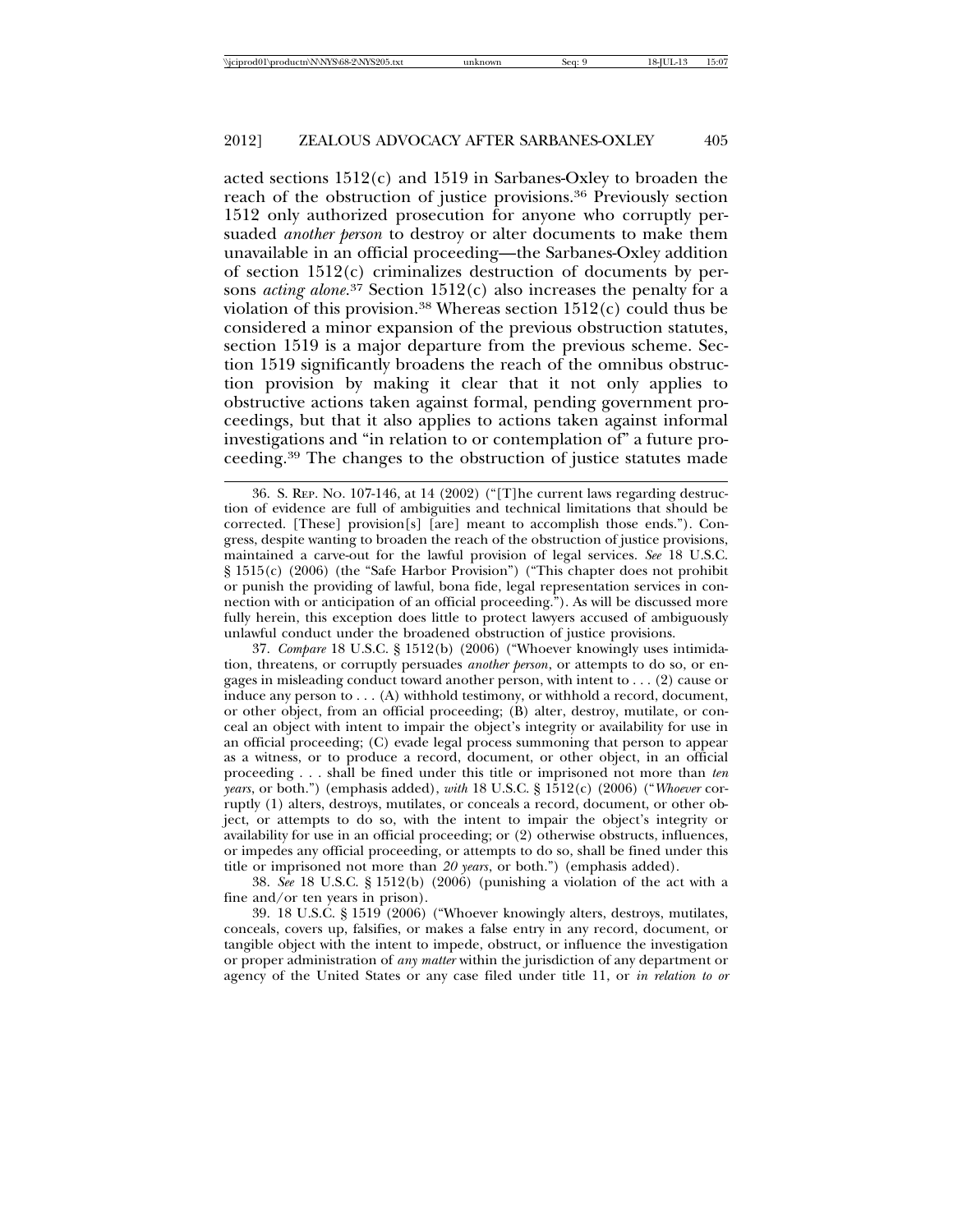by the Sarbanes-Oxley additions are troublesome and require further elaboration.

# KEY ELEMENTS AND AMBIGUITIES OF SECTIONS 1512(C) AND 1519

The Supreme Court has not yet ruled on the Sarbanes-Oxley obstruction of justice provisions. It did, however, interpret the obstruction of justice framework prior to the Sarbanes-Oxley additions,40 and it also interpreted the preexisting provisions post-Sarbanes-Oxley.41 These Supreme Court precedents define the boundaries of federal obstruction of justice prosecutions and lay the foundation for interpreting the new statutes.

# *A. Aguilar and the "Nexus Requirement"*

In *United States v. Aguilar*, the Supreme Court interpreted section 1503 after a judge was convicted of endeavoring to obstruct justice by disclosing a wiretap and lying to FBI agents when questioned about it.42 The Court overturned the judge's obstruction conviction because it held that making false statements to an investigating agent who may or may not testify before a grand jury did not constitute a violation of section 1503.43 It focused on what lower courts had termed a "nexus requirement" implicit in section 1503 that "tended to place metes and bounds on the very broad language of the catchall provision."44 The nexus requirement mandated that the accused's actions "have a relationship in time, causation, or logic with the judicial proceedings."45 The Court described

- 41. *See* Arthur Andersen LLP v. United States, 544 U.S. 696 (2005).
- 42. Aguilar, 515 U.S. at 595.
- 43. *Id.* at 600.
- 44. *Id.* at 599.
- 45. United States v. Aguilar, 515 U.S. 593, 599 (1993).

*contemplation of any such matter or case*, shall be fined under this title, imprisoned not more than 20 years, or both.") (emphasis added); S. REP. NO. 107-146, 14–15 (2002) ("This statute is specifically meant not to include any technical requirement, which some courts have read into other obstruction of justice statutes, to tie the obstructive conduct to a pending or imminent proceeding or matter. It is also sufficient that the act is done 'in contemplation' of or in relation to a matter or investigation. It is also meant to do away with the distinctions, which some courts have read into obstruction statutes, between court proceedings, investigations, regulatory or administrative proceedings (whether formal or not), and less formal government inquiries, regardless of their title. Destroying or falsifying documents to obstruct any of these types of matters or investigations, which in fact are proved to be within the jurisdiction of any federal agency are covered by this statute.").

<sup>40.</sup> *See* United States v. Aguilar, 515 U.S. 593 (1995).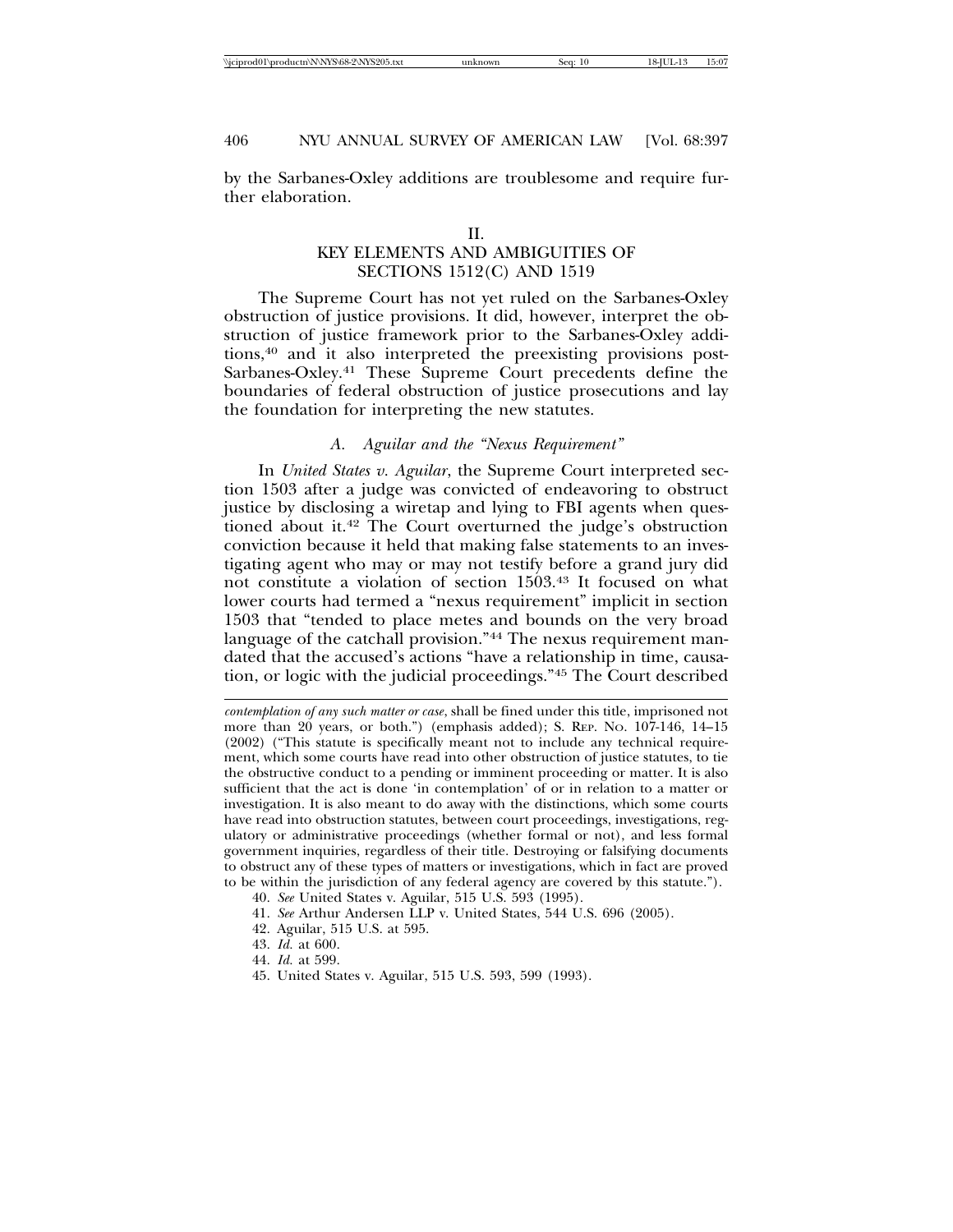how this meant that "the endeavor must have the 'natural and probable effect' of interfering with the due administration of justice."46 The heart of the requirement is that "if the defendant lacks knowledge that his actions are likely to affect the judicial proceeding, he lacks the requisite intent to obstruct."47 In the case of the judge, since he did not know that his lies would affect the grand jury proceeding, the judge could not have intended to obstruct the proceeding.

This nexus requirement is an obligation nowhere enumerated in the statute, created by courts out of concern that the statute would otherwise not provide sufficient warning about what constitutes illegal conduct.48 If no nexus between the obstructive conduct and a judicial proceeding was required, a person could be held liable for obstruction for lying to his wife about his whereabouts after committing a crime if he knew about a pending investigation and his wife happened to be subsequently interviewed as part of the investigation.49 The scope of what could potentially be considered obstructive conduct absent a nexus requirement would therefore be vast. The Court in *Aguilar* thus placed a significant restraint on the reach of section 1503 by holding that this nexus requirement—that the act must have the "natural and probable effect" of obstructing judicial or grand jury proceedings—would be strictly enforced.

#### *B. Arthur Andersen and "Corruptly"*

Ten years later, the Court was once again faced with interpreting an obstruction of justice provision. Sarbanes-Oxley had been enacted three years earlier, but neither of its obstruction provisions was at issue. The Court was instead asked to interpret the obstruction of justice statutes as they stood in 2000, specifically section 1512(b).50 The corporate scandals that led to the passage of Sarbanes-Oxley's new obstruction provisions, however, loomed in the background of the Court's opinion; the petitioner was Arthur Andersen LLP, Enron's auditor, and the firm had been convicted of violating section 1512(b) by instructing its employees to destroy

<sup>46.</sup> *Id.* (elaborating on this point that "the defendant's actions need [not] be successful; an 'endeavor' suffices").

<sup>47.</sup> *Id.* 

<sup>48.</sup> *See* Aguilar, 515 U.S*.* at 600 ("We have traditionally exercised restraint in assessing the reach of a federal criminal statute . . . out of concern that 'a fair warning should be given to the world in language that the common world will understand, of what the law intends to do if a certain line is passed.'") (quoting McBoyle v. United States, 283 U.S. 25, 27 (1931)).

<sup>49.</sup> *See id*. at 602.

<sup>50.</sup> Arthur Andersen LLP v. United States, 544 U.S. 696, 698 n.1 (2005).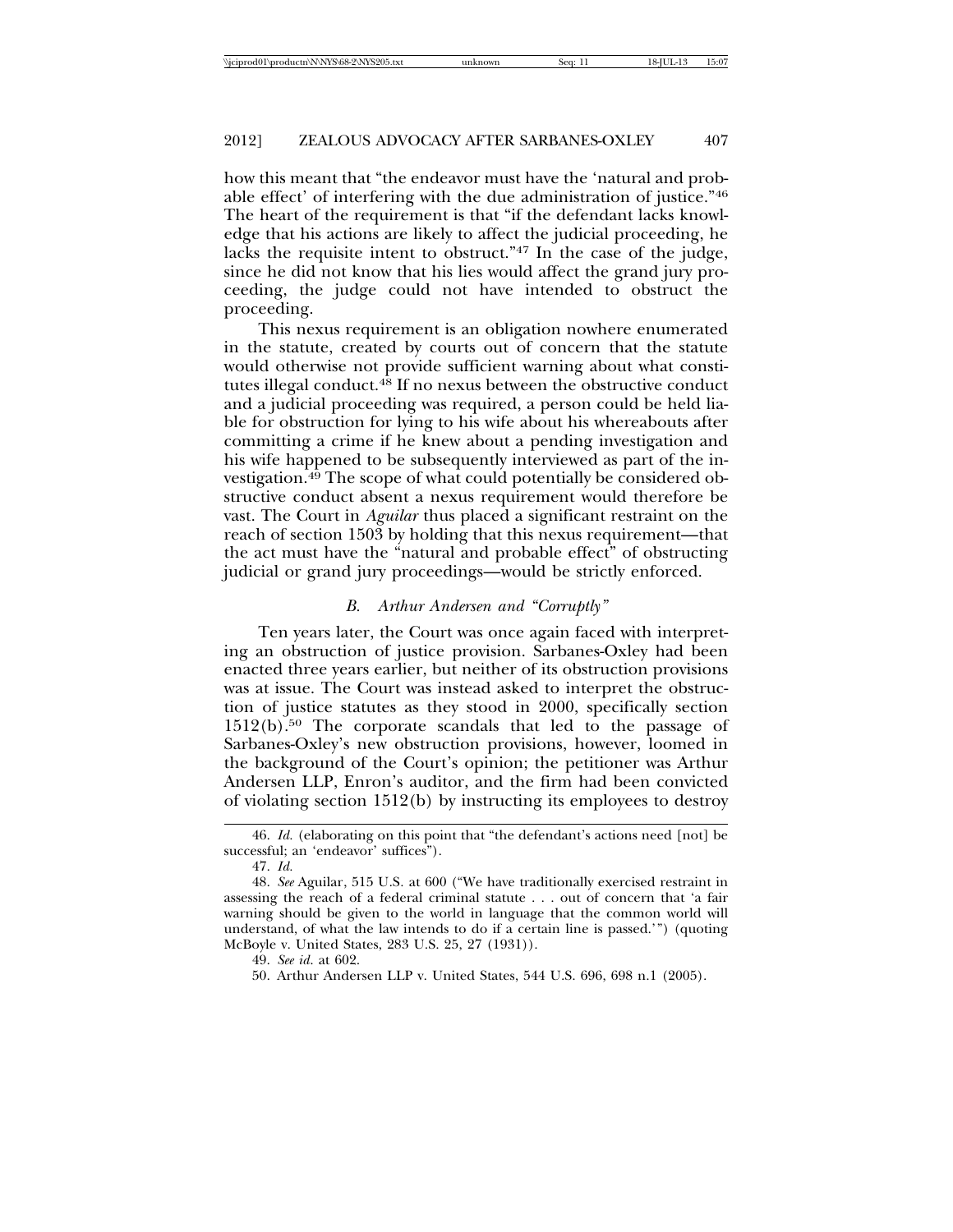documents related to Enron's collapse.51 The Court was focused on resolving a circuit split over the meaning of section 1512(b), particularly "what it means to 'knowingly . . . corruptly persuade' another person 'with intent to . . . cause' that person to 'withhold' documents from, or 'alter' documents for use in, an 'official proceeding.'"52

In a unanimous decision, the Court interpreted the terms "knowingly . . . corruptly persuade" in section 1512(b) to encompass "only persons conscious of wrongdoing."53 It rejected the lower court's jury instructions because they charged the jury to convict even when the petitioner "honestly and sincerely believed that its conduct was lawful" and even when the petitioner's sole intent was to "impede" a government proceeding without any dishonest purpose (i.e., a lawyer instructing a client to assert his legitimate attorney-client privilege and not answer a question).54 Furthermore, the Court picked up the *Aguilar* nexus requirement and held that a "'knowingly . . . corrupt persauder' [sic] cannot be someone who persuades others to shred documents under a document retention policy when he does not have in contemplation any particular official proceeding in which those documents might be material."55 It specifically questioned whether a proceeding needed to be pending for the nexus requirement to be applicable and it determined that a proceeding "need not be pending or about to be instituted at the time of the offense,"56 but that the defendant must have "foreseen" a potential future proceeding for the nexus requirement to be satisfied.<sup>57</sup>

The *Arthur Andersen* Court therefore narrowed the reach of section 1512(b) in two important ways. First, it imported into section 1512(b) the nexus requirement it had found in *Aguilar* with section 1503. Second, and more importantly, it drew a sharp distinction between the mere intent to impede a proceeding and the dishonest intent to obstruct justice. The Court was clear that unless the reach of section 1512(b) was abruptly cut off at the line of dishonest intent, the provision would impermissibly sweep up innocent conduct

57. *Id.*

<sup>51.</sup> *Id.* at 698.

<sup>52.</sup> *Id.* at 702, 703.

<sup>53.</sup> *Id.* at 706.

<sup>54.</sup> *Id.*

<sup>55.</sup> *Id.* at 708.

<sup>56.</sup> Arthur Anderson LLP v. United States, 544 U.S. 696, 707–08 (2005) (quoting 18 U.S.C. § 1512(e)(1) (2006) (current version codified at 18 U.S.C.  $\S 1512(f)(1) (2006)$ , which makes it clear that proceedings need not be pending for section 1512 violations to occur).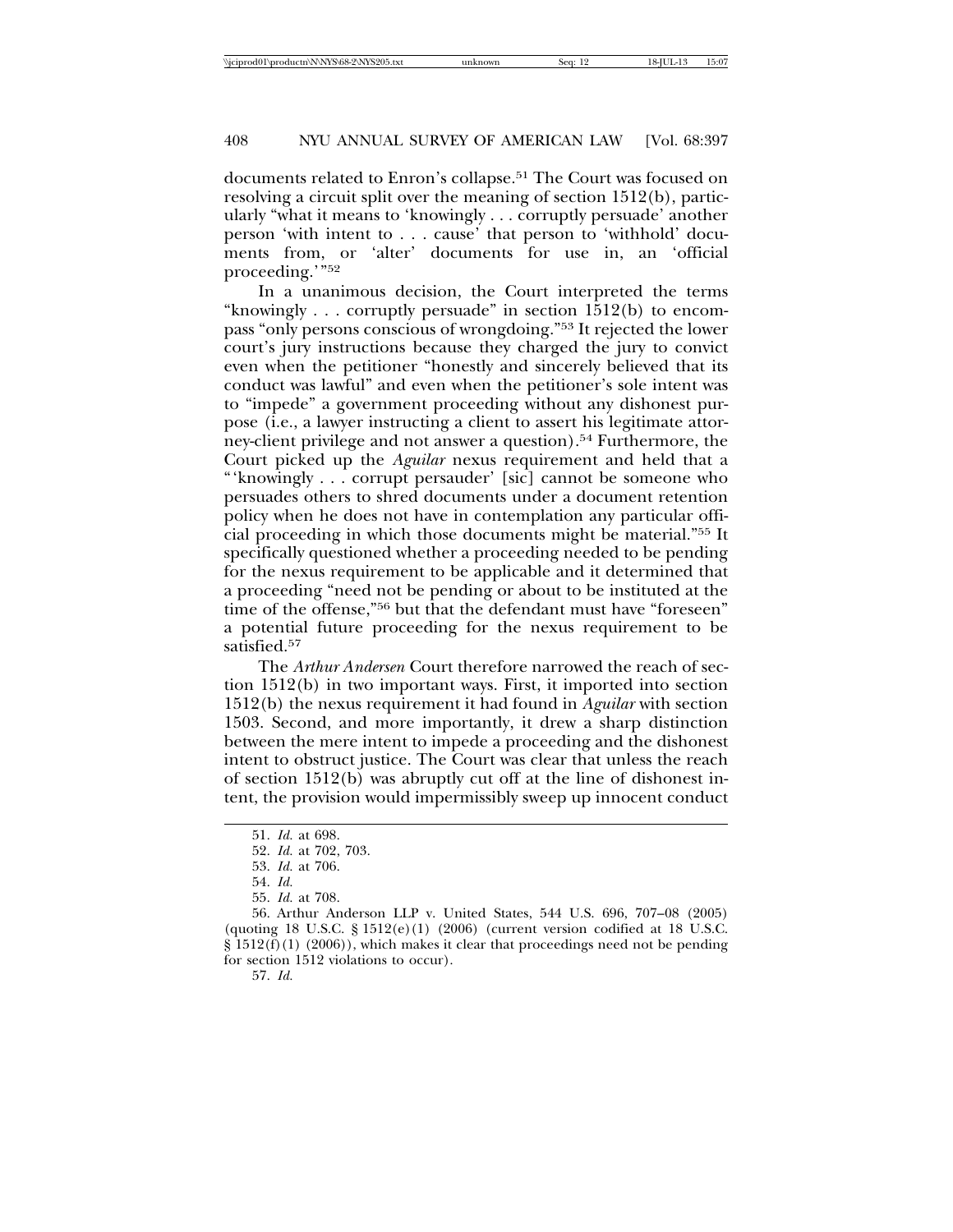and would, in essence, be limitless.<sup>58</sup> Traditionally protected assertions of attorney-client privilege, marital privilege, and the right against self-incrimination, as well as compliance with valid document retention policies, could all be considered obstructive conduct under a broader reading of the intent requirement.59 Because withholding testimony or documents from a judicial proceeding is not necessarily corrupt, a more malicious intent was necessary to trigger a violation of the obstruction provisions.60 After *Aguilar* and *Arthur Andersen*, it is clear that in order to violate the pre-Sarbanes-Oxley obstruction provisions a person must (1) be conscious of wrongdoing, (2) have a dishonest intent, and (3) have foreseen a judicial proceeding which his actions could materially impact.

#### *C. Aguilar, Arthur Andersen, and Sections 1512(c) and 1519*

The requirement that a person must possess a dishonest intent to obstruct justice, embodied in the modifier "corruptly" in the *Arthur Andersen* decision, may not apply to both of the Sarbanes-Oxley additions. Section 1512(c) only slightly modifies the language of section 1512(b) from "knowingly . . . corruptly persuade" to "corruptly,"61 doing away with the knowledge requirement and making the statute applicable to individuals acting alone. This modification likely does little to affect the applicability of the *Arthur Andersen* analysis, and section 1512(c) has been interpreted to require the same awareness of wrongdoing and dishonest intent that section  $1512(b)$  necessitates.<sup>62</sup>

The construction of section 1519 is a different matter. Section 1519 does not contain the same "corruptly" language as the other

is of relatively little practical importance.").

<sup>58.</sup> *See id.* 

<sup>59.</sup> *See id.* at 703–04.

<sup>60.</sup> *See id.*

<sup>61. 18</sup> U.S.C. § 1512(c) (2006).

<sup>62.</sup> *See, e.g.*, United States v. McKibbins, 656 F.3d 707, 711 (7th Cir. 2011) ("The intent element is important here because the word 'corruptly' is what 'serves to separate criminal and innocent acts of obstruction.' . . . Without a showing of a willful, corrupt *mens rea* that has a nexus to an official proceeding, the government cannot meet its burden.") (citation omitted) (citing *Arthur Andersen*, 544 U.S. at 704–08). Furthermore, the Supreme Court is unlikely to require a lesser standard for individuals acting alone than it does for individuals persuading others to obstruct justice. *See* A. Michael Warnecke & George W. Morrison, *Responding to Allegations of Improper Corporate Conduct*, HAYNES & BOONE LLP (Oct. 31, 2005), http:// haynesboone.com/files/Publication/d9877913-2a6c-4681-84a1-62c5af91e8b2/ Presentation/PublicationAttachment/54c0ab6e-aef0-49af-9059-968f9969f787/Warnecke%20-%20Responding%20to%20Allegations%20-%2011-28-06.pdf ("Given the scope of SOX's main new section 1519 . . . and preexisting law, section 1512(c)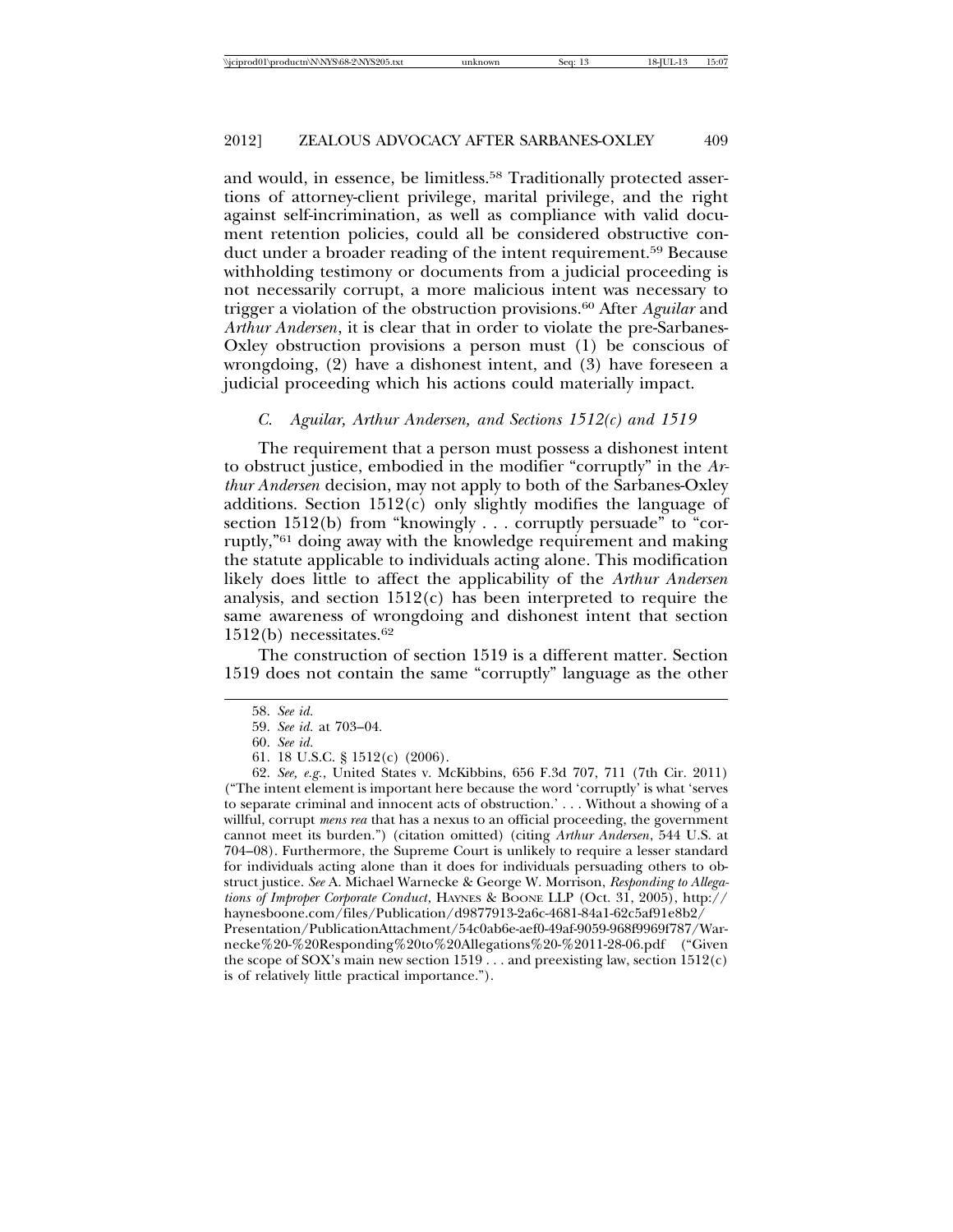obstruction of justice provisions.63 Instead, section 1519 states that a violation occurs when someone "knowingly" obstructs justice.<sup>64</sup> The conspicuous absence of the modifier "corruptly" in section 1519 was not unintentional; Congress specifically meant to extend the government's ability to prosecute obstruction of justice crimes by enacting a broadly worded and widely applicable provision.<sup>65</sup> The legislative history shows that Congress did not intend for section 1519 to contain a dishonesty requirement; it intended that the mere intent to impede a proceeding was sufficient to constitute a violation of the section.66 Congress thus sent a clear signal to the judiciary, both in the text and legislative history of section 1519, that it wanted this provision to be treated differently than previous obstruction of justice statutes. Even if a court were to overlook this expression of legislative intent when construing section 1519, it would still need to distinguish the Supreme Court's parsing of language signaling the level of intent in obstruction statutes in *Arthur Andersen*, which rather straightforwardly appears to indicate that section 1519's language elucidates a different intent requirement than section  $1512(b).<sup>67</sup>$ 

The courts that have analyzed the level of intent necessary to find a section 1519 violation have failed to coalesce on one definitive interpretation of the provision. Some courts have firmly read

67. *See* Elkan Abramowitz & Barry A. Bohrer, *The '*Andersen*' Decision: Its Effects on 18 USC §1519 and Attorneys*, 234 N.Y. L.J., July 5, 2005, at 3, 6 ("[A]lthough both sections have a requirement that the destruction be done 'knowingly,' §1519 does not require that it be done 'corruptly.' Section 1519 also specifically refers to 'imped[ing]' an investigation. Thus the government may argue that the language in Andersen—indicating that impeding an investigation is not sufficient grounds for a conviction under §1512—may be distinguishable under §1519. Courts that have any doubt about how to interpret 'impede' under §1519 may look to the court's dissection of the term in Andersen: '"impede" has broader connotations than "subvert" or even "undermine" . . . and many of these connotations do not incorporate any "corrupt[ness]" at all.' The court equated 'to impede' with '"to interfere with or get in the way of the progress of" or "hold up" or "detract from."'"). It might be possible to argue that section 1519 should be narrowed pursuant to the *Arthur Andersen* opinion based on the broad language in the case about the need to confine the obstruction statutes so that people know when they might be violating it. *See id.*

<sup>63. 18</sup> U.S.C. § 1519 (2006).

<sup>64.</sup> *Id.*

<sup>65.</sup> *See* S. REP. NO. 107-146, at 14 (2002).

<sup>66.</sup> *Id.* ("Section 1519 is meant to apply broadly to any acts to destroy or fabricate physical evidence so long as they are done with the intent to obstruct, impede or influence the investigation or proper administration of any matter, and such matter is within the jurisdiction of an agency of the United States, or such acts done either in relation to or in contemplation of such a matter or investigation.").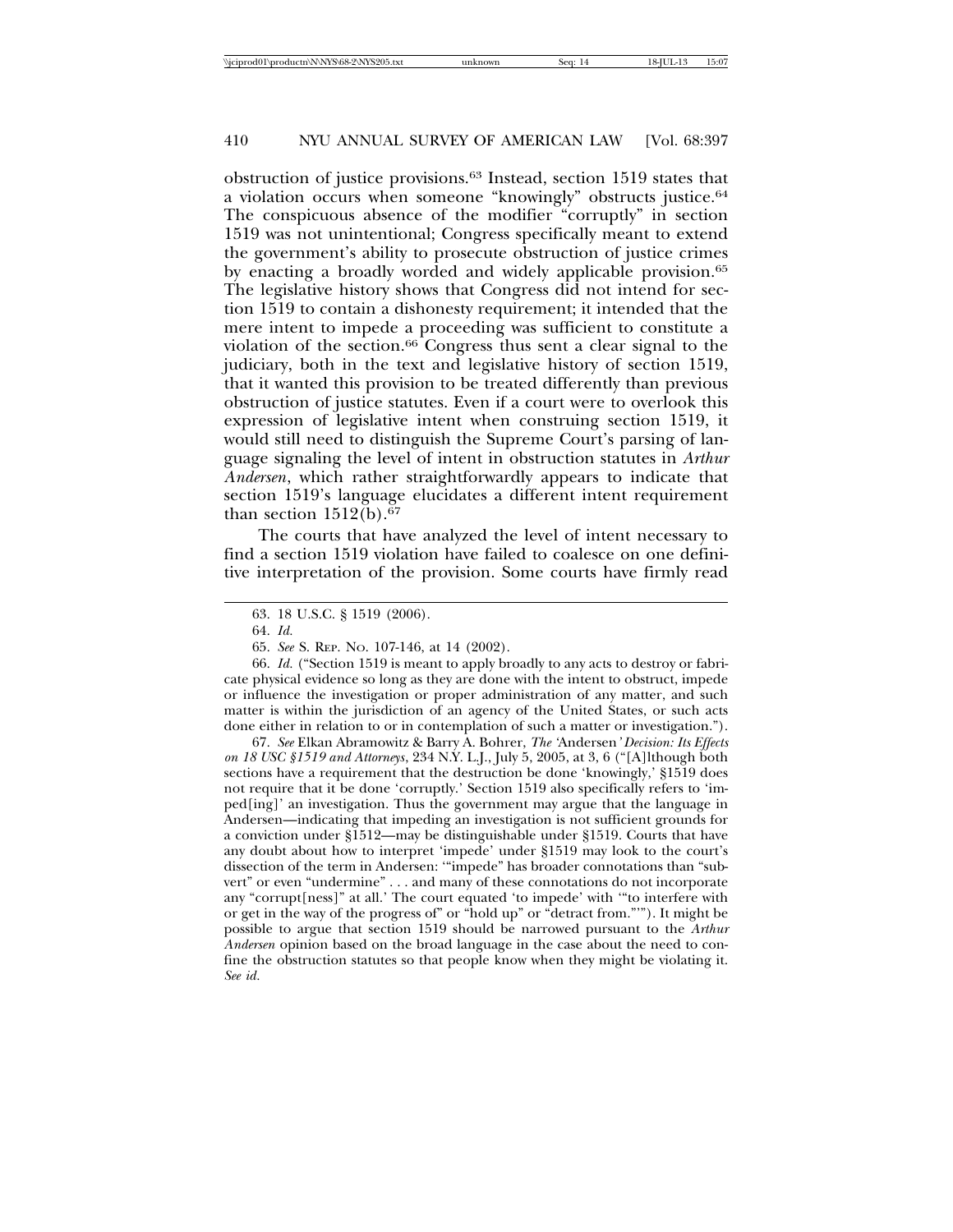an *Arthur Andersen* "corruptly" requirement into the "knowingly" language of section 1519, requiring knowledge of conscious wrongdoing as opposed to the mere honest intent to impede a proceeding.68 Many courts, however, have neglected to fully flesh out the requirement, simply stating that section 1519 requires intent to obstruct.<sup>69</sup> These precedents are vulnerable to the interpretation that the removal of "corruptly" from the text of section 1519 makes a difference in the level of intent required to find a violation. Too few courts have addressed this issue to comfortably say that section 1519 falls in line with the Supreme Court's previous elucidation of obstruction of justice intent requirements, especially given Congress' stark move in utilizing different language in section 1519. If section 1519 ultimately is not found to contain a dishonest intent requirement comparable to that in other obstruction of justice provisions, the reach of section 1519 will be vast and the fears announced in *Arthur Andersen* about innocent conduct being swept up under the statute will be realized.70 Whether section 1519 includes an implicit nexus requirement thus becomes an extremely important question, as that is one final avenue by which to constrain the reach of the otherwise limitless provision.

<sup>68.</sup> *See* United States v. Kernell, 667 F.3d 746, 754 (6th Cir. 2012); United States v. Stevens, 771 F. Supp. 2d 556, 560–61 (D. Md. 2011); United States v. Hayes, No. 3:09-cr-397, 2010 U.S. Dist. LEXIS 67446, at \*12–13 (M.D. Pa. July 7, 2010); United States v. Nestor, No. 3:09-CR-00397, 2010 U.S. Dist. LEXIS 67097, at \*18 (M.D. Pa. July 6, 2010); United States v. Moyer, 726 F. Supp. 2d 498, 506 (M.D. Pa. 2010); United States v. Fumo, No. 06-319, 2009 U.S. Dist. LEXIS 51581, at \*172 (E.D. Pa. June 17, 2009); United States v. Russell, 639 F. Supp. 2d 226, 240 (D. Conn. 2007). Recently, in *United States v. Maury*, the Third Circuit referenced section 1519 in a string cite discussing the dishonest intent requirement of another obstruction of justice provision, seemingly implying without elaborating that section 1519 contains a dishonest intent requirement. No. 09-2305, 2012 U.S. App. LEXIS 19474, at \*87–88 (3d Cir. Sept. 17, 2012).

<sup>69.</sup> *See* United States v. Yielding, 657 F.3d 688, 711 (8th Cir. 2011); United States v. Gray, 642 F.3d 371, 376 (2d Cir. 2011); United States v. Moore, No. 10-213 Section "L"(2), 2011 U.S. Dist. LEXIS 55817, at \* 3 (E.D. La. May 23, 2011), *aff'd*, No. 11-30877, 2013 WL 512342, at \*6-7 (5th Cir. Feb. 11, 2013); United States v. Kun Yun Jho, 465 F. Supp. 2d 618, 636 (E.D. Tex. 2006), *rev'd on other grounds*, 534 F.3d 398 (5th Cir. 2008).

<sup>70.</sup> *See* Arthur Andersen LLP v. United States, 544 U.S. 696, 703–04 (2005) (discussing the invocation of the right against compelled self-incrimination, the right not to disclose marital confidences, the right not to turn over documents protected by attorney-client privilege, and compliance with valid document retention policies under ordinary circumstances as legitimate, innocent conduct that would be swept up under a broader interpretation of section 1512(b)).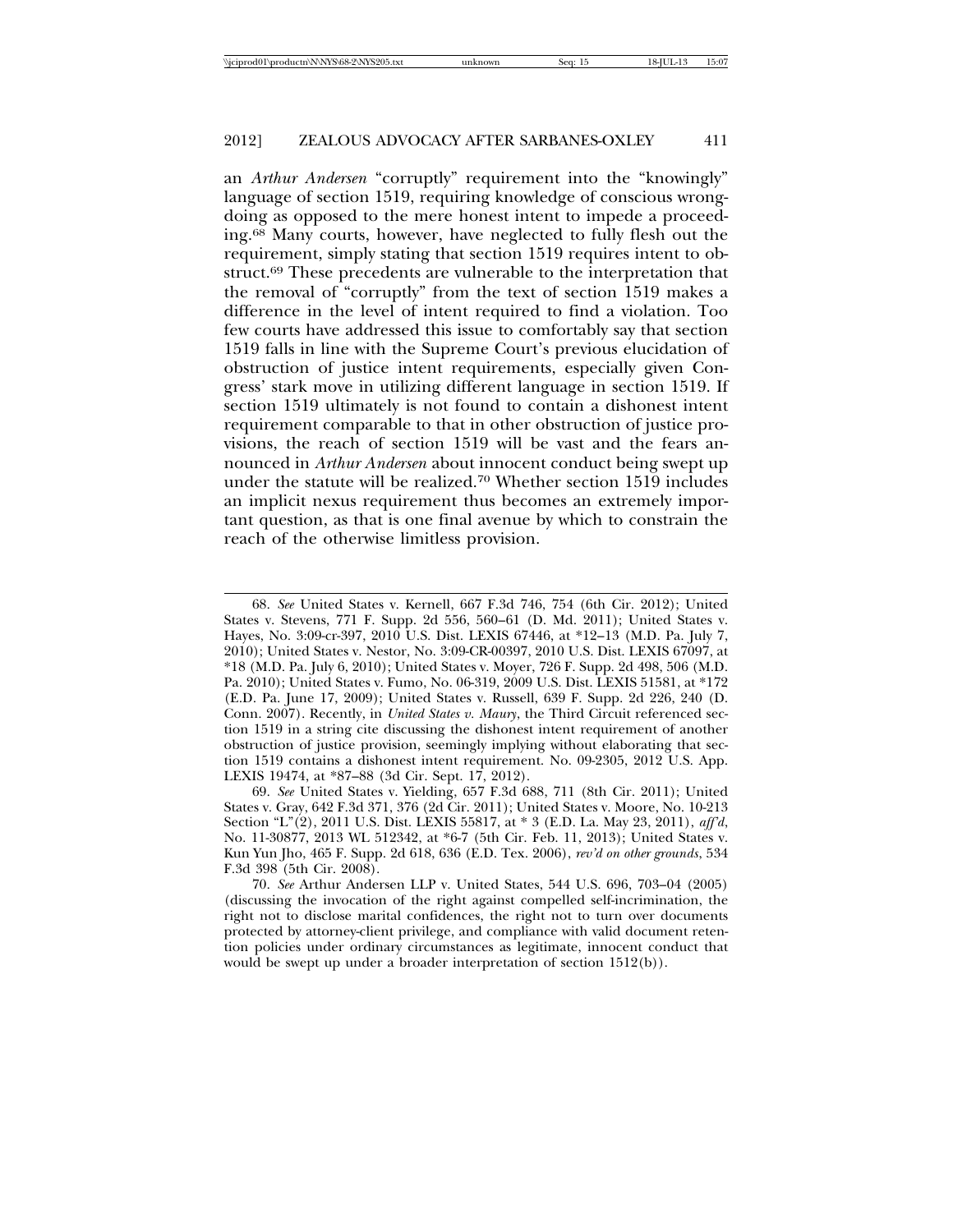Courts have interpreted section 1512(c) to contain a nexus requirement,71 but it is becoming increasingly settled that section 1519 does not contain such a requirement. In enacting section 1519, Congress provided that no proceeding need be pending for the section to be applicable,72 and it also specifically made clear that it did not intend for the provision to contain a nexus requirement.73 By relying on the legislative history and language of the section, the Second, Third, Fifth, Sixth, and Eighth Circuits have determined that section 1519 does not contain a nexus requirement.74 The Second and Third Circuits, however, did so by overturning district court opinions that had followed the *Aguilar*-*Arthur Andersen* line of precedent and read a nexus requirement into section 1519,75 requiring that the obstructive conduct bear some rela-

72. *See* 18 U.S.C. § 1519 (2006).

73. S. REP. NO. 107-146, at 14–15 (2002) ("This statute is specifically meant not to include any technical requirement, which some courts have read into other obstruction of justice statutes, to tie the obstructive conduct to a pending or imminent proceeding or matter."). The Senate did express concern that section 1519 could be interpreted more broadly than intended, and specifically stated that it should not be construed to prosecute individuals complying with normal document retention policies. *See id.* at 27 ("In our view, section 1519 should be used to prosecute only those individuals who destroy evidence with the specific intent to impede or obstruct a pending or future criminal investigation, a formal administrative proceeding, or bankruptcy case. It should not cover the destruction of documents in the ordinary course of business, even where the individual may have reason to believe that the documents may tangentially relate to some future matter within the conceivable jurisdiction of an arm of the federal bureaucracy.").

74. *See* United States v. Moore, No. 11-30877, 2013 WL 512342, at \*7 (5th Cir. Feb. 11, 2013); United States v. Moyer, 674 F.3d 192, 209 (3d Cir. 2012); United States v. Kernell, 667 F.3d 746, 754–55 (6th Cir. 2012); Yielding, 657 F.3d at 712; Gray, 642 F.3d at 377–78 ("[I]n enacting § 1519, Congress rejected any requirement that the government prove a link between a defendant's conduct and an imminent or pending official proceeding. The defendants therefore are incorrect in assuming that because the Supreme Court has required a nexus to an official proceeding for purposes of other obstruction statutes, the same nexus requirement must apply to prosecutions under § 1519. . . . By the plain terms of § 1519, knowledge of a pending federal investigation or proceeding is not an element of the obstruction crime.").

75. *See* United States v. Piekarsky, No. 3:09-CR-396, 2010 U.S. Dist. LEXIS 81360, at \*14 (M.D. Pa. Aug. 11, 2010); United States v. Hayes, No. 3:09-CR-397, 2010 U.S. Dist. LEXIS 67446, at \*19 (M.D. Pa. July 7, 2010); United States v. Nestor, No. 3:09-CR-00397, 2010 U.S. Dist. LEXIS 67097, at \*18 (M.D. Pa. July 6,

<sup>71.</sup> *See* United States v. Johnson, 655 F.3d 594, 605 (7th Cir. 2011); United States v. Friske, 640 F.3d 1288, 1292 (11th Cir. 2011); United States v. Phillips, 583 F.3d 1261, 1264 (10th Cir. 2009); United States v. Carson, 560 F.3d 566, 584 (6th Cir. 2009); United States v. Ortiz, 220 F. App'x 13, 16 (2d Cir. 2007). As of the time of the *Friske* decision, no circuit had rejected the nexus requirement for section 1512(c). *See Friske*, 640 F.3d at 1292 n.4.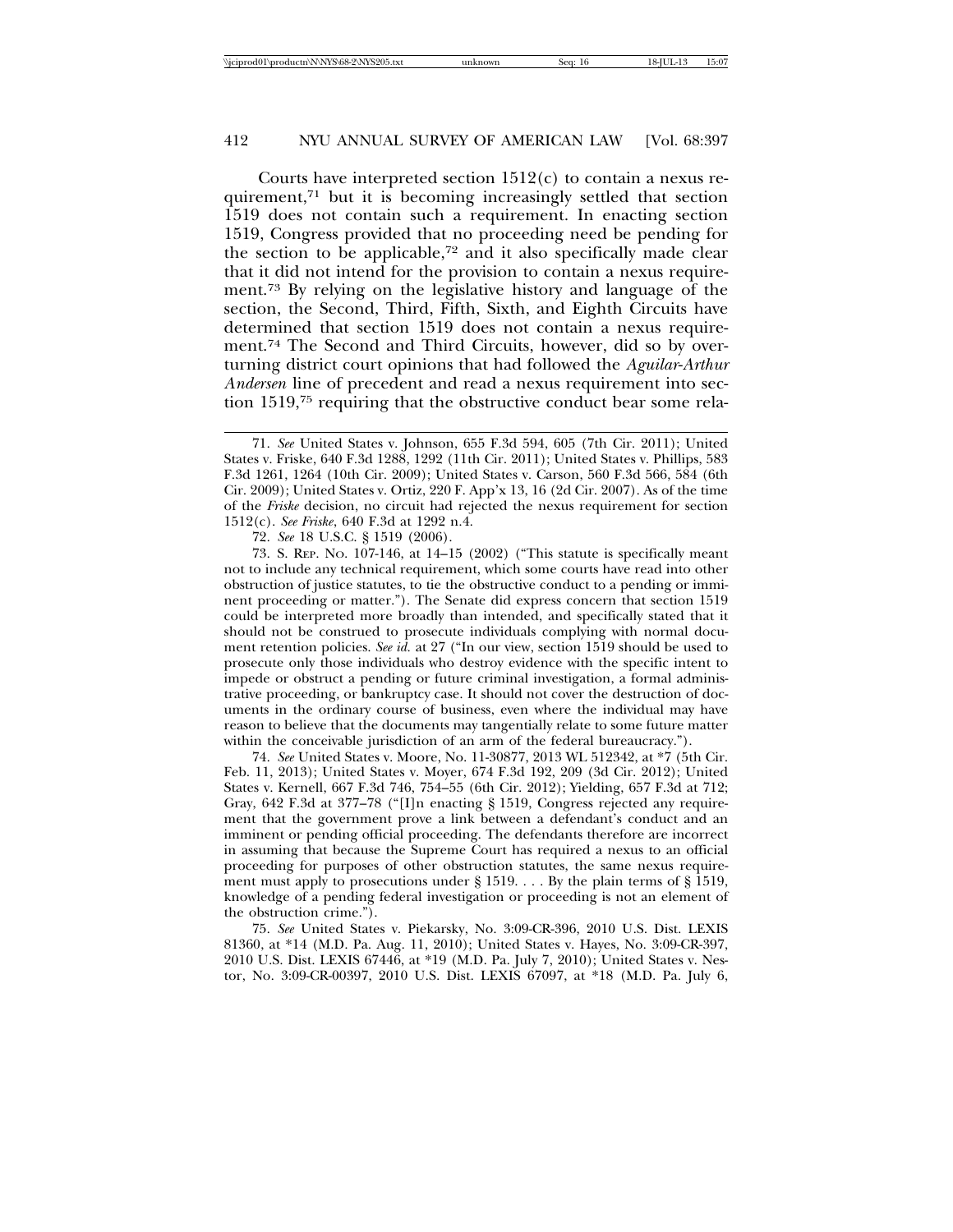tion to a contemplated proceeding or investigation.76 These earlier district court opinions looked past Congress' expression of intent in the legislative history of the section and saw strong similarities between section 1519 and *Arthur Andersen*'s clarification that no proceeding need be pending for a cognizable section 1512 violation.77 It thus appears that, despite earlier opinions emphasizing the importance of reading a nexus requirement into section 1519, a trend toward eliminating that requirement has developed. How other courts interpret this aspect of section 1519 going forward will be extremely consequential; if future courts follow the trend and find that section 1519 does not contain a nexus requirement, the category of conduct that could be considered obstructive will greatly expand, as was discussed in *Aguilar*. 78

Overall, while section 1512(c) falls neatly into the pre-Sarbanes-Oxley obstruction of justice scheme, section 1519 is a radical departure. Both in its text and legislative history, Congress made clear that it was doing something different with this provision, and that it was attempting to provide prosecutors with additional ammunition. While it might be seen as a good thing, in light of the Enron and Arthur Andersen scandals, that prosecutors are better equipped post-Sarbanes-Oxley to combat obstruction of justice with these new provisions, the breadth of section 1519 could have unintended collateral effects, policing conduct Congress did not intend to deter, if it is not constrained by established obstruction of justice precedents.

#### III.

# LAWYERS CHARGED WITH VIOLATIONS OF THE SARBANES-OXLEY OBSTRUCTION OF JUSTICE PROVISIONS

Obstruction of justice prosecutions brought against lawyers illustrate the problems with the potential breadth of section 1519.

<sup>2010);</sup> United States v. Moyer, 726 F. Supp. 2d 498, 506 (M.D. Pa. 2010); United States v. Russell, 639 F. Supp. 2d 226, 240 (D. Conn. 2007).

<sup>76.</sup> *See* Hayes, 2010 U.S. Dist. LEXIS 67446, at \*11–12, 19 ("Without the requirement of a nexus, the public may not know that their actions are illegal because they would not be aware of the federal proceeding they were obstructing. . . . Therefore, § 1519 requires a nexus between the alleged obstruction and the matter within United States jurisdiction which the action is contemplated to obstruct.").

<sup>77.</sup> These courts also believe that the policy goals justifying restraint in interpreting the reach of the pre-Sarbanes-Oxley obstruction provisions apply equally when interpreting section 1519. *See, e.g.*, *id.* at \*14.

<sup>78.</sup> *See supra* note 49 and accompanying text.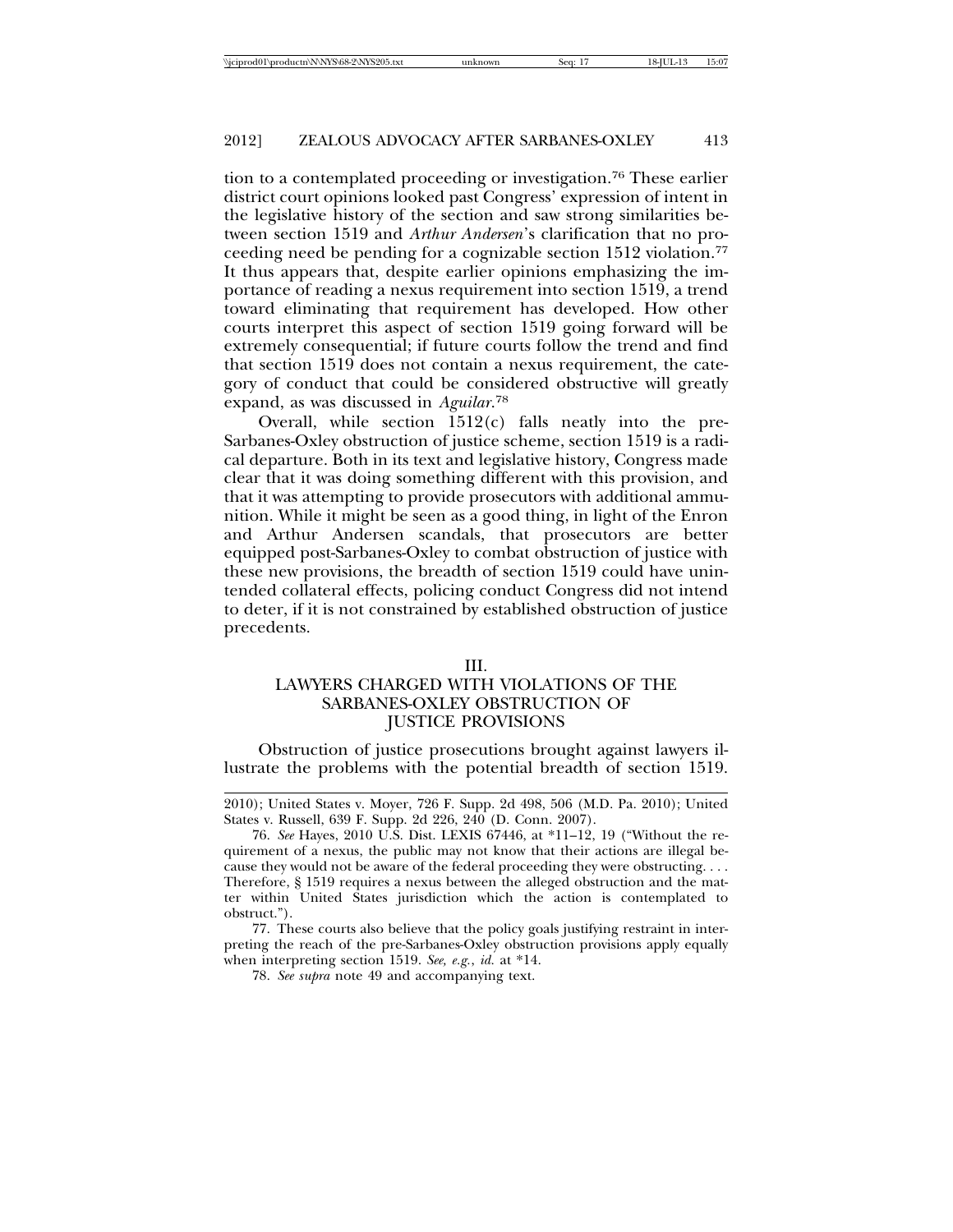Although there are many straightforward prosecutions of clear misconduct on the part of lawyers, the Lauren Stevens prosecution pushes the line marking the boundary between criminal conduct and zealous advocacy further back to prosecute conduct previously only considered zealous advocacy.

The traditional obstruction prosecutions of lawyers arise out of three scenarios. First, lawyers are prosecuted for obstruction violations in the context of a large underlying criminal scheme in which the lawyers were intimately involved for their own personal gain and actively obstructed a proceeding to cover their tracks.79 These prosecutions focus on lawyers' personal actions and their personal involvement in criminal schemes like fraud and money laundering, not necessarily their advocacy on behalf of their clients. Second, lawyers are prosecuted for obstruction violations when an underlying crime in which the lawyers were involved is difficult to prove and it is easier for prosecutors to meet their burden of proof on the obstruction charge.80 Third, lawyers are prosecuted for obstruction of justice on its own, not connected to any underlying crimes, when they clearly leap over the line from zealous advocacy into criminal behavior.81 For example, lawyers who bribe or threaten witnesses

<sup>79.</sup> *See, e.g.*, United States v. Blair, 661 F.3d 755, 775 (4th Cir. 2011) (affirming the attorney's conviction for laundering drug proceeds he obtained from a client and reversing his § 1503 obstruction conviction due to the prosecution's failure to meet the nexus requirement); United States v. Reich, 479 F.3d 179, 192 (2d Cir. 2007) (affirming the lawyer's conviction for forging a judge's order during an arbitration proceeding against a brokerage firm he alleged had mishandled his account); United States v. Ellis, 419 F.3d 1189, 1191 (11th Cir. 2005) (vacating the lawyer's sentence enhancement for his guilty plea to having sex with his criminal defendant in a then-pending case); United States v. Stoll, No. 10-60194-CR-COHN/SELTZER, 2011 U.S. Dist. LEXIS 18906, at \*6 (S.D. Fla. Feb. 16, 2011) (denying the lawyer's motion to dismiss the 34-count indictment arising out of a mortgage fraud conspiracy); United States v. Maze, No. 5:06-CR-155-S-JMH, 2007 U.S. Dist. LEXIS 6694, at \*14 (E.D. Ky. Jan. 30, 2007) (denying the lawyer's motion to dismiss his indictment arising from his conspiracy to rig an election); United States v. Kaplan, No. 02 Cr. 883 (DAB), 2003 U.S. Dist. LEXIS 21825, at \*3, \*47–48 (S.D.N.Y. Dec. 5, 2003) (discussing the lawyer's eleven-count indictment arising out of a health care fraud scheme).

<sup>80.</sup> *See, e.g.*, United States v. Crawford, 60 F. App'x 520, 532–34 (6th Cir. 2003) (affirming the lawyer's obstruction conviction arising out of a failed attempt to convict him of possessing and distributing controlled substances).

<sup>81.</sup> *See, e.g.*, United States v. Simels, 654 F.3d 161, 167–68 (2d Cir. 2011) (affirming the lawyer's obstruction convictions arising out of his attempts to bribe and threaten potential witnesses against his client); United States v. Mintmire, 507 F.3d 1273, 1274–75 (11th Cir. 2007) (affirming the lawyer's obstruction convictions arising out of his attempts to obstruct grand jury and SEC investigations of his clients); United States v. Kennon, No. 3:08CR42, 2009 U.S. Dist. LEXIS 30801, at \*15–16 (W.D.N.C. Mar. 24, 2009) (refusing to join three separate incidents of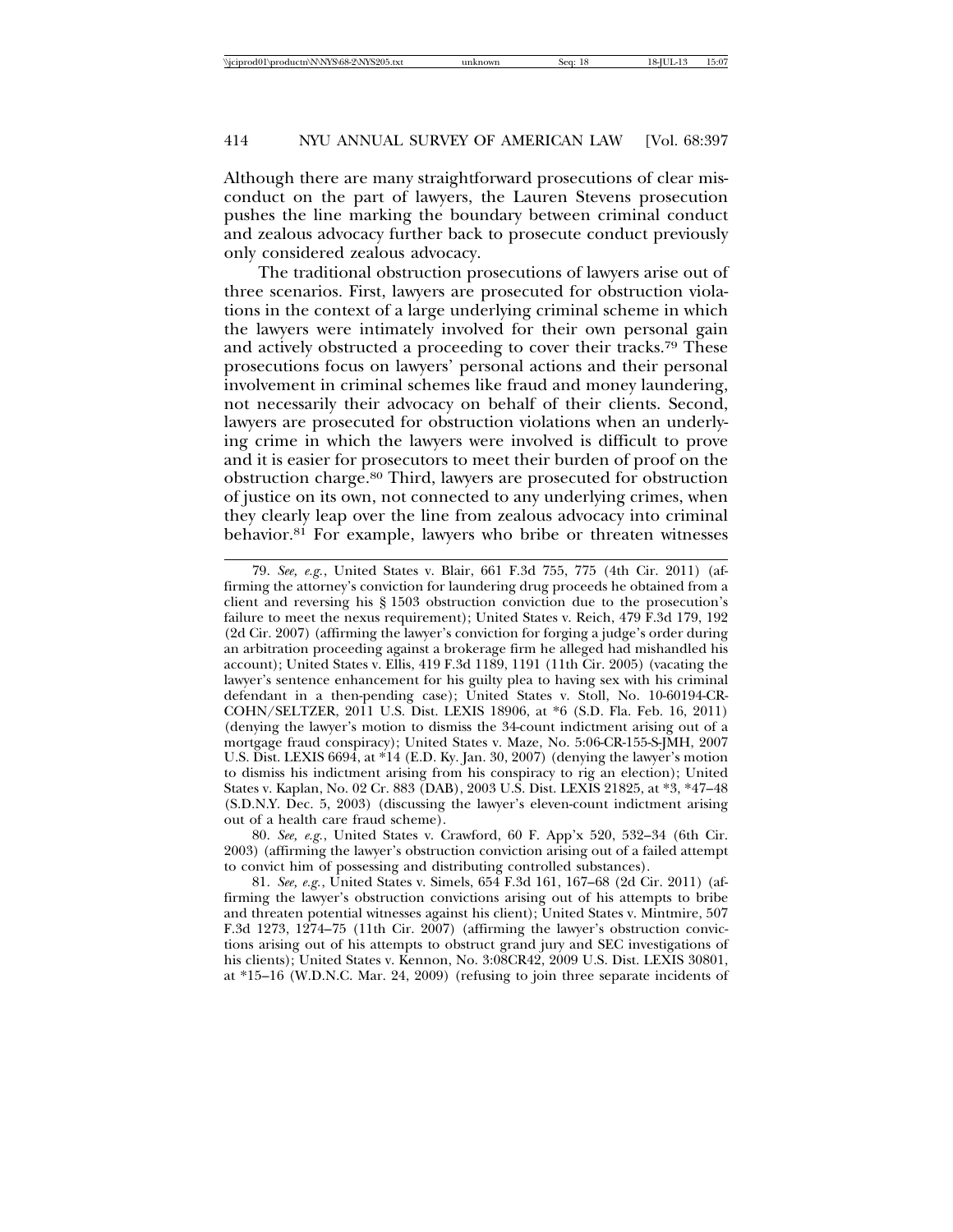are unmistakably vulnerable to prosecution. These three types of prosecutions are typical obstruction of justice cases, and they are also instances in which lawyers' ethical duties align with their legal obligations.82 Furthermore, these cases display both a clear nexus between the obstructive behavior and a judicial proceeding and evident dishonest intent, and thus do not raise any of the issues or ambiguities discussed above.

If these types of prosecutions were the only cases brought against lawyers under the obstruction provisions, the bar would have no reason to worry about the breadth of the Sarbanes-Oxley obstruction provisions. Truly reprehensible, dishonest conduct would be prosecuted and zealous advocacy would be allowed to flourish unscathed; prosecutors would be drawing a bright line between advocacy and criminality and lawyers would know when they were about to cross it. Not all prosecutors, however, have focused solely on these clear cases. Instead, at least one prosecutor recently went after a lawyer for more ambiguously inappropriate conduct.<sup>83</sup>

82. *See* MODEL RULES OF PROF'L CONDUCT R. 1.2(d) (2012) ("A lawyer shall not counsel a client to engage, or assist a client, in conduct that the lawyer knows is criminal or fraudulent . . . ."); *id.* R. 3.3(b) ("A lawyer who represents a client in an adjudicative proceeding and who knows that a person intends to engage, is engaging or has engaged in criminal or fraudulent conduct related to the proceeding shall take reasonable remedial measures, including, if necessary, disclosure to the tribunal."); *id.* R. 3.4 ("A lawyer shall not: (a) unlawfully obstruct another party's access to evidence or unlawfully alter, destroy or conceal a document or other material having potential evidentiary value. A lawyer shall not counsel or assist another person to do any such act . . . .").

83. *See* United States v. Stevens, 771 F. Supp. 2d 556 (D. Md. 2011). *See generally* Lisa Kern Griffin, *Criminal Lying, Prosecutorial Power, and Social Meaning*, 97 CA-LIF. L. REV. 1515, 1516 (2009) [hereinafter Griffin, *Criminal Lying*] ("Process offenses that arise during white collar investigations rather than from the commission of the crime itself have increasingly been the focus of federal prosecution."); Lisa Kern Griffin, *Wanting the Truth: Comparing Prosecutions of Investigative and Institutional Deception*, 7 INT'L COMMENT. ON EVIDENCE, no. 1, 2009 at 7 [hereinafter Griffin, *Wanting the Truth*] ("[B]ecause the criminal lying prohibitions can be stretched to cover very ordinary human behavior, and because lying is an everyday occurrence, there is an obvious gap between statutory over-deterrence and on-theground under-enforcement. Recent cases suggest that whether and when prosecutors choose to close that gap by prosecuting investigative lies has little to do with truth-seeking in the false statements context and more to do with the need for efficiency where those statements are pretexts for more serious but unprovable

alleged witness tampering and obstruction of justice committed by an attorney advocating for his clients in three different criminal cases); United States v. Coren, No. 07-CR-265 (ENV), 2008 U.S. Dist. LEXIS 71564, at \*1–2 (E.D.N.Y. Aug. 29, 2008) (denying the lawyer's motion to dismiss the seventeen-count indictment arising out of the scheme he developed for his clients to defraud various government entities relating to construction contracts).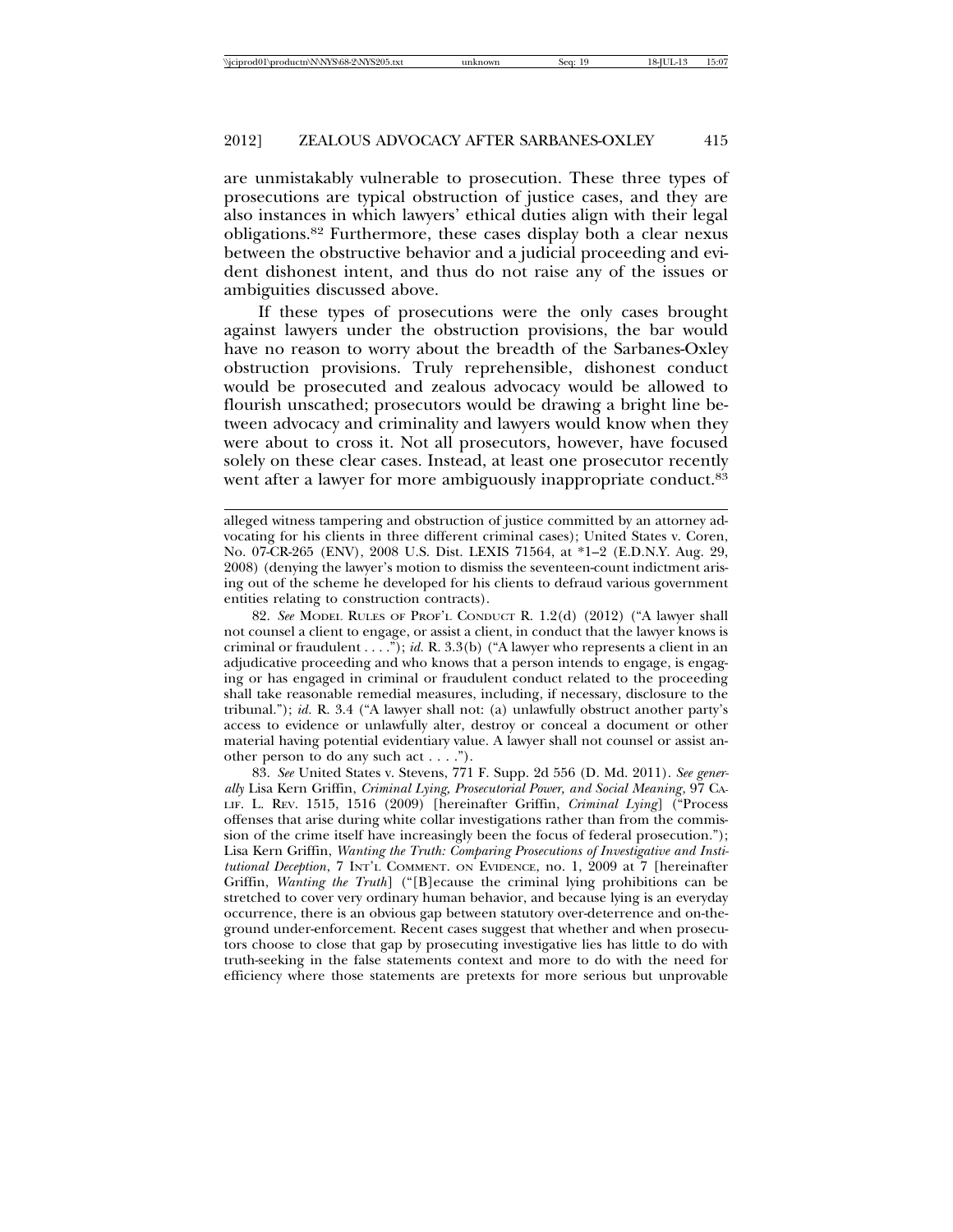When prosecutors charge lawyers with obstruction violations unconnected to any underlying criminal activity, related solely to the lawyers' advocacy for their clients, and for debatably ethical behavior, they enter a gray area where lawyers do not know whether their conduct is permissible or criminal. How courts construe the breadth of the Sarbanes-Oxley provisions in this gray area will have vast import for the regulation of the legal profession and for lawyers' incentives to zealously advocate for their clients.

#### *A. The Prosecution of Lauren Stevens*

Prosecutors delved into this gray area to police lawyer conduct in 2011 with the prosecution of Lauren Stevens. Stevens was Vice President and Associate General Counsel for GlaxoSmithKline at the time of her indictment, and she was accused of making false statements and obstructing a Food and Drug Administration investigation into her client's alleged illegal drug marketing.84 She was not charged with involvement in any of her client's alleged criminal activity; she was prosecuted solely for purportedly overstepping the bounds of permissible lawyering in her voluntary response to a government inquiry. Stevens was targeted by prosecutors as "part of the government's long-promised crackdown on individual executives for their roles in pharmaceutical company cases"85 and because of the "mounting complaints from consumer groups and Congress that companies are paying nine-figure fines as a cost of doing business while executives are almost never held accountable."86 Prosecutors were thus using Stevens's indictment to send a warning signal to other pharmaceutical executives that they were not immune to prosecution for their involvement in their companies' wrongdoing.87

crimes, with the assertion of authority where defendants are recalcitrant, and with the desire for apology where defendants have failed to take responsibility.").

<sup>84.</sup> *See* Duff Wilson, *Former Glaxo Lawyer Indicted*, N.Y. TIMES (Nov. 9, 2010, 2:25 PM), http://prescriptions.blogs.nytimes.com/2010/11/09/former-glaxo-lawyer-indicted.

<sup>85.</sup> *Id.*

<sup>86.</sup> *Id.* Interestingly, none of the executives at GlaxoSmithKline who were allegedly involved in the underlying criminal activity were indicted and the company had not been formally charged with any crimes at the time Stevens was prosecuted. *See* Christina Pazzanese, *DOJ lawsuit could dampen future role of in-house counsel*, NEW ENGLAND IN-HOUSE, Jan. 2011, http://newenglandinhouse.com/2011/02/02/dojlawsuit-could-dampen-future-role-of-in-house-counsel.

<sup>87.</sup> *See* Duff Wilson, *Ex-Glaxo Executive Is Charged in Drug Fraud*, N.Y. TIMES (Nov. 9, 2010), http://www.nytimes.com/2010/11/10/health/10glaxo.html ("This is absolutely precedent-setting—this is really going to set people's hair on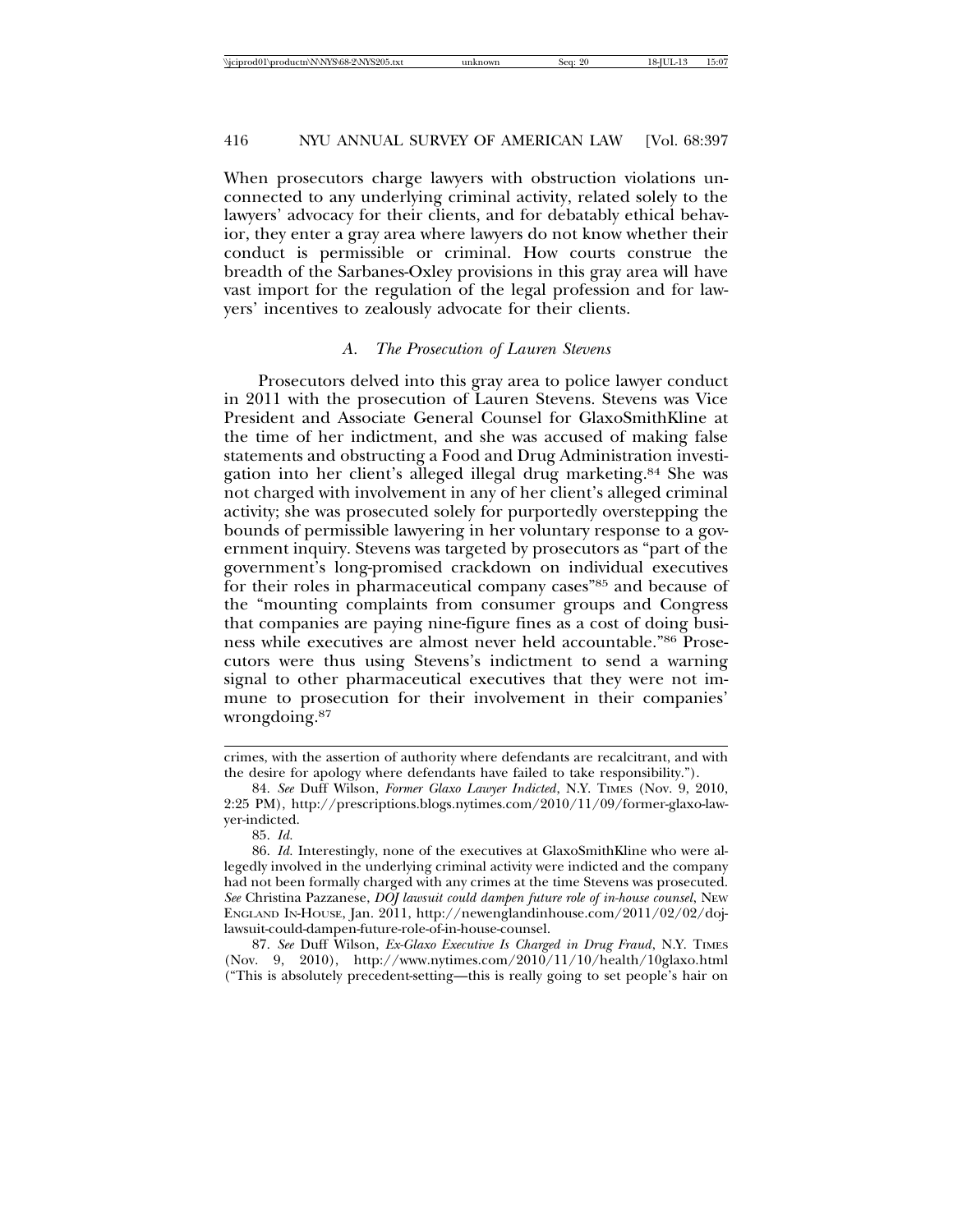The indictment<sup>88</sup> alleged that Stevens, through her advocacy, played an integral role in attempting to cover up her company's wrongdoing and obstruct the FDA's investigation into off-label marketing of the antidepressant Wellbutrin.89 Specifically it accused her of violating both sections 1512 and 1519 by sending signed letters to the FDA in response to its investigatory requests "in which she made materially false statements and concealed and covered up documents and other evidence that showed the extent of K-Corp.'s promotion of W-Drug for unapproved uses."90 She allegedly withheld slide presentations, handouts, and audio cassettes from the government that included potentially incriminating information and instead produced false, misleading, and incomplete information to the government in an attempt to obstruct its investigation.<sup>91</sup>

In an unprecedented move by the judge, the court granted Stevens's motion for a judgment of acquittal on May 10, 2011 at the close of the prosecution's case-in-chief.92 The court homed in on the boundary between zealous advocacy and criminal conduct and stated that this prosecution pushed the boundary too far. What Stevens did was simply zealous advocacy on behalf of her client,<sup>93</sup> and she "should never have been prosecuted and she should be permit-

- 89. *See* Wilson, *supra* note 87.
- 90. Indictment, *supra* note 88, ¶ 25.
- 91. *Id.* ¶¶ 26–41, Counts One and Two.

92. Transcript of Oral Argument, *supra* note 8, at 8, 9 ("I conclude on the basis of the record before me that only with a jaundiced eye and with an inference of guilt that's inconsistent with the presumption of innocence could a reasonable jury ever convict this defendant. . . . In my seven and a half years as a jurist I have never granted one. There is, however, always a first. . . . I believe that it would be a miscarriage of justice to permit this case to go to the jury.").

93. *See* Sue Reisinger, *Crossing the Line: The Trial of GlaxoSmithKline Lawyer Lauren Stevens*, CORPORATE COUNSEL (June 23, 2011), http://www.law.com/jsp/cc/ PubArticleCC.jsp?id=1202497750428; Alicia Mundy & Brent Kendall, *U.S. Rebuffed in Glaxo Misconduct Case*, WALL ST. J. (May 11, 2011), http://online.wsj.com/article/SB10001424052748703730804576315101670843340.html.

fire . . . . This is indicative of the F.D.A. and Justice strategy to go after the very topranking managing officials at regulated companies.").

<sup>88.</sup> Indictment, United States v. Stevens, 771 F. Supp. 2d 556 (D. Md. 2011) (No. 10-694). Ms. Stevens was first indicted on November 8, 2010. On March 23, 2011, the indictment was dismissed without prejudice after the court learned that the prosecutors misstated the law during the grand jury proceedings. *See* United States v. Stevens, 771 F. Supp. 2d 556 (D. Md. 2011). On April 14, 2011, Ms. Stevens was re-indicted with the same charges. *See* Adam Ramirez, *Feds Re-Indict Ex-Glaxo In House Lauren Stevens for Corporate Duty*, FINDLAW (Apr. 18, 2011, 5:49 AM), http://blogs.findlaw.com/in\_house/2011/04/ex-glaxo-in-house-is-reindicted. html.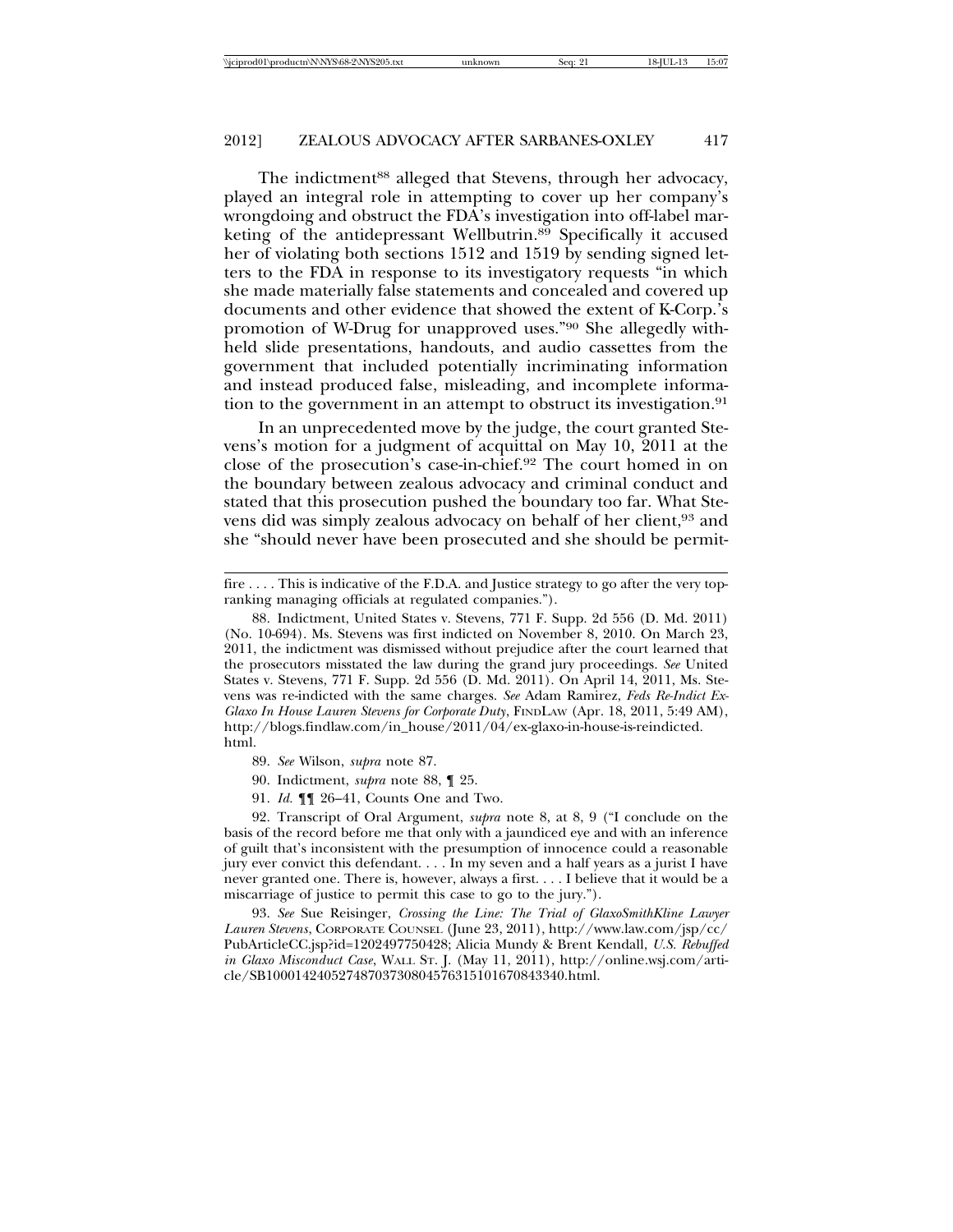ted to resume her career."94 The court focused on two facts in coming to this conclusion. First, Stevens consulted outside counsel, who assured her that the responses she planned to make to the FDA's requests were both legally and ethically permissible, before voluntarily responding to the FDA's inquiry.95 Because she relied on outside advice, the court held that she was acting in good faith, negating the *mens rea* required in both sections 1512 and 1519.96 Additionally, Stevens's conduct fit squarely into the Safe Harbor Provision of the obstruction of justice statutes.97 Second, the court noted the strong negative consequences of finding Stevens liable for her conduct, specifically focusing on the "serious implications for the practice of law generated by this prosecution."98 It stated that "a lawyer should never fear prosecution because of advice that he or she has given to a client who consults him or her."99 Noting the "enormous potential for abuse in allowing prosecution of an

96. *Id.* ("[E]ven if some of these statements were not literally true, it is clear that they were made in good faith which would negate the requisite element required for all six of the crimes charged in this case."). In its order dismissing the first indictment on March 23, 2011, the court discussed the *mens rea* requirement for section 1519 actions. *See* United States v. Stevens, 771 F. Supp. 2d 556, 561 (D. Md. 2011). It determined that section 1519, despite omitting the term "corruptly," still required the same dishonest intent as the other obstruction provisions. *Id.* The court reasoned that:

To hold otherwise would allow § 1519 to reach inherently innocent conduct, such as a lawyer's instruction to his client to withhold documents the lawyer in good faith believes are privileged. Any other interpretation of § 1519 would ignore the admonition of the Supreme Court in *Arthur Andersen* that criminal liability ordinarily may only be imposed on those with consciousness of their wrongdoing.

*Id.* By construing section 1519 in this way, the court found that it was a specificintent crime for which proof of good faith reliance on advice of counsel negated wrongful intent. *Id.* at 562.

97. The court stated, "As to Counts One and Two, the Safe Harbor Provision of Section 15(c) is an absolute bar. GlaxoSmithKline did not come to Ms. Stevens and say, assist us in committing a crime or fraud. It came to her for assistance in responding to a letter from the FDA. I conclude on the basis of this record that no reasonable juror could conclude otherwise beyond a reasonable doubt. . . . [T]he Safe Harbor Provision is designed specifically to protect an attorney who is acting in accordance with the obligation that every lawyer has to zealously represent his or her client and place their position in the most favorable possible light." Transcript of Oral Argument, *supra* note 8, at 6.

98. *Id.* at 9.

99. *Id.*

<sup>94.</sup> Transcript of Oral Argument, *supra* note 8, at 10.

<sup>95.</sup> *Id.* at 7 ("[T]he evidence in this case can only support one conclusion, and that is that the defendant sought and obtained the advice and counsel of numerous lawyers. She made full disclosure to them. Every decision that she made and every letter she wrote was done by a consensus.").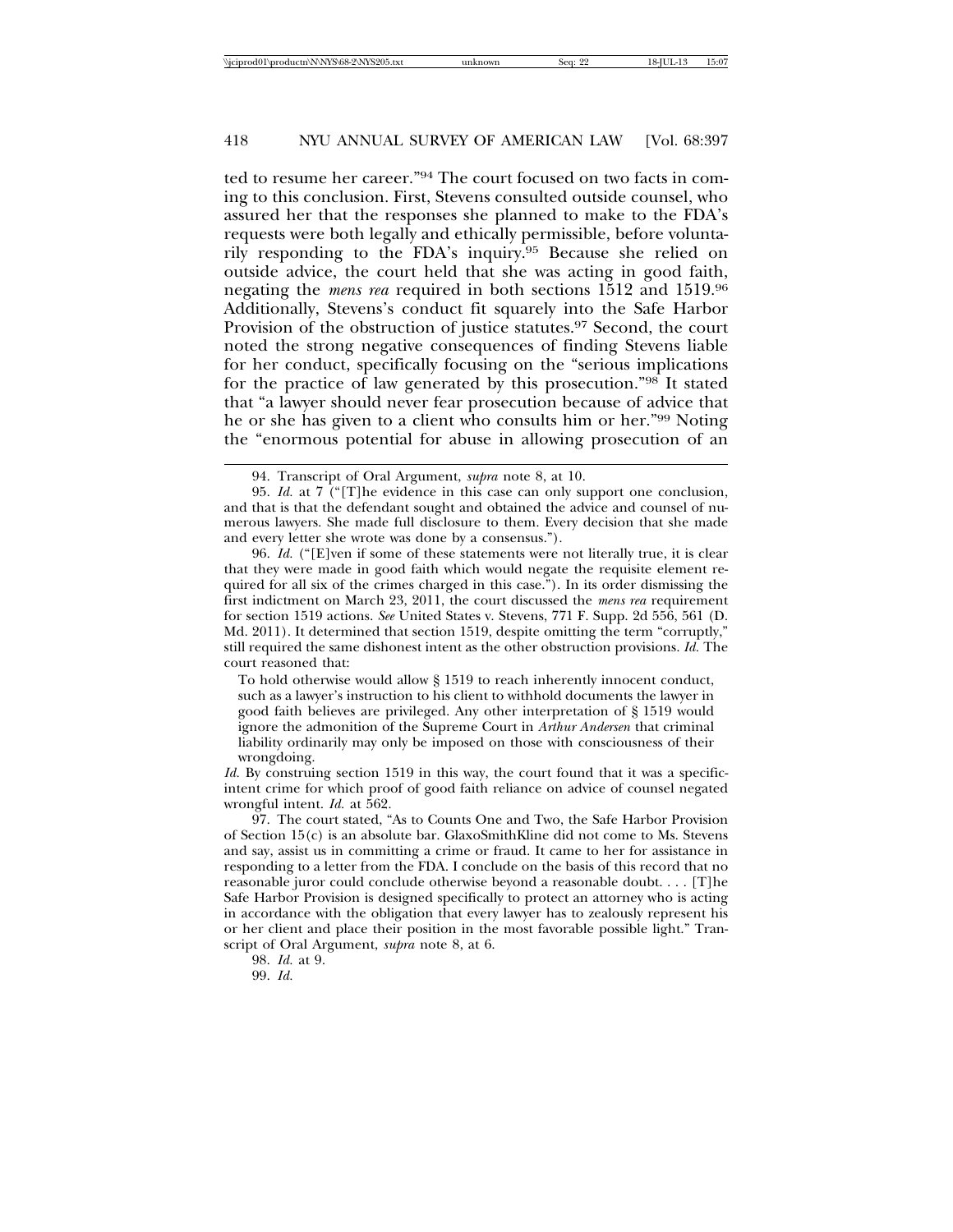attorney for the giving of legal advice," the court avowed that its decision did not immunize lawyers from prosecution or mean that their conduct is unreviewable.100 It instead carved out a specific role for the judiciary: "[T]he Court should be vigilant to permit the practice of law to be carried on, to be engaged in, and to allow lawyers to do their job of zealously representing the interests of their client. Anything that interferes with that is something that the court system should not countenance."101 With this admonishment of prosecutorial overreach, the court acquitted Lauren Stevens.102

# *B. The Broader Implications of* United States v. Stevens *for Lawyers*

*United States v. Stevens* may be one of the first examples of prosecutors wielding the Sarbanes-Oxley obstruction provisions to police arguably legitimate lawyering, but it is most certainly not the last.103 The vagueness of the provisions, the lack of substantial case law in this area, and the growing public discontent with corporate executives escaping legal action for their companies' misdeeds<sup>104</sup> all point toward broader use of these obstruction provisions in the future. As the court intuited, the issues raised by *United States v. Stevens* have implications for lawyers that reach beyond the individual livelihood of Lauren Stevens. The fact that prosecutors brought this indictment in the first place (not only once, but twice) shows that they believe the Sarbanes-Oxley obstruction of justice provisions

103. While the *Stevens* case could arguably be a one-off—an example of rogue prosecutorial overreach that is unlikely to be repeated, *see infra* note 105—the prosecution's legitimate arguments, the instability of interpretations of section 1519, and the policy goals underlying Sarbanes-Oxley counsel that this may be the first in a line of cases in which prosecutors attempt to police lawyer conduct. *See also* Debra Cassens Weiss, *Acquitted In-House Lawyer Warns of the 'Criminalization' of Law Practice*, A.B.A. J. (Oct. 3, 2012), http://www.abajournal.com/news/article/ acquitted\_in-house\_lawyer\_warns\_of\_the\_criminalization\_of\_law\_practice/ ("I think the criminalization of the practice of law is here, and I don't think it's necessarily going away. . . . The government will continue to be aggressive in looking at in-house counsel.") (quoting Lauren Stevens).

104. *See, e.g.*, Edward Wyatt, *Obama Urges Tougher Laws on Financial Fraud*, N.Y. TIMES, Jan. 24, 2012, http://www.nytimes.com/2012/01/25/business/obamaurges-tougher-laws-on-financial-fraud.html?\_r=1&nl=todaysheadlines&emc=tha24 (discussing how President Obama's 2012 State of the Union Address set forth "proposals [which] seek to acknowledge the continuing frustration among many Americans—exemplified by the Occupy Wall Street movement—that few financial executives have been prosecuted for their actions leading up to the crisis").

<sup>100.</sup> *Id.* at 10.

<sup>101.</sup> *Id.*

<sup>102.</sup> Because of the procedural posture of the case, this disposition is unreviewable.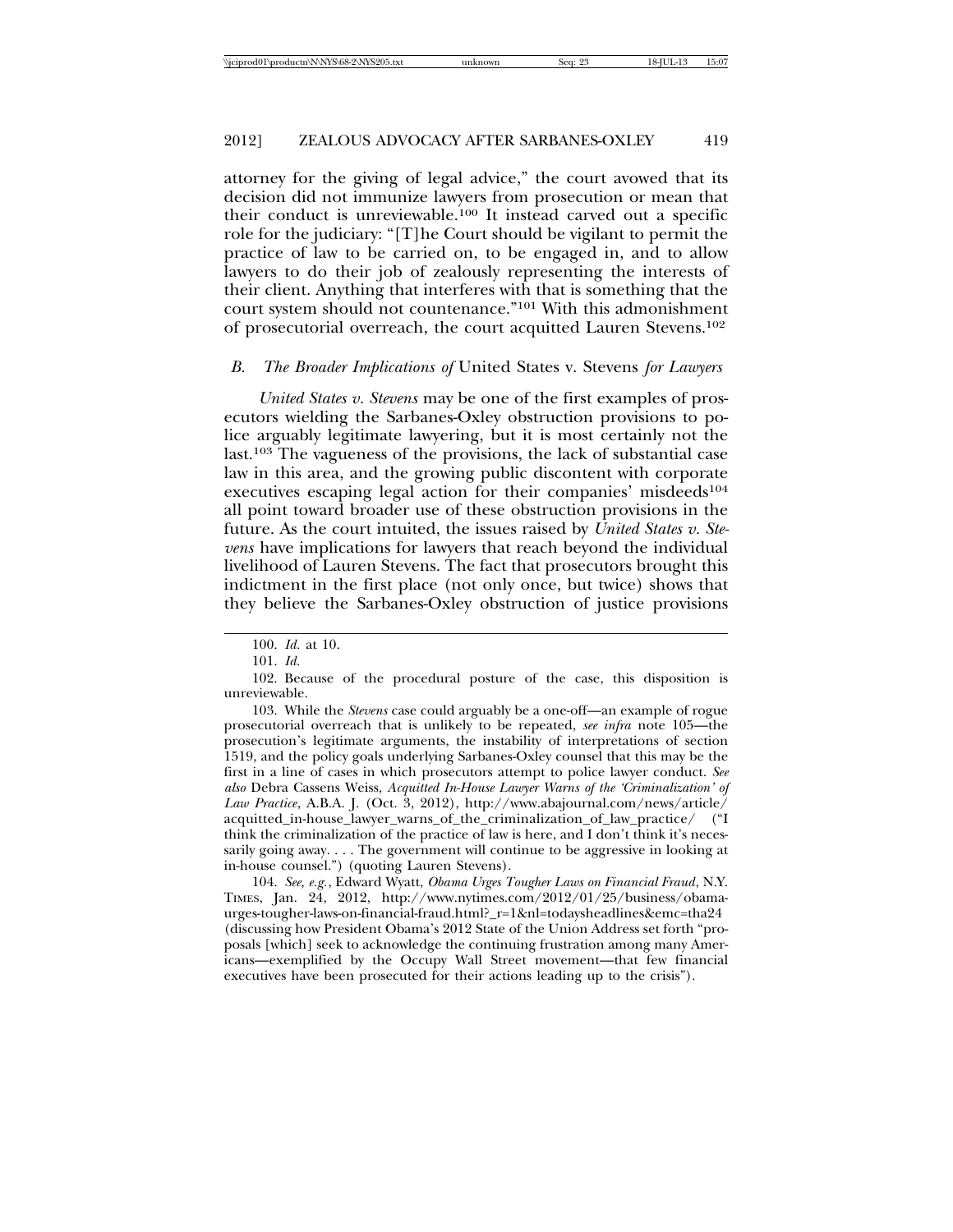stretch far enough to cover this type of conduct.<sup>105</sup> This discretionary judgment, as well as the threat that prosecutors could target more attorney conduct traditionally considered advocacy in the future, are worrisome. Even though the court was quick to rebuke the prosecution's attempts to convict Stevens,106 the opinion will not necessarily deter future prosecutors from bringing similar cases against other lawyers. First of all, it is a lone opinion from a Maryland district court. Second, the facts of the case were very favorable for the defense. Lauren Stevens was sixty years old at the time of the indictment and well-loved by her co-workers and peers.107 She also relied on the advice of outside counsel who told her that her response to the FDA complied with the law.108 Future cases with less sympathetic defendants who do not rely on outside legal advice and who do not have favorable facts on their side may not garner the same fortunate result.

If prosecutors continue to bring obstruction cases against lawyers for crossing the vague boundary between zealous advocacy and obstruction, the ramifications for individual lawyers will be immense. Those charged will shoulder the burden of defending yearslong lawsuits, reputational harms, massive expense, and potential job loss. If convicted, or if they take a plea deal to avoid a drawn out suit, they will face the harsh penalties imposed by the Sarbanes-Oxley provisions: fines and/or up to twenty years in prison.<sup>109</sup> Additionally, if they are convicted or plead guilty, they will be disbarred, potentially permanently.110 Furthermore, a broad interpretation of

<sup>105.</sup> *See* Reisinger, *supra* note 93 ("[T]he stunned prosecutors privately complained that the jury would have found Stevens guilty had the judge let the trial continue."). *But see* Sue Reisinger, *Why Didn't the Maryland U.S. Attorney Sign the Lauren Stevens Indictment?*, CORPORATE COUNSEL (June 20, 2011), http://www.law. com/corporatecounsel/PubArticleCC.jsp?id=1202497761188&Why\_Didnt\_the\_ Maryland\_US\_Attorney\_Sign\_the\_Lauren\_Stevens\_Indictment&slreturn=201210 20110158 ("Maryland U.S. attorney Rod Rosenstein refused to sign the Lauren Stevens indictments because he didn't think there was enough evidence to support the charges. . . .").

<sup>106.</sup> *See* Transcript of Oral Argument, *supra* note 8, at 6 ("The Subcommittee on Criminal Justice had received complaints of prosecutors harassing members of the defense bar, and that vigorously and zealously representing a client is no [sic] a basis for charging an offense under the Obstruction of Justice chapter.").

<sup>107.</sup> *See* Wilson, *supra* note 84; Reisinger, *supra* note 93.

<sup>108.</sup> *See* Reisinger, *supra* note 93.

<sup>109.</sup> *See* 18 U.S.C. § 1512(c) (2006); 18 U.S.C. § 1519 (2006).

<sup>110.</sup> *See, e.g.*, *In re* Libby, 945 A.2d 1169, 1169 (D.C. 2008) (disbarring a lawyer because an obstruction conviction per se involves moral turpitude, which mandates disbarment in the state); *In re* Laudumiey, 849 So. 2d 515, 524–25 (La. 2003) (permanently disbarring two lawyers after they pled guilty to obstruction of justice); *In re* Finneran, 919 N.E.2d 698, 703–07 (Mass. 2010) (finding that lawyer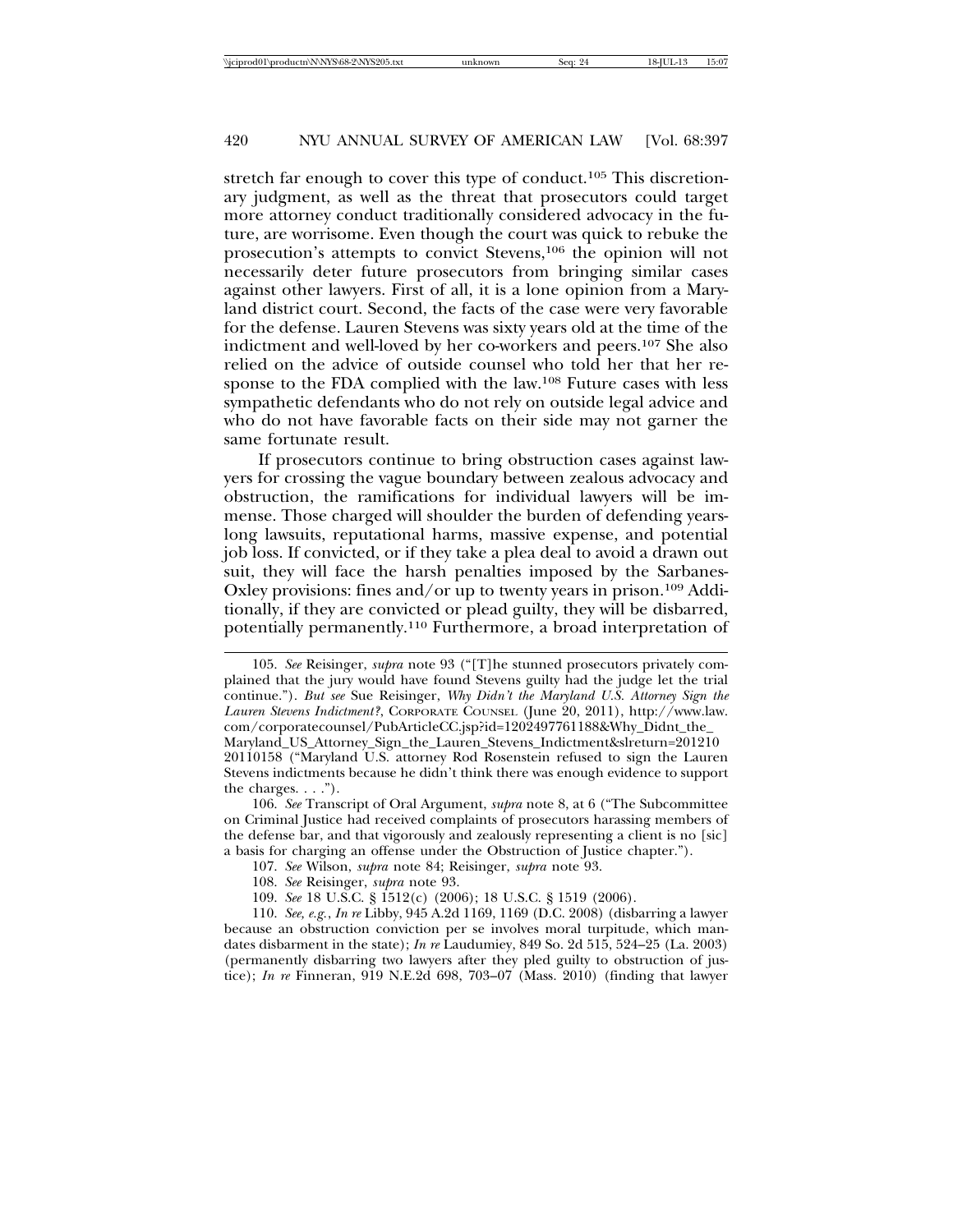section 1519 wielded against lawyers will have three major consequences on the legal profession as a whole: (1) it will result in overcriminalization of previously innocent conduct; (2) it will lead to overdeterrence of legitimate lawyering; and (3) it will open the door to prosecutorial overreach. Each of these effects will lead to impaired client representation, both on an individual and systemic basis, by creating an incentive structure that pits lawyers' interests in self-preservation against their clients' interests.

#### 1. Overcriminalization

Overcriminalization will result if courts interpret section 1519 broadly. Faced with judicial constraints on the reach of its obstruction statutes, Congress enacted section 1519 using broad language and stated its intent that the provision be uninhibited by those prior legal rules.111 Attempting to give prosecutors room to police more conduct, Congress failed to take into account the broader reasons behind the Supreme Court's actions. When the Supreme Court cabined the reach of the pre-Sarbanes-Oxley obstruction provisions in *Aguilar* and *Arthur Andersen*, it specifically did so to prevent overcriminalization of innocent conduct the legal system strives to promote.112 By imposing a dishonest intent requirement, the Court drew a line between situations in which lawyers intended to impede a proceeding and those in which they dishonestly wished to obstruct it.113 The Court realized that intent to impede a proceeding could be found whenever a lawyer counseled his client to withhold documents under exercise of his attorney-client privilege or to refuse to answer a question because of a marital privilege or a Fifth Amendment right.<sup>114</sup> If section 1519 is construed to require the mere intent to impede, this traditionally innocent conduct will be swept up as obstruction.115 Furthermore, the Supreme Court mandated a nexus requirement to avoid criminalizing otherwise innocent document retention policies and to ensure that the public

- 111. *See supra* Part II.C.
- 112. *See supra* Parts II.A and II.B.
- 113. *See supra* notes 53–54 and accompanying text.
- 114. *See supra* note 59 and accompanying text.
- 115. *See supra* notes 53–54, 58–60 and accompanying text.

pleading guilty to obstruction of justice warranted disbarment); Miss. Bar v. De-Laughter, 38 So. 3d 631, 631 (Miss. 2010) (permanently disbarring a lawyer after he pled guilty to one count of obstruction under section 1512(c) because a felony conviction in the state warrants automatic and permanent disbarment); *In re* Coren, 905 N.Y.S.2d 62, 63 (N.Y. App. Div. 2010) (disbarring a lawyer after he pled guilty to a sixteen-count indictment, including section  $1512(c)$ , because a felony conviction in the state requires automatic disbarment).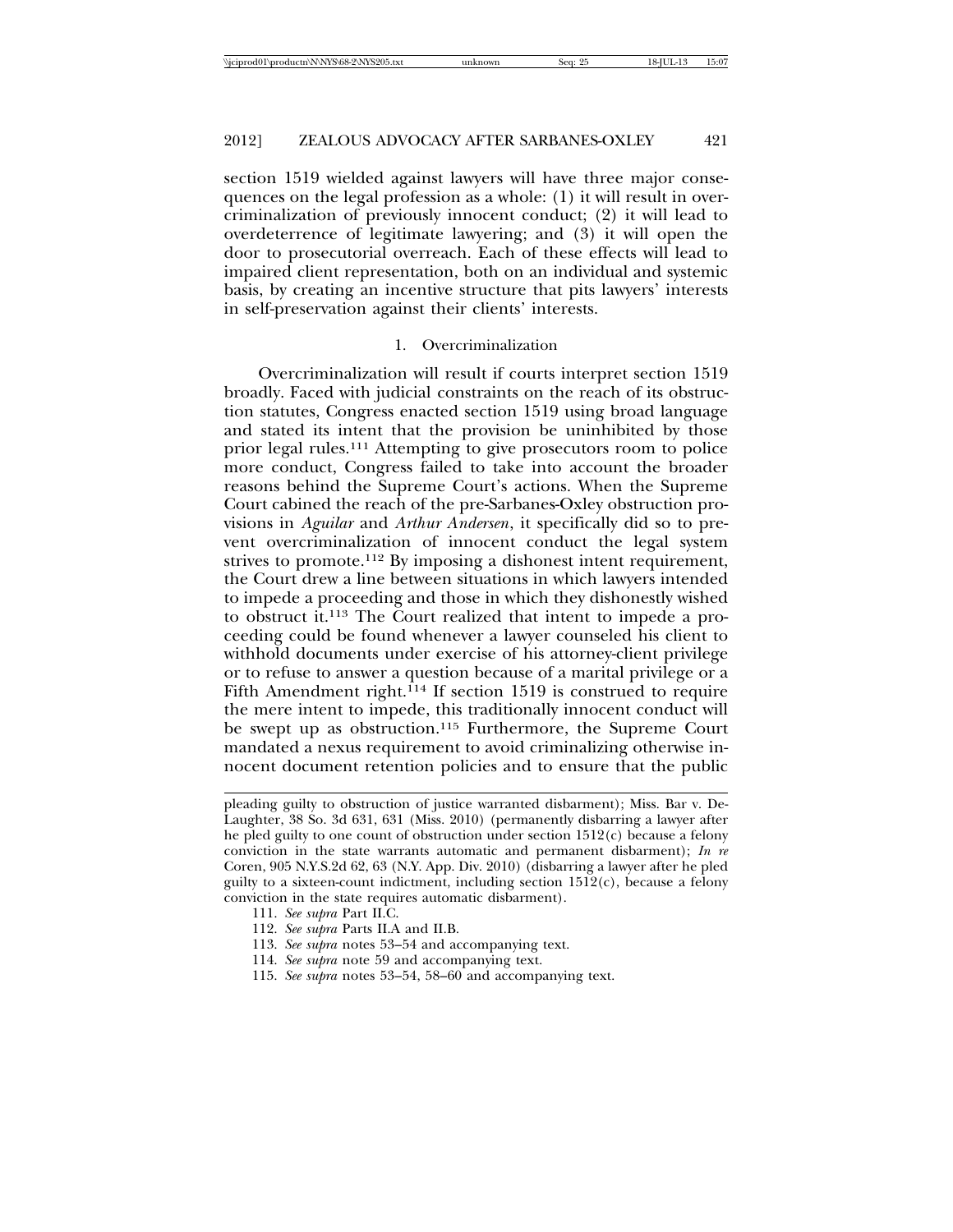knows when its actions cross the line.116 If no nexus is required, normal destruction of documents in the ordinary course of business will be vulnerable to obstruction prosecutions and lawyers will not know when they will be indicted for destroying something.117 Additionally, otherwise innocent statements by lawyers could be policed as obstructive in the absence of a nexus requirement if those statements, although unconnected to any judicial proceeding when uttered, later become relevant to a judicial proceeding.118

Overcriminalization punishes the innocent, wastes precious judicial resources, and, more importantly, "dilutes the moral force of the criminal justice system."119 Overcriminalization also spawns the two related consequences of overdeterrence and prosecutorial overreach. As lawyers realize that their previously innocent conduct is now exposed to prosecution and severe penalties, they will be disincentivized to advise their clients to do anything that could be interpreted to impede a proceeding.120 This will not only impact clients on a case-by-case basis, but it will also damage the quality of legal representation across the profession. The valid policy goals behind privilege and other doctrines that would be swept up under the obstruction provisions would be undermined by a broad interpretation of section 1519, and the apprehensions expressed in *Aguilar* and *Arthur Andersen* would be brought to life.121 Additionally, by expanding the boundaries of criminal law, overcriminalization cre-

<sup>116.</sup> *See supra* notes 48–49 and accompanying text.

<sup>117.</sup> In enacting the Sarbanes-Oxley obstruction provisions, Congress exempted document retention policies from the reach of the statute in its legislative history. *See supra* note 73. Congress did not similarly carve out exceptions for assertions of privilege.

<sup>118.</sup> *See supra* note 49 and accompanying text.

<sup>119.</sup> Erik Luna, *The Overcriminalization Phenomenon*, 54 AM. U. L. REV. 703, 726, 727 (2005).

<sup>120.</sup> *See infra* Part III.B.2.

<sup>121.</sup> *See supra* notes 48–49, 58–60 and accompanying text. Amicus briefs filed in the *Andersen* case also discussed the negative implications of broadly interpreting the obstruction provisions. *See* Abramowitz & Bohrer, *supra* note 67, at 6 ("[E]xpanding the definition of 'corruptly persuades' to encompass persuasion 'having an improper purpose' to impede the fact-finding of an official proceeding would 'potentially criminalize' a broad range of legitimate attorney advice and appropriately zealous advocacy. It would 'chill zealous legal representation, create potential conflicts between counsel and client, and undermine faith in the privacy of attorney-client communications.'") (quoting Brief for New York Council of Defense Lawyers as Amicus Curiae Supporting Petitioner at 2, Arthur Andersen LLP v. United States, 544 U.S. 696 (2005) (No. 04-368), 2005 WL 435901; Brief for National Association of Criminal Defense Lawyers as Amicus Curiae Supporting Petitioner, Arthur Andersen LLP v. United States, 544 U.S. 696 (2005) (No. 04- 368), 2005 WL 435903).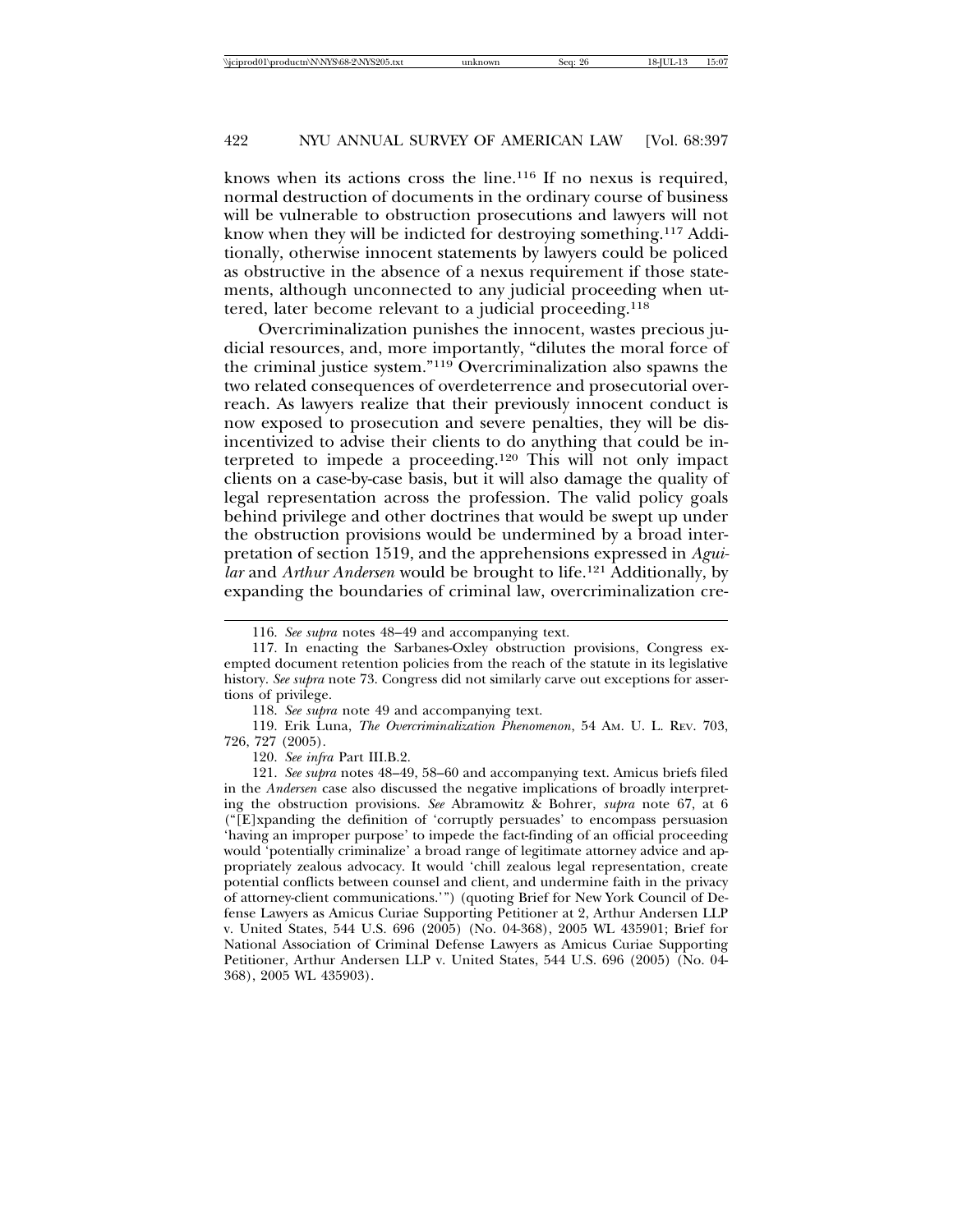ates greater scope for the discretionary enforcement of criminal laws, opening the door for abuse of that discretion by prosecutors.122

#### 2. Overdeterrence

The Sarbanes-Oxley obstruction provisions create a conflict of interest for lawyers that will lead to overdeterrence of legitimate lawyer behavior. Faced with the threat of criminal charges if they overstep the boundaries of zealous advocacy, lawyers are confronted with a dilemma. Take Lauren Stevens, for example. When the FDA began investigating her client's practices, she was forced to choose between voluntarily turning over potentially incriminating documents to the government, which could leave her client vulnerable to civil and criminal charges and herself to a malpractice claim, and maintaining her fidelity to her client and zealously advocating on its behalf, which would leave her personally vulnerable to criminal obstruction charges. Her allegiance was pulled in three different directions: to her client, to the public, and to herself.<sup>123</sup>

<sup>122.</sup> *See* Luna, *supra* note 119, at 724–25.

<sup>123.</sup> Another example of a lawyer prosecuted under the Sarbanes-Oxley obstruction provisions for making the wrong choice (in prosecutors' eyes) between irreconcilable options is *United States v. Russell*, 639 F. Supp. 2d 226 (D. Conn.  $2007$ ). Philip Russell was charged with violating sections  $1512(c)$  and  $1519$  after he destroyed a laptop containing child pornography that belonged to the choirmaster of his client church. *See id.* at 230. Russell had been retained by the church after it discovered the contents of the laptop, and he took possession of the laptop after the choirmaster resigned. *See* Evan T. Barr, *'Russell': Prosecuting Defense Counsel for Obstruction*, 238 N.Y. L.J., Nov. 21, 2007, *available at* http://www.steptoe.com/assets/attachments/3254.pdf. The church made clear that it did not wish to press charges, and Russell had no reason to believe that the government was investigating the church or the choirmaster. *See id.* Believing there would be no future proceedings in which the evidence on the laptop would be necessary, Russell had several options for what to do with it: he could keep the laptop in his possession; he could return it to his client; or he could destroy it. If he kept the laptop, he could personally be prosecuted for possession of child pornography. *See* 18 U.S.C. § 2252 (2006). If he returned it to his client, he would leave the church vulnerable to the same prosecution. Because he reasoned that no future proceedings would be initiated that would ever need the laptop, and because destroying the laptop was the best way to protect himself and his client from child pornography prosecutions, Russell chose the third option. Unbeknownst to him, the government had already commenced an investigation into the choirmaster, and when it learned that Russell had destroyed key evidence in the investigation, it charged him with obstruction of justice. *See* Barr, *supra*. After unsuccessfully attempting to dismiss his indictment, *see* Russell, 639 F. Supp. 2d at 230, Russell pled guilty to a lesser charge of misprision of a felony. STEPHEN GILLERS, REGULATION OF LAWYERS: PROBLEMS OF LAW AND ETHICS 462 (8th ed. 2009). He was sentenced to community service and home confinement for six months, and he was suspended from practice for six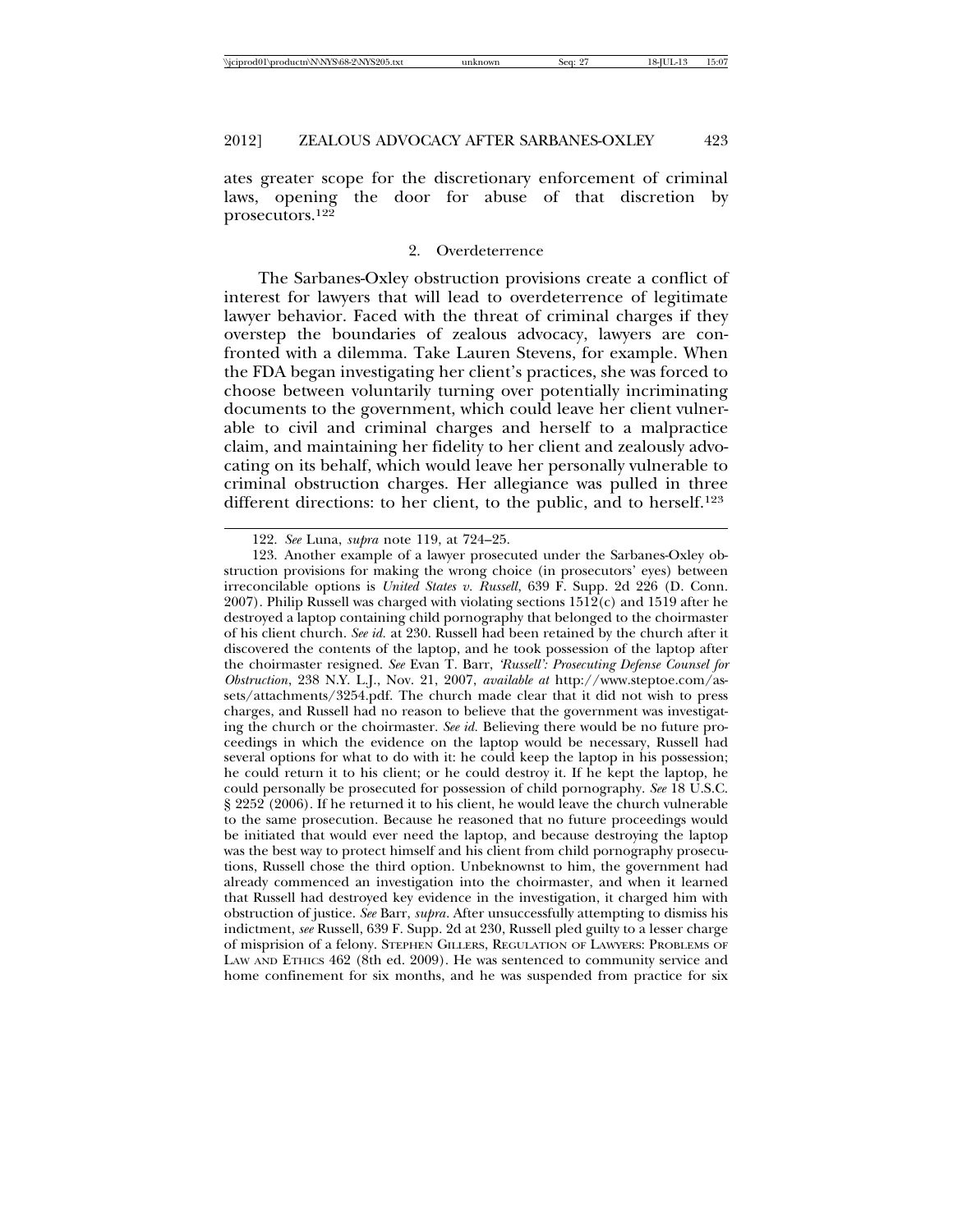This divided duty is a direct result of the Sarbanes-Oxley criminal law overlay to lawyers' ethical duties. How is a lawyer supposed to choose which allegiance to honor? A traditional feature of the attorney-client relationship is undivided allegiance to the client.124 But the "reporting up" obligations in Sarbanes-Oxley show that Congress intended to deputize lawyers<sup>125</sup> after the Enron scandal, requiring them to police their clients' conduct for the benefit of the public.126 Congress also made a strong statement that it would hold lawyers personally accountable for their involvement in corporate fraud and misconduct.<sup>127</sup> By imposing these external regulations, Congress became directly involved in regulating lawyers and formulated additional ethical duties for them.128 Congress legislated what zealous advocacy "within the bounds of the law" means in this context.129 Because it created harsh penalties for going be-

124. For example, the duty of confidentiality and the conflict rules in the Model Rules place allegiance to the client above other interests. See, e.g., *id.* R.  $1.8(a)$ –(d), (h), (i) (protecting the client's interests over the lawyer's interests when they conflict). While exceptions to these rules allow promotion of the public interest or the lawyer's views over the client's interests, the default position articulated in the Model Rules is allegiance to the client. *See, e.g.*, *id.* R. 1.6(a)–(b) (generally prohibiting disclosure of client confidences and permitting disclosure to benefit the public interest only in very limited circumstances).

125. Congress intended to deputize at least those lawyers "appearing and practicing" before the SEC, which could be interpreted to include all lawyers doing work for public companies. *See supra* note 26.

- 126. *See supra* note 25 and accompanying text.
- 127. *See supra* note 24 and accompanying text.

128. After Sarbanes-Oxley, the Model Rules were amended to reflect this new reporting up obligation and to stave off any additional congressional attempt at legislating mandatory ethical requirements. *See* GILLERS, *supra* note 123, at 12, 583–84. Specifically, Rule 1.13 "strengthen[s] the reporting-up obligation. Although reporting up is not obligatory, it is now presumptively required 'unless the lawyer reasonably believes that it is not necessary in the best interest of the organization to do so.' Previously, reporting up was simply one option available to the lawyer. Of greater consequence, Rule 1.13 now contains its own exception to confidentiality. It permits, but does not require, reporting out if, after reporting up, 'the highest authority insists upon or fails to address in a timely and appropriate manner an action, or a refusal to act, that is clearly a violation of law,' and if, in addition, 'the lawyer reasonably believes that the violation is reasonably certain to result in substantial injury to the organization.'" *Id.* at 584. While the Sarbanes-Oxley Act only applies to lawyers "appearing and practicing" before the SEC, Rule 1.13 applies to "all lawyers for organizational clients, whatever the nature of the work." *Id.*

129. *See supra* notes 11–14 and accompanying text.

months. *Id.* Cases like *Russell* and *Stevens* show the conflicting positions lawyers confront when charged with zealously advocating for their clients in the face of the Sarbanes-Oxley obstruction provisions.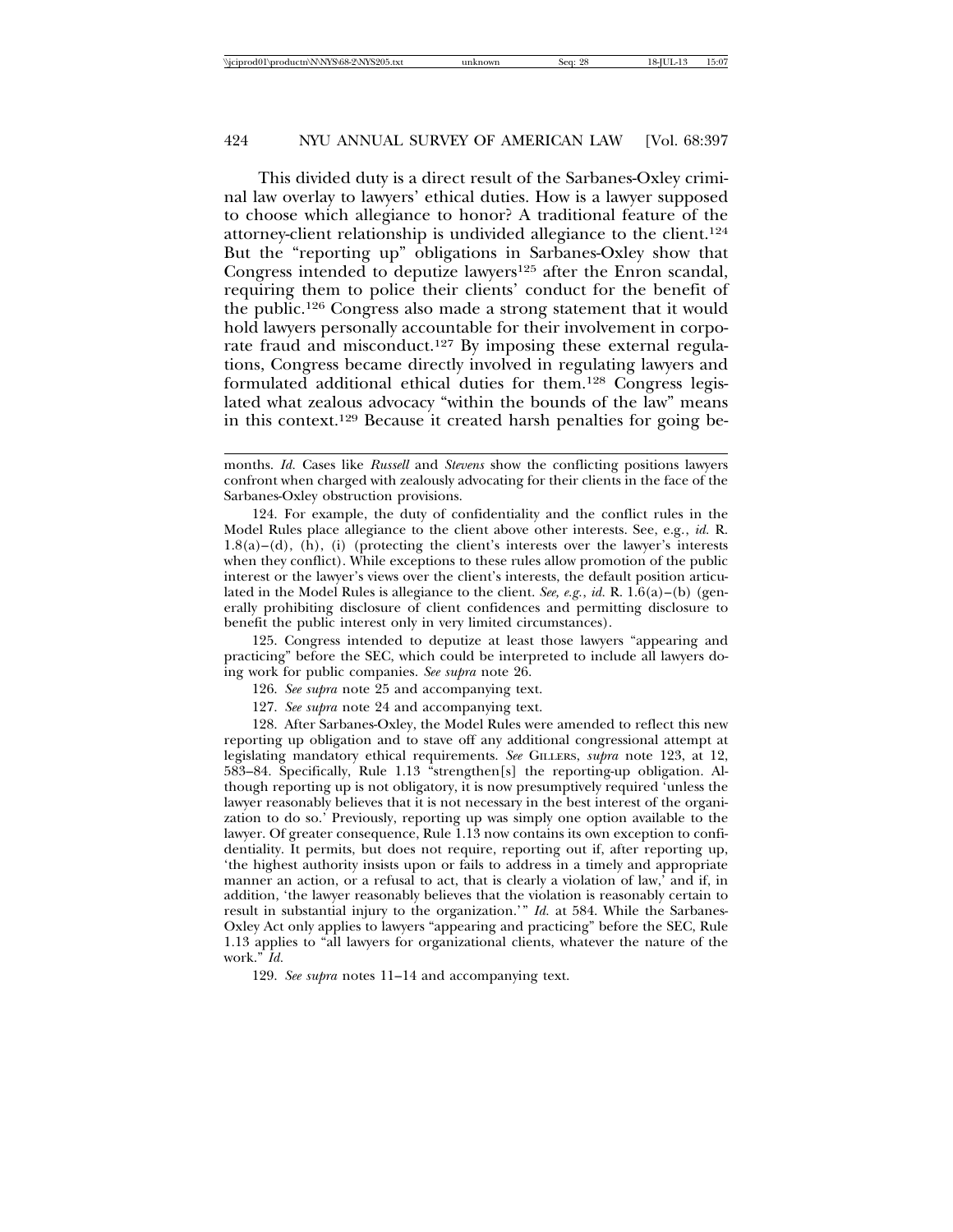yond the boundaries of the law,130 the weight of the duty has now tipped away from zealous advocacy toward strict compliance with the boundaries imposed by Sarbanes-Oxley.131

This shift toward compliance with law after Sarbanes-Oxley's imposition of new duties and harsh penalties is exacerbated because of the vagueness of the obstruction provisions. The ambiguity of these provisions and the lack of coherent precedent analyzing them add to the confusion surrounding where lawyers' allegiances lie and what conduct is permissible advocacy.132 When the laws are vague and could be interpreted broadly, lawyers will tend to be more risk averse in the hopes of avoiding potential criminal sanctions. Zealous advocacy for clients is sacrificed as lawyers must abandon previously permissible conduct occurring on the margins of obstruction of justice law to protect their own livelihoods.

The change imposed by Sarbanes-Oxley thus pits multiple interests against one another, resulting in a quintessential conflict of interest. In describing the "tempted lawyer problem" embodied in Model Rules 1.7 and 1.8, Stephen Gillers writes, "Since client trust is crucial in enabling lawyers to pursue their clients' goals and protect the clients' autonomy, the rules and law governing lawyers should forbid lawyers (absent client consent) ever to occupy a position in which they are tempted to betray their clients, without regard to whether any particular lawyer would actually succumb to

<sup>130.</sup> *See supra* notes 30, 32 and accompanying text.

<sup>131.</sup> *Cf.* Bruce A. Green, *Criminal Defense Lawyering at the Edge: A Look Back*, 36 HOFSTRA L. REV. 353, 395 (2007) ("Maybe criminal defense lawyers need to be cut some slack, in order to revivify an idea of 'zealous[ ] [advocacy] within the bounds of the law' that places as much emphasis on zealous advocacy as on the legal bounds.") (citation omitted). *But see* Marc I. Steinberg, *Lawyer Liability After Sarbanes-Oxley—Has the Landscape Changed?*, 3 WYO. L. REV. 371, 373 (2003) (arguing that Sarbanes-Oxley has not changed the regulatory landscape, that "the promulgation of SEC standards in this context will not greatly impact counsel's obligations under applicable state ethical rules as well as liability exposure under federal and state law," and that the incentive structure for lawyer behavior has not shifted).

<sup>132.</sup> *See also* Ilya O. Podolyako, *The Law of Unintended Consequences: A Critique of the Dilutive Effects and Efficiency Costs of Multilayer Regulation* 6 (Yale Law Sch. Student Scholarship Papers, Paper 91, 2009) ("[I]f a prosecutor charges a defendant with obstruction every time the latter violates a provision of Sarbanes-Oxley, the obstruction category subsumes any substantive prescriptions of the statute. Simultaneously, concepts of justice and the rule of law demand that the acts that are punished carry some logical similarity that allows a citizen to identify prohibited behavior and the accompanying punishment ex ante. When certain business decisions count as a breach of positive requirements while others fall into a catchall category, executives are bound to get confused.").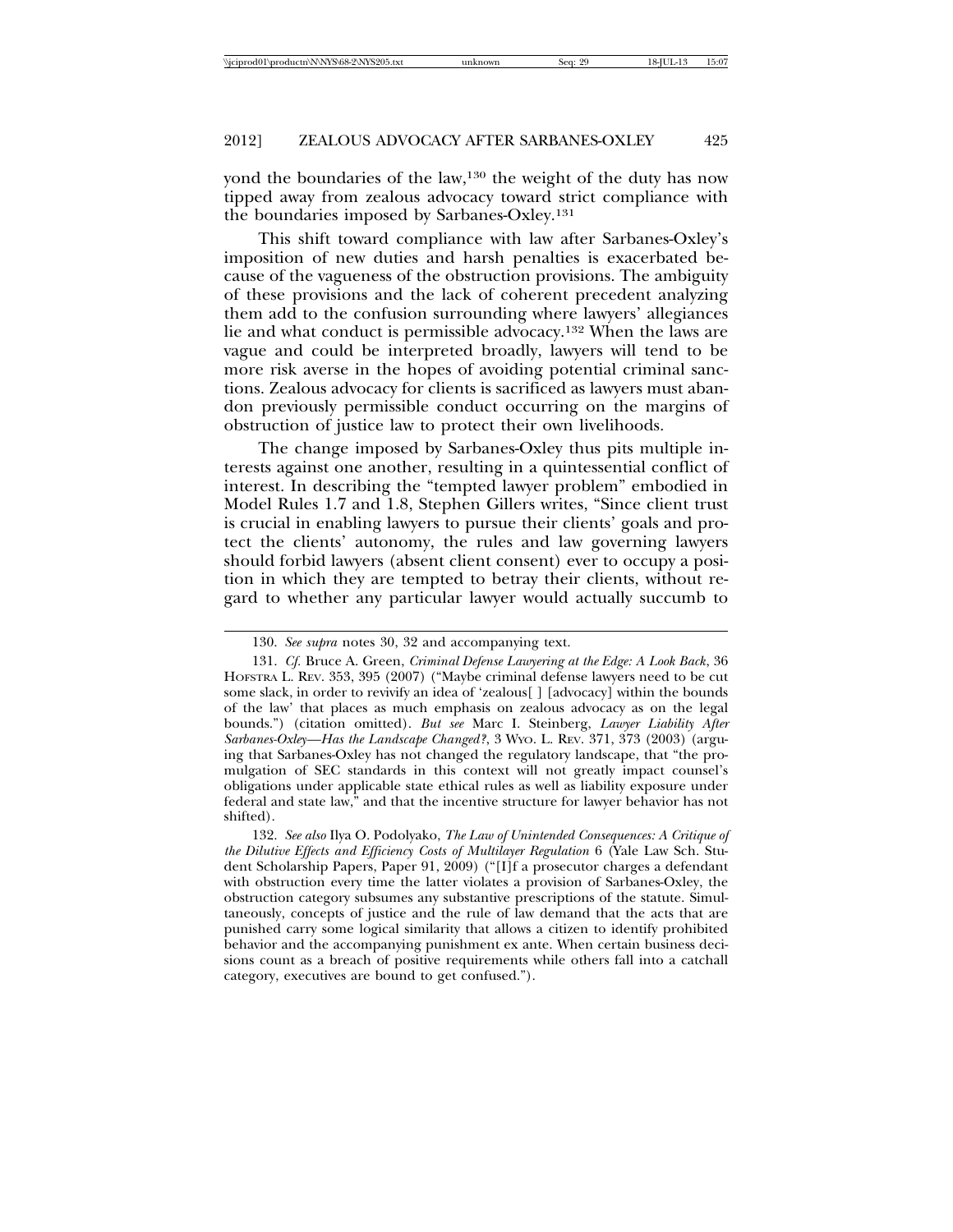the temptation."133 Sarbanes-Oxley, however, incentivizes lawyers to "betray their clients" in order to protect their own livelihood.134 Risk-averse attorneys faced with a Lauren Stevens-type dilemma will be incentivized to turn everything over to the government when they suspect their client may be engaged in a crime or fraud; they will turn in their clients to avoid the harsh Sarbanes-Oxley obstruction punishments and their collateral effects.135 Even when lawyers may reasonably believe their conduct in refusing to disclose information is both ethical and lawful, or that their clients' conduct is lawful, if there is a fear that the lawyers could be prosecuted they will be incentivized to turn any and all potentially material information over to the government.136 This incentive is exactly what the

134. *See* Dan Reidy & James Burnham, *Federal Criminal Investigations of Lawyers: Risks and Consequences*, JONES DAY, 19 (Mar. 17, 2011), http://www.jonesday.com/ files/Publication/049833b4-8375-439a-8c1d-f3f5a18ad60e/Presentation/Publica tionAttachment/e9c84cfd-70cd-4ddc-9e82-9ef61c75457d/FederalCriminalInvest. pdf ("If prosecutions of lawyers increase, no matter how justified each individual prosecution, lawyers will more often consider their personal exposure when giving advice or otherwise acting on a client's behalf—a consideration that can be fundamentally at odds with their obligation to zealously advocate for their clients' interests. And of course, the more lawyers fear punishment for their advocacy or for their advice, the more pressure there is for them to prioritize covering their backs over serving their clients.").

135. While the law should arguably encourage truth-seeking, promote prosecution of guilty conduct, and incentivize lawyers to reveal evidence of their clients' clear misdeeds, the real impact of the Sarbanes-Oxley Act will be on the boundaries. It will primarily harm those clients whose conduct is questionable, borderline unlawful, who would most benefit from the zealous protection of their attorneys. It is with those clients, those who are most in need of legal counsel, that lawyers will be most incentivized to be risk averse.

136. *See* Green, *supra* note 131, at 395 ("[B]oth [the blurriness of the legal and ethical lines and the fallibility of fact findings] encourage risk-averse lawyers to temper their advocacy, avoiding conduct that they believe is lawful and that may well be, but that may be construed differently by prosecutors, disciplinary authorities, and courts. In some regulatory areas, we have no concern about telling people to stay well back from the edge and about punishing them when they stray over it. But legal representation, particularly on behalf of a criminal defendant, is an area where over-deterrence comes at a cost."); Thomas D. Morgan, *Comment on Lawyers as Gatekeepers*, 57 CASE W. RES. 375, 377–78 (2007) ("Most corporate wrongdoers do not wear signs saying 'Criminal.' The normative view [of the role of lawyers as gatekeepers] is sometimes expressed as a preference that we set up a kind screener group [sic] who will certify, or give a 'Good Housekeeping seal,' to disclosure documents. . . . [T]hat is virtually impossible to do unless one assumes perfect knowledge or sufficient imagination to anticipate where most of the hidden problems are. I think we can all look back at Enron, and say people should have known something was wrong. But there are many circumstances that are not remotely that clear.").

<sup>133.</sup> GILLERS, *supra* note 123, at 4.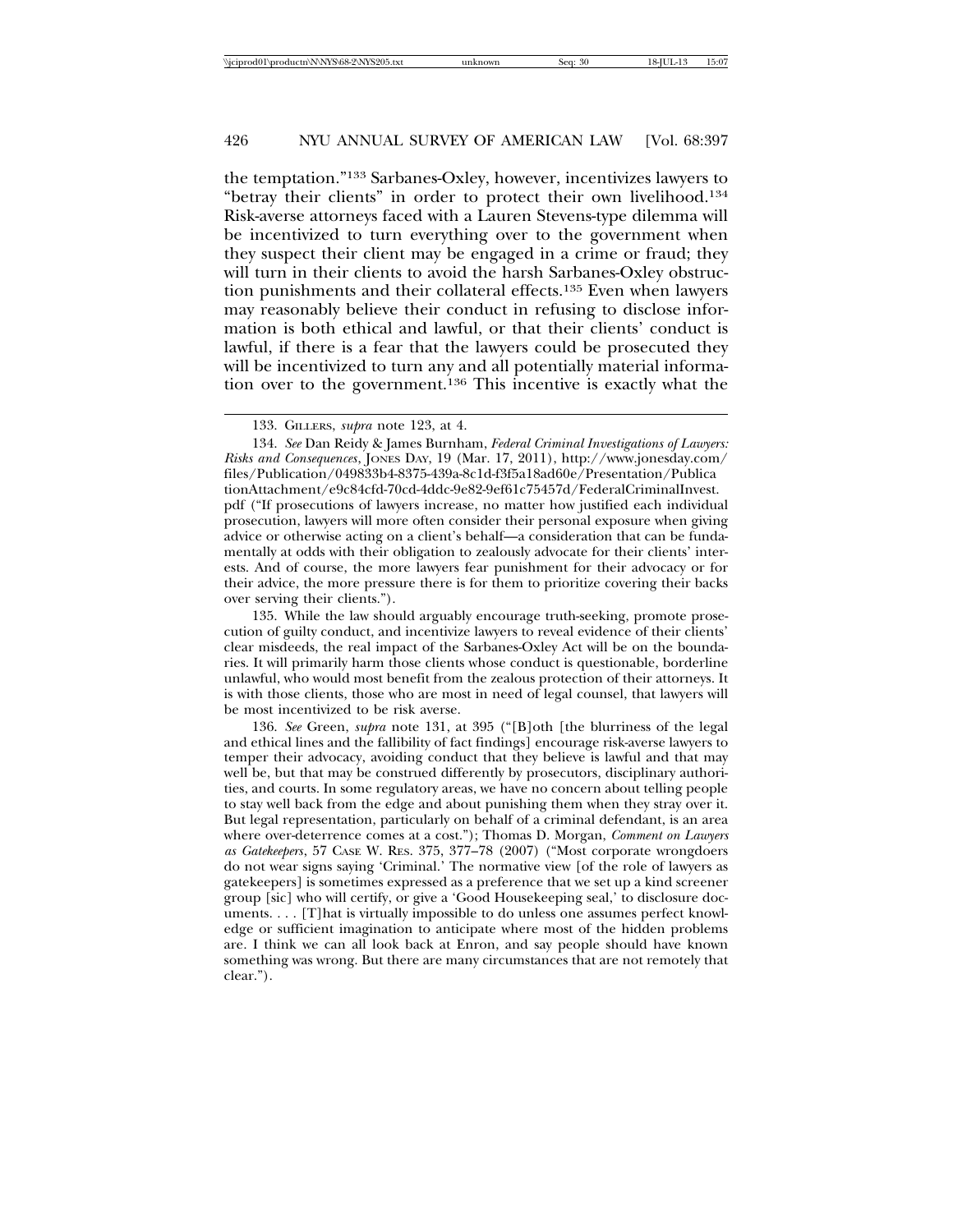Model Rules and internal ethical regulations attempt to avoid.137 Additionally it is evidence of the conflicts that arise when external regulation is imposed on lawyers' ethical duties and different regulating bodies have conflicting visions about the role lawyers play.138 This is also a client's worst nightmare: at the time when they need their lawyers most, their lawyers will not be able to help them.

The overdeterrence of legitimate lawyering resulting from the Sarbanes-Oxley provisions will have a significant deleterious effect on client representation. Once clients are aware that their lawyers may feel compelled to turn over potentially incriminating information to the government in order to avoid a personal prosecution for obstruction,139 clients will be less likely to consult them about potentially incriminating matters.140 The crux of the protection of the attorney-client relationship is that clients will feel safe and comfortable discussing sensitive matters with their lawyers; the moment clients fail to trust their lawyers, client representation suffers.<sup>141</sup> Lawyers will be unable to adequately advocate for their clients if they are unaware of information material to the representation.

In addition, the purposes of Sarbanes-Oxley are not advanced by this risk averse behavior and subsequent client distrust. As clients pull away from their lawyers, lawyers can no longer perform an ade-

140. *See generally* GILLERS, *supra* note 123, at 37 (discussing the policy goals behind the privilege and confidentiality rules and stating that "[t]hey will encourage the client to trust her lawyer and to be forthcoming with information (and sources of information) that the lawyer may need to represent her").

141. *See* MODEL RULES OF PROF'L CONDUCT R. 1.6 cmt. [2] (2012) ("A fundamental principle in the client-lawyer relationship is that, in the absence of the client's informed consent, the lawyer must not reveal information relating to the representation. . . . This contributes to the trust that is the hallmark of the clientlawyer relationship. The client is thereby encouraged to seek legal assistance and to communicate fully and frankly with the lawyer even as to embarrassing or legally damaging subject matter. The lawyer needs this information to represent the client effectively and, if necessary, to advise the client to refrain from wrongful conduct.").

<sup>137.</sup> *See* MODEL RULES OF PROF'L CONDUCT R. 1.7 cmt. [10] (2012) ("The lawyer's own interests should not be permitted to have an adverse effect on representation of a client.").

<sup>138.</sup> *See supra* note 18 and accompanying text.

<sup>139.</sup> Lawyers will want to discuss their conflicting interests with their clients, both because it will help to protect their clients and keep them aware of future actions the lawyer may need to take and because lawyers have an ethical obligation to secure their clients' informed consent to their conflicted representation. *See* MODEL RULES OF PROF'L CONDUCT R. 1.7(b)(4) (2012); *see also id.* R. 1.7 cmt. [22] (discussing the nuances of obtaining sufficient informed consent to potential future conflicts in the representation).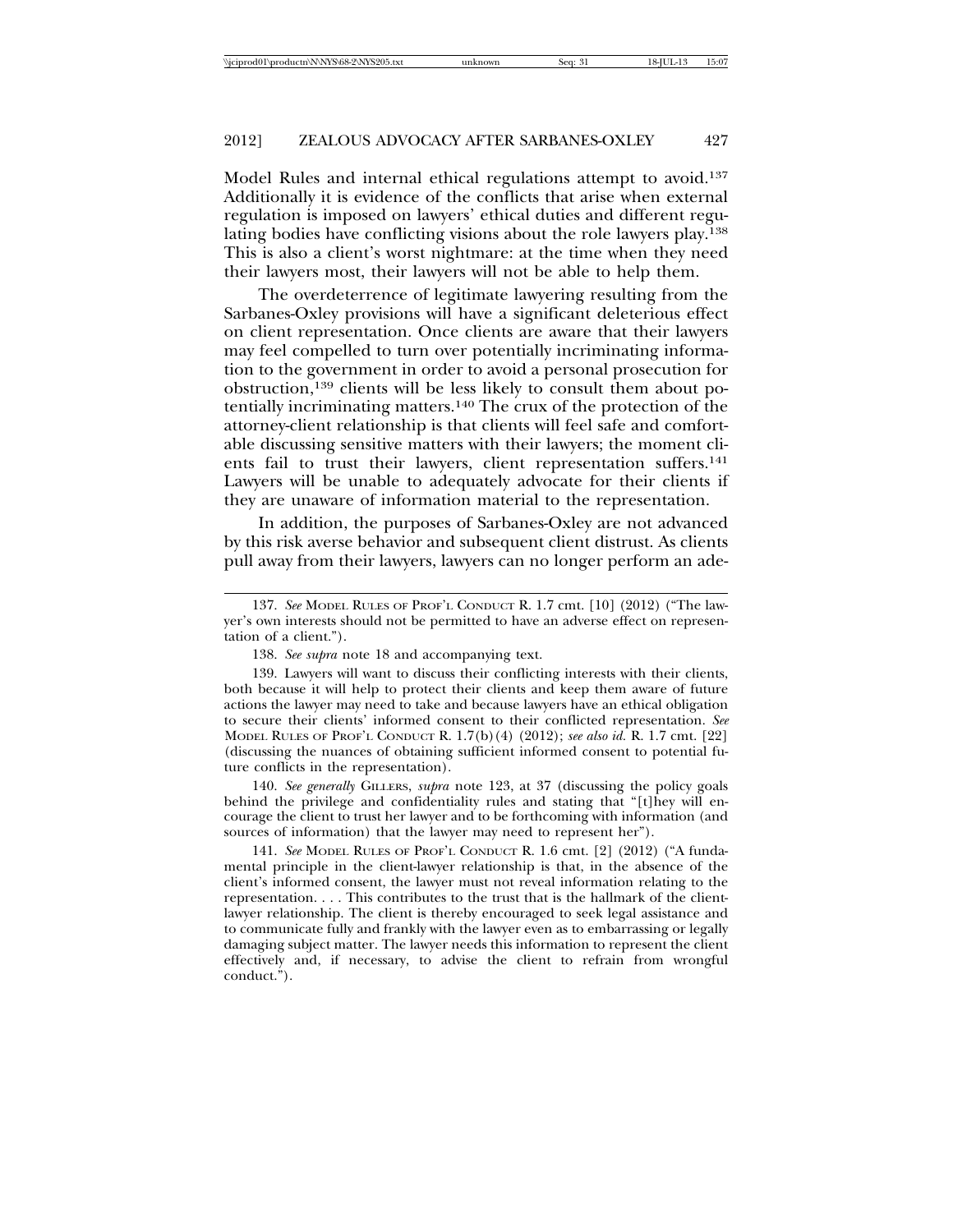quate gatekeeping function.142 When they are not included in major decisions or not privy to information about wrongdoing, they will be unable to identify legal problems for their clients or take any remedial action for the benefit of their clients and the public.143 Sarbanes-Oxley meant to encourage the free-flow of information within corporations and with the public so that future corporate scandals could be discovered quickly and prevented sooner.<sup>144</sup> By imposing such harsh changes, the Act has instead driven information about misconduct further underground, incentivizing corporations to keep incriminating information buried deep within their recesses, far from their lawyers and the public.

#### 3. Prosecutorial Overreach

When laws are vague and broad, they leave room for prosecutors to abuse their reach. Prosecutors can push the boundaries of the Sarbanes-Oxley obstruction provisions to police all kinds of lawyer conduct because the boundaries are blurry and malleable. Prosecutors may also be motivated to target lawyers for obstruction violations because they want to punish lawyers whom they perceive to be breaking the rules.145 If lawyers will not adhere to the rules of

<sup>142.</sup> *See* Stephen Fraidin & Laura B. Mutterperl, *Advice for Lawyers: Navigating the New Realm of Federal Regulation of Legal Ethics*, 72 U. CIN. L. REV. 609, 613 (2003) ("A central premise underlying Section 307 and the SEC's implementing rules is that lawyers are, and will continue to be, essential to corporate activity and to the interpretation and implementation of the laws relating to corporate governance and transactions."); GILLERS, *supra* note 123, at 533 ("'[D]eputizing' [lawyers] to be the eyes and ears of government . . . will lead to less, not more compliance, because the company's officers may then exclude lawyers from learning about questionable behavior for fear that the lawyer will then have a duty or authority to turn them in. As a consequence . . . the lawyers will never learn about the behavior in time to stop it.").

<sup>143.</sup> *See* Geralyn M. Presti, *Current Ethical Issues for Securities Lawyers—A Comment on Humes*, 57 CASE W. RES. L. REV. 357, 363 (2007) ("I think the worst thing that could happen is that I would be excluded from sensitive corporate discussions, due to a fear that I might disclose privileged information to the SEC. It would be very distressing for me, and it would not be a good consequence for the client. It is critical that I am able to give the client appropriate legal advice and that the client can trust the privilege between us and give me complete information.").

<sup>144.</sup> *See supra* notes 20–22 and accompanying text.

<sup>145.</sup> *See* Erin Murphy, *Manufacturing Crime: Process, Pretext, and Criminal Justice*, 97 GEO. L.J. 1435, 1446 (2009) (identifying "obstinacy" as a new motivation for prosecutors to charge obstruction of justice, reflecting "a strain of process crime prosecutions aimed at securing convictions against simply defiant or insubordinate individuals—not because their actions actually threaten the integrity of judicial processes or because they are otherwise difficult to convict—but solely because their acts constitute an affront to the formal dignity or authority of the state"); *cf.* Griffin, *Criminal Lying*, *supra* note 83, at 1533 (arguing that prosecutors use false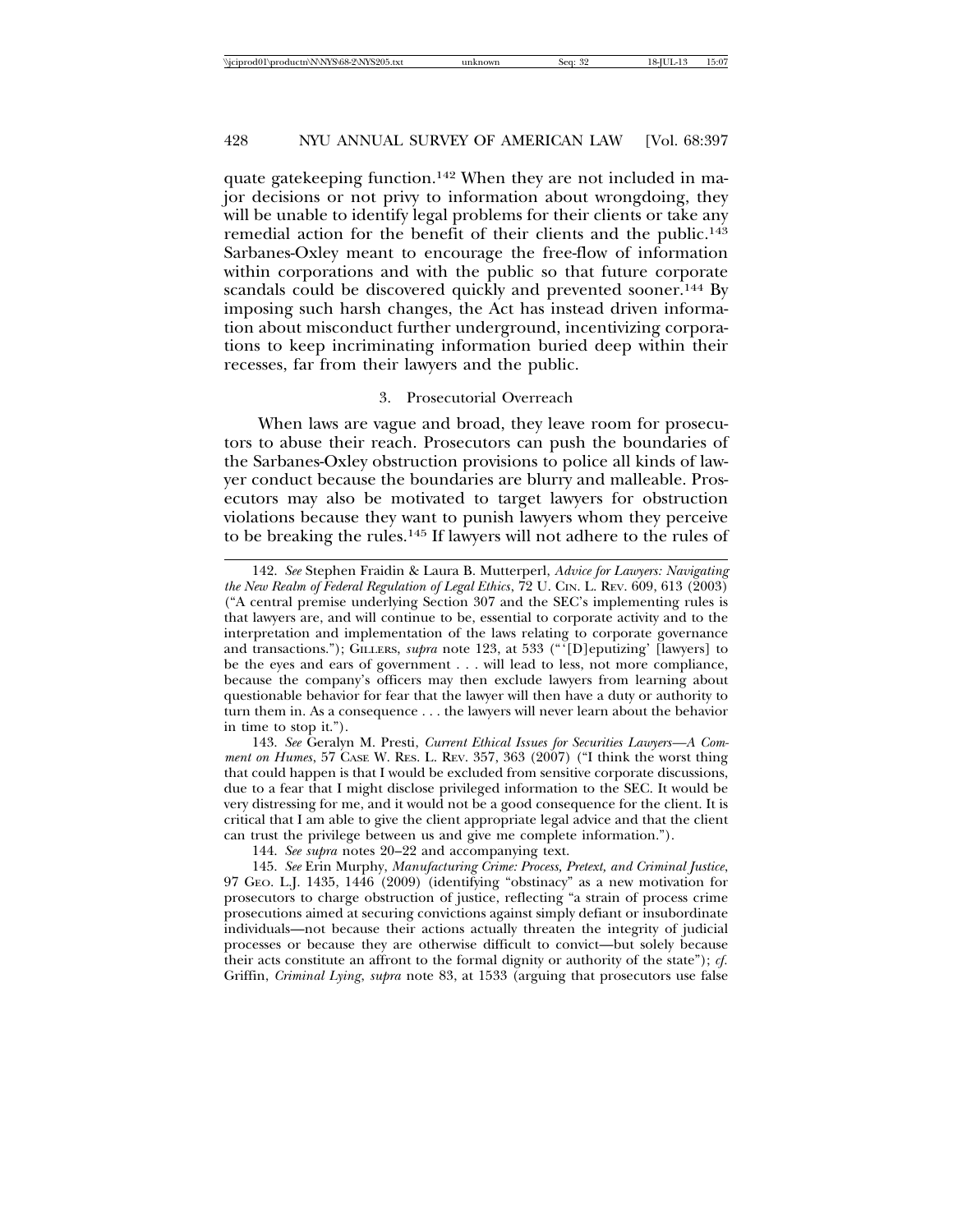the game and cooperate with the government (fellow lawyers), prosecutors may wish to send the message that they will prosecute their colleagues for this affront. For example, Philip Russell, an attorney for a church, was slammed with a twenty-year obstruction violation for destroying child pornography found on a church computer before the government was able to use it to indict Russell's client's constituent.146 Russell was not aware of the government's pending investigation into the constituent, and because his client had no intention of pressing charges, Russell did not believe he was doing anything wrong when he destroyed the images.147 Commentators largely condemned his prosecution as retribution and prosecutorial overreach.148

In addition, prosecutors are using obstruction charges pretextually as tools to negotiate deals in cases involving more substantive crimes.149 An example of this can be seen in *United States v. Stevens*. Instead of truly trying to police her misconduct, Stevens's prosecution was also a ploy to encourage GlaxoSmithKline to settle with the FDA.150 The vague Sarbanes-Oxley provisions enable this pretextual use of obstruction prosecutions, which will likely increase as the public demands more accountability from executives in the wake of corporate scandals.

These uses of the obstruction of justice provisions are undesirable. First, unconstrained prosecutorial discretion in this area could

- 148. *See, e.g.*, *id*.
- 149. *See* Murphy, *supra* note 145, at 1450.

150. *See* Mundy & Kendall, *supra* note 93 ("Pharmaceutical companies have paid billions of dollars to settle various marketing-related charges with the government, but only a few executives have pleaded guilty to any crimes. . . . The government hasn't said whether the prosecution of Ms. Stevens was part of an effort to push Glaxo into a plea deal. It said in court documents in December that the Stevens case was part of an 'ongoing underlying health-care fraud investigation' looking at her and 'potential criminal activity by others.'"). Despite the fact that the government claimed it was not prosecuting Stevens with an eye toward incentivizing GlaxoSmithKline to settle with the FDA regarding its allegations of offlabel marketing, this issue was on the minds of all those involved. Shortly after Stevens was acquitted, GlaxoSmithKline agreed to settle with the FDA. *See* Nate Raymond, *Glaxo Agrees 'In Principle' to Record \$3 Billion Settlement with U.S.*, CORPO-RATE COUNSEL (Nov. 7, 2011), http://www.law.com/corporatecounsel/PubArticle CC.jsp?id=1202524804094&Glaxo\_Agrees\_In\_Principle\_to\_Record\_3\_Billion\_Settlement\_with\_US.

statement charges to assert their authority over defendants and force them to apologize); Griffin, *Wanting the Truth*, *supra* note 83, at 7 ("The government's choice to exercise enforcement discretion as broadly as it does seems, in many false statement cases, to be a symbolic assertion of government power.").

<sup>146.</sup> *See supra* note 123.

<sup>147.</sup> *See* GILLERS, *supra* note 123, at 461–62.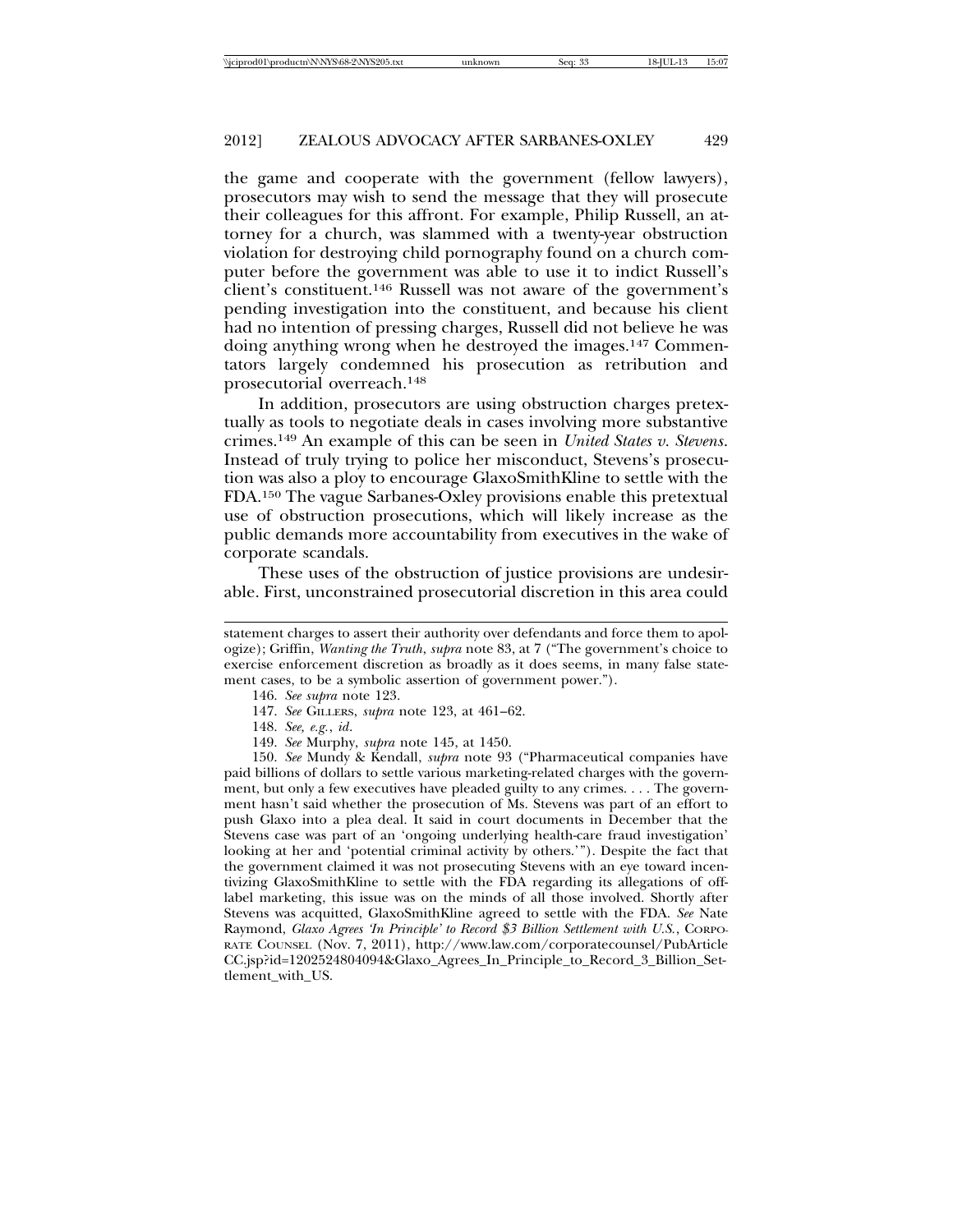lead to "prosecutorial abuse" and "procedural injustice," making it difficult for lawyers to predict when their behavior crosses the line.<sup>151</sup> Second, when laws are vague and prosecutors police conduct that most people perceive as legitimate, confidence in the rule of law is eroded.152 Frequently prosecuting this type of conduct might have counterproductive effects that "detract from a clear focus on the most salient cases of deception and obstruction [and] suggest that lying to the government is both a standard and an understandable response to investigative inquiries."153

All in all, the implications of courts' broad interpretations of section 1519 and prosecutors' willingness to push the reach of the Sarbanes-Oxley obstruction of justice provisions to police the zealous advocacy of lawyers, as evidenced by the recent prosecution of Lauren Stevens, are worrisome. *United States v. Stevens* was a warning signal to the bar, and the threat that more lawyers could be prosecuted for their lawyering still remains palpable. The fear of potential prosecution for conduct that was previously considered legitimate advocacy on behalf of their clients creates a divided loyalty between a lawyer's personal livelihood and the representation of their clients, and incentivizes lawyers to look out for themselves. This incentive structure undermines both the goals of the ethics rules and Sarbanes-Oxley by compromising the sanctity of the attorney-client relationship and encouraging clients to withhold information from their lawyers. The present scheme, with its resulting overcriminalization, overdeterrence, and prosecutorial overreach, is undesirable, both for lawyers and their clients, and must be reevaluated lest the compelling policies underlying the legal profession's internal ethical regulations be abandoned.

#### IV.

# POTENTIAL SOLUTIONS TO THE PROBLEMS CREATED BY THE SARBANES-OXLEY OBSTRUCTION OF JUSTICE PROVISIONS

The Sarbanes-Oxley obstruction of justice provisions tip the balance between zealous advocacy and compliance with law to promote strict legal compliance to the detriment of legitimate advocacy. This jostling of interests leads to the conflicts and undesirable

<sup>151.</sup> *See* Murphy, *supra* note 145, at 1498.

<sup>152.</sup> *See* Griffin, *Criminal Lying*, *supra* note 83, at 1550 ("There is . . . strong social scientific support for the general proposition that divergence between commonsense views of justice and the conduct of enforcers diminishes compliance.").

<sup>153.</sup> Griffin, *Wanting the Truth*, *supra* note 83, at 12.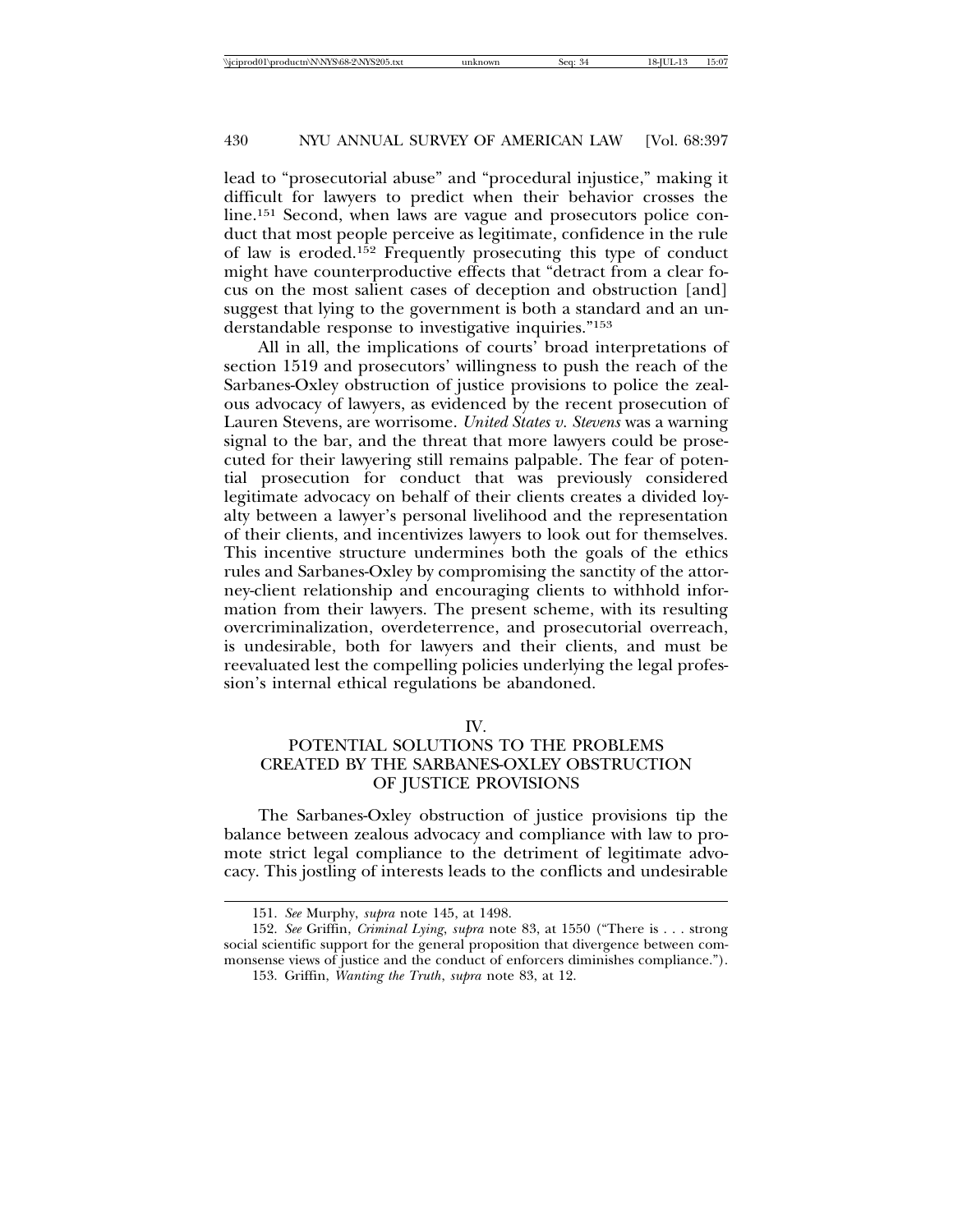incentives discussed above,<sup>154</sup> and subjugates the established policy justifications underlying ethical rules<sup>155</sup> to promote the public interest goals of Sarbanes-Oxley.156 Although it is not a crime to represent a client who may be engaged in criminal behavior, the Sarbanes-Oxley obstruction provisions instruct prosecutors to harshly scrutinize lawyers' advocacy on behalf of potentially blameworthy clients. Sarbanes-Oxley enables prosecutors to go further than simply prosecuting lawyers who are accused of joining in with their clients' misconduct, requiring prosecution of lawyers who are just doing their jobs.157 Balance between zealous advocacy and "the bounds of the law" should be restored.158 To do so, it will be necessary to narrowly interpret the Sarbanes-Oxley provisions so that they fall into the scheme elucidated in *Aguilar* and *Arthur Andersen*. Constraining the reach of section 1519 by imposing a nexus requirement and a dishonest intent requirement resolves all three of the problems discussed above. If courts fail to limit these statutes and allow them to be interpreted broadly, there are alternative steps lawyers and courts can take to avoid the severe consequences of overcriminalization, overdeterrence, and prosecutorial overreach in future obstruction prosecutions.

#### *A. The Broad Reach of Section 1519 Must Be Constrained*

# 1. Section 1519 Should Be Interpreted to Only Reach Conduct Endeavored with Dishonest Intent

Courts should analyze Section 1519 according to the boundaries set forth in *Arthur Andersen*. Although Congress may have intended to eschew this type of analysis by omitting the modifier

158. Some commentators perceive the Sarbanes-Oxley Act as a response to problems created by the promotion of zealous advocacy over other interests. *See* Carle, *supra* note 12, at 135 (describing how the Enron scandal "exacerbated the crisis of confidence about the effectiveness of current client-centered models of legal ethics regulation"). They argue that we need to shift our priorities and promote public interests over strict adherence to client interests. *See* Deborah L. Rhode, *Legal Ethics in an Adversary System: The Persistent Questions*, 34 HOFSTRA L. REV. 641, 649 (2006) (arguing that "the public has paid a substantial price for the ethic of undivided client allegiance" and that lawyers need to take into account the public effects of their client representation). While promotion of public interests in the wake of corporate scandals is laudable, it must not be advanced to the detriment of all reasonable client interests.

<sup>154.</sup> *See supra* Part III.B.

<sup>155.</sup> *See supra* notes 133, 137 and accompanying text.

<sup>156.</sup> *See supra* notes 142–44 and accompanying text.

<sup>157.</sup> *See generally* REPORT OF THE TASK FORCE ON THE LAWYER'S ROLE IN CORPO-RATE GOVERNANCE, N.Y. CITY BAR ASSOC. (2006), *available at* http://www.nycbar. org.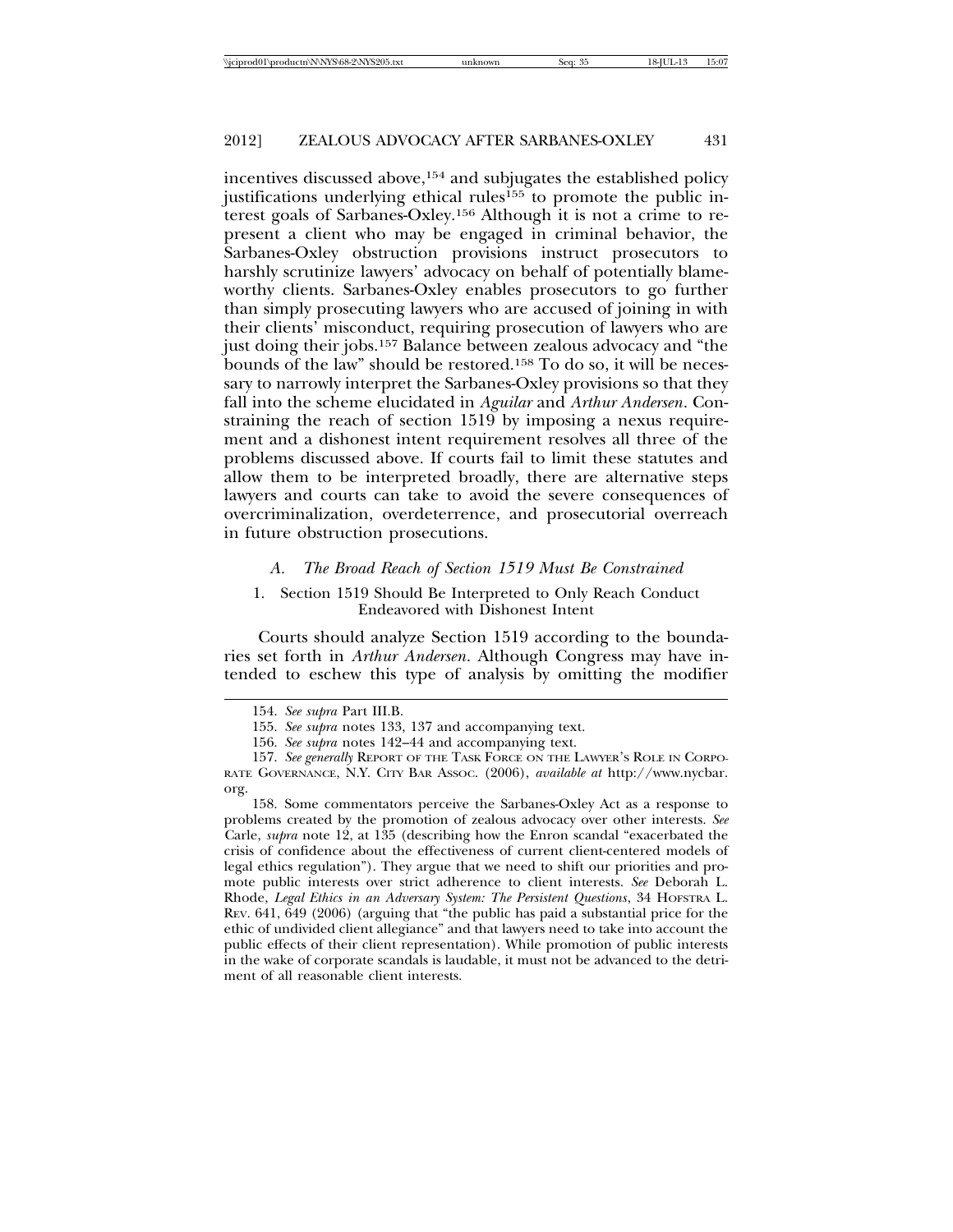"corruptly" from the text of section 1519,159 it could not have intended to criminalize the innocent conduct this revised language targets. In both *Aguilar* and *Arthur Andersen*, the Supreme Court recognized that the obstruction of justice provisions could be interpreted to criminalize previously innocent conduct, and in both cases the Court acted to narrow the scope of the obstruction provisions.160 Courts should engage in a similar type of analysis with section 1519. They should recognize the negative implications of construing the section broadly and they should constrain it despite Congress' use of different statutory language. Even though the Supreme Court specifically discussed the difference between "corruptly" and "intent to impede" in *Arthur Andersen*161 (a decision handed down after Congress passed section 1519, which employs the "intent to impede" language), the Court's policy considerations for requiring a showing of dishonest intent should trump this textual analysis.162 Therefore, individuals should only be found to violate section 1519 if they possessed a dishonest intent to obstruct a proceeding.

The Sixth Circuit recently interpreted section 1519 in this way, and its argument is instructive. In *United States v. Kernell*, the court observed that no court has definitively held that the intent required for a section 1519 violation is anything less than the corrupt intent required in *Arthur Andersen*. 163 The court reasoned that despite the different language, section 1519 should be read to require the same corrupt intent as previous obstruction of justice provisions.164 The same argument can be made when reading the legislative history of section 1519. Because Congress did not explicitly discuss a lesser intent requirement (it merely employed different language), section 1519 should be read to fit into the scheme of previous obstruction provisions. Congress could have intended to broaden the

<sup>159.</sup> *See supra* notes 64–66 and accompanying text.

<sup>160.</sup> *See supra* Parts II.A and II.B.

<sup>161.</sup> *See supra* notes 53–54 and accompanying text.

<sup>162.</sup> *See* Abramowitz & Bohrer, *supra* note 67, at 6 ("Although the Supreme Court reversed the Fifth Circuit and recognized the potentially chilling affects that a broad application of the obstruction laws may have on legitimate advocacy [in *Arthur Andersen*], courts faced with §1519 cases would be wise to keep these warnings in mind."). Even though Sarbanes-Oxley was on the books at the time of the *Arthur Andersen* decision, the Court was not evaluating section 1519 in that case. While its specific textual analysis of section 1512(b) could potentially influence a future interpretation of section 1519, the Court's policy discussion is broadly applicable to all of the obstruction provisions.

<sup>163.</sup> *See* United States v. Kernell, 667 F.3d 746, 754 (6th Cir. 2012). 164. *See id.*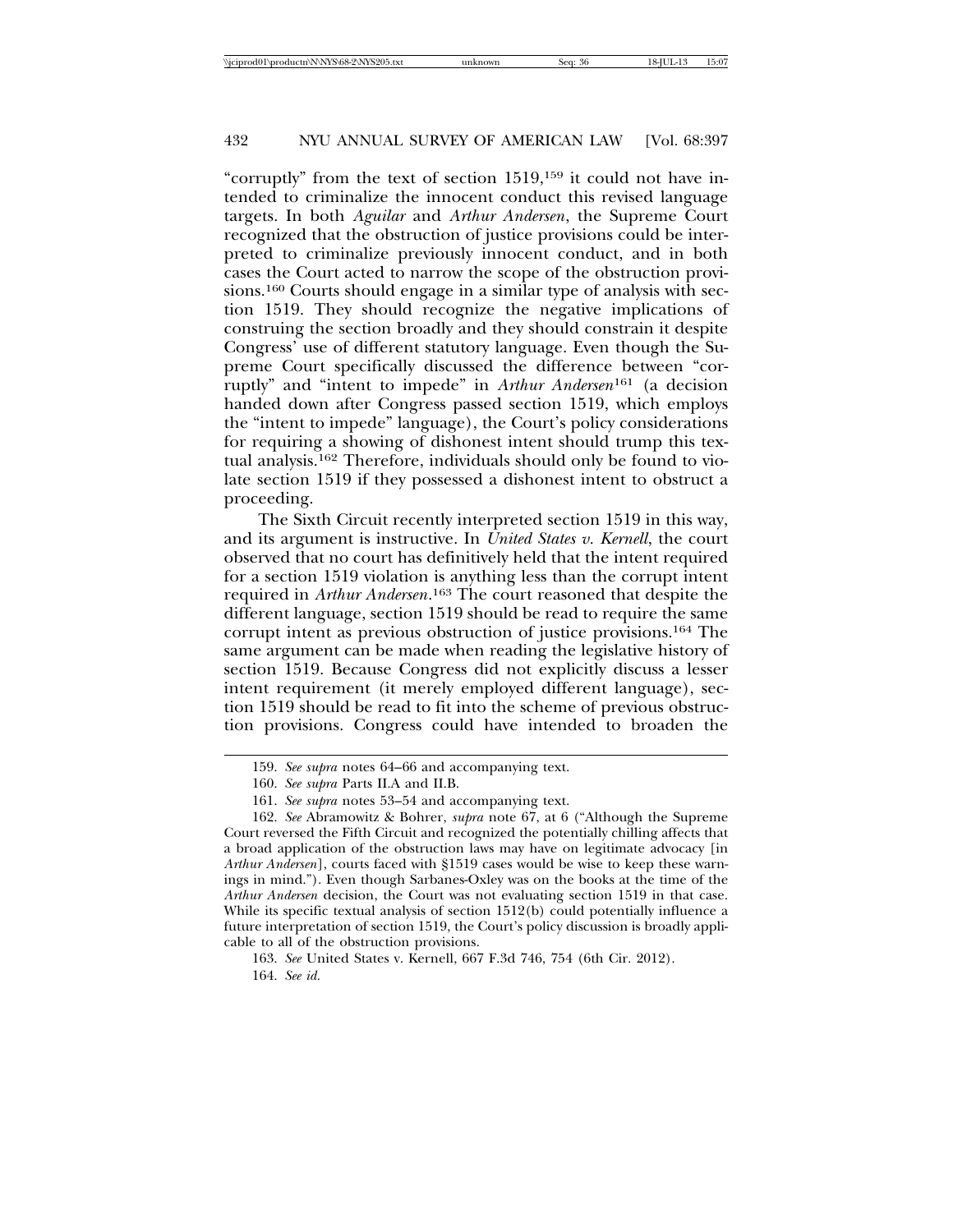reach of the obstruction of justice provisions in other ways, such as by eliminating the nexus requirement, and may not have intended to modify the intent requirement. Because Congress did not explicitly address a change in the intent requirement for a violation of the obstruction provisions, courts should not implicitly construe a modification.

This analysis of section 1519 to require dishonest intent will prevent overcriminalization. Innocent actors with an honest intent to impede a proceeding, such as a lawyer encouraging his client to exercise his attorney-client privilege to not speak to the government, will not be swept up into obstruction prosecutions. This analysis will also prevent future prosecutions like that of Lauren Stevens. By setting a clear boundary between innocent and dishonest conduct and drawing a bright line in this otherwise vague area, this construction of section 1519 will also prevent overdeterrence and prosecutorial overreach.

# 2. Section 1519 Should Be Interpreted to Implicitly Contain a Nexus Requirement

Section 1519 should be construed to contain a nexus requirement, as articulated in *Aguilar* and refined in *Arthur Andersen*. In *Arthur Andersen*, the Supreme Court made it clear that even though no proceeding need be pending for a violation of section 1512 to occur, a nexus requirement was still applicable.165 Defendants need to have foreseen a potential future proceeding that their conduct could possibly obstruct to have violated the obstruction statutes.166 Section 1519 should not be held to a different standard; it should be construed to only condemn those who endeavor to obstruct a foreseeable "contemplat[ed]" proceeding or investigation.167 Interpreted in this way, innocent destruction or alteration of documents in the ordinary course of business will not be prosecuted unless, at the time of the destruction, it was reasonably foreseeable that the documents would be material to a potential future proceeding.168

168. This will prevent the prosecution of defendants who had an innocent intent at the time of destruction but whose conduct in hindsight appears questionable. *See* Barr, *supra* note 123 ("As a matter of discretion, the government should

<sup>165.</sup> *See supra* notes 55–57 and accompanying text.

<sup>166.</sup> *See id.*

<sup>167.</sup> The language in section 1519 is similar to the gloss that section 1512(f)(1) puts on section 1512 violations. *Compare* 18 U.S.C § 1519 (2006), *with* 18 U.S.C. § 1512(f)(1) (2006). *See also* Kyle R. Taylor, Note, *The Obstruction of Justice Nexus Requirement After* Arthur Andersen *and Sarbanes-Oxley*, 93 CORNELL L. REV. 401, 426–27 (2008) (arguing that the language of section 1519 "lends itself to application of the nexus requirement").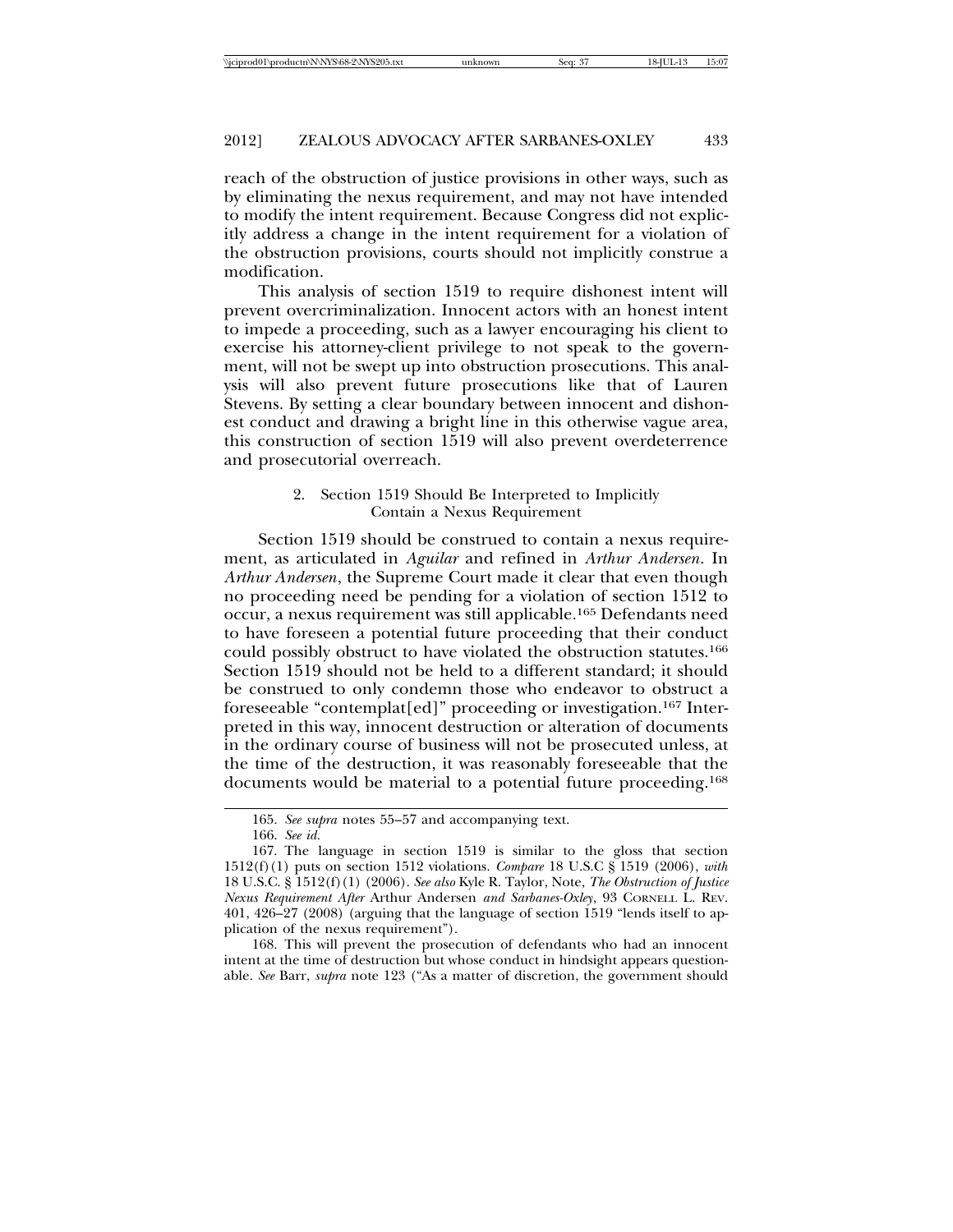This interpretation will also restrain the scope of potentially obstructive conduct and ensure that people like the lying husband in the hypothetical discussed in *Aguilar* are not prosecuted for their conduct unrelated to judicial proceedings.169 This analysis will prevent future prosecutions like that of Philip Russell and solve all three of the problems discussed above. Furthermore, if section 1519 is not construed to contain a nexus requirement, it could be vulnerable to challenge as unconstitutionally vague, as discussed generally in *Aguilar* and *Arthur Andersen*. 170 The public needs to know when it could violate a criminal law, and without a nexus requirement there is no way for anyone to know when they have crossed the line.

Section 1519 more easily fits into the pre-Sarbanes-Oxley obstruction of justice framework's nexus requirement because of the nuances the Supreme Court added to the requirement in *Arthur Andersen*. It will be harder for courts to blend section 1519 into the intent requirement analysis as set forth in *Arthur Andersen* because of the different statutory language employed in section 1519—a difficulty heightened by the fact that *Arthur Andersen*, which discusses the implications of the use of different statutory language, was decided after section 1519 was passed.171 The negative consequences for client representation and corporate transparency, however, should counsel courts to use caution when articulating the breadth of this provision.

# *B. Steps Lawyers and Courts Can Take to Avoid the Harsh Consequences of a Broad Interpretation of the Obstruction Provisions*

If courts disregard the potentially vast negative implications and broadly construe section 1519, lawyers will be vulnerable to prosecutions, like that of Lauren Stevens, for their advocacy on behalf of their clients. There are solutions beyond a narrow judicial

in the future simply limit these kinds of obstruction prosecutions to defendants whose actual knowledge of an investigation can be established. Otherwise, we may face the possibility of more individuals (and especially lawyers) being charged with impeding merely hypothetical proceedings, surely an odd application of the federal obstruction statutes.").

<sup>169.</sup> *See supra* note 49 and accompanying text.

<sup>170.</sup> *See* Arthur Andersen LLP v. United States, 544 U.S. 696, 708 (2005); United States v. Aguilar, 515 U.S. 593, 600 (1995).

<sup>171.</sup> Ironically, this does not appear to be the way courts are interpreting section 1519. They are typically instead finding a dishonest intent requirement implied in the statute, but holding that there is no nexus requirement. *See, e.g.*, United States v. Kernell, 667 F.3d 746, 754 (6th Cir. 2012).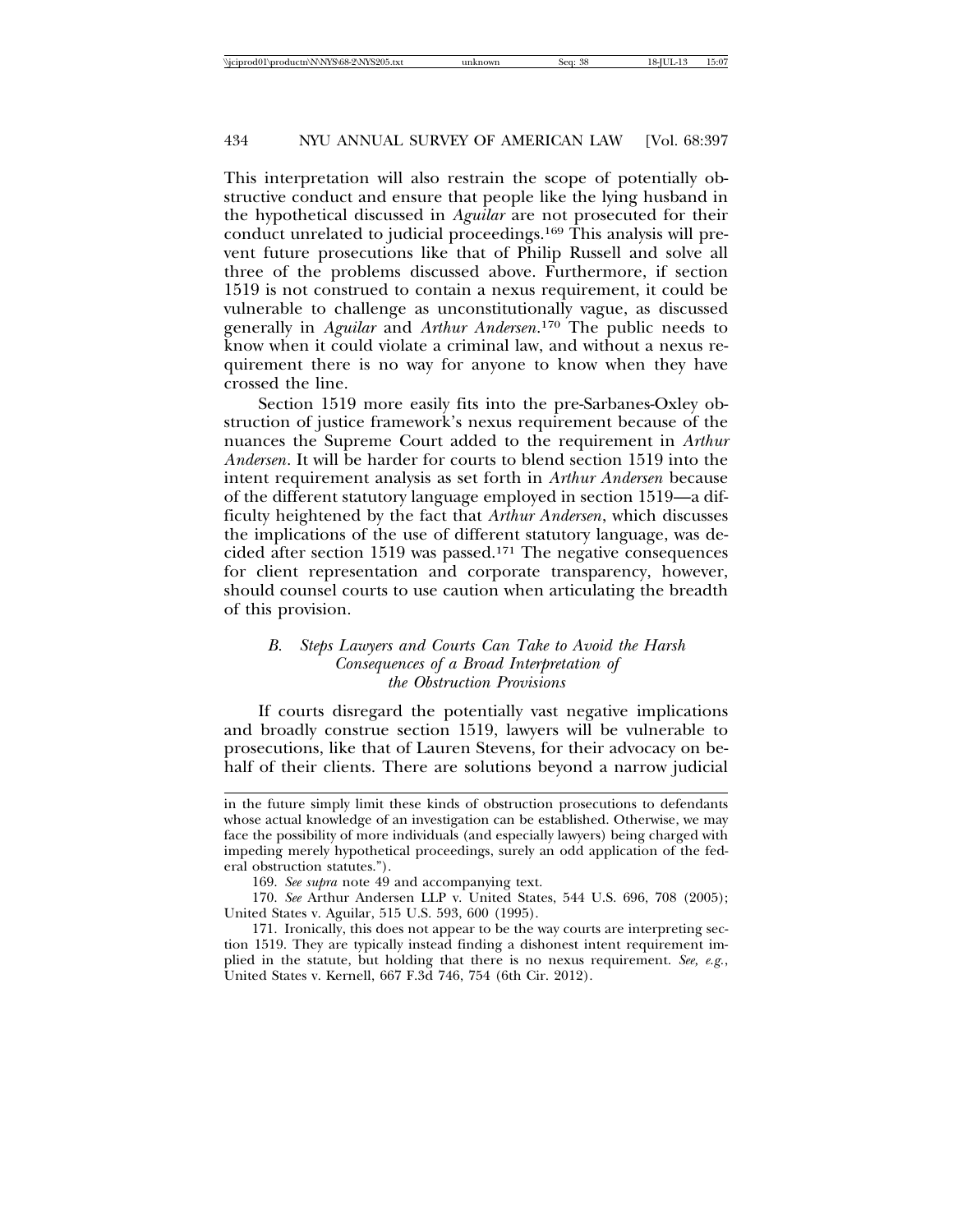construction of section 1519, however, to combat the overcriminalization, overdeterrence, and prosecutorial overreach problems that result from the persistent uncertainty of the provision.

First, to prevent overcriminalization, courts could create exceptions for legitimate instances of intent to impede a proceeding that have been traditionally protected. For example they should carve out reasonable, good faith assertions of attorney-client privilege and genuine document retention policies as protected.172 This could be accomplished by construing the Safe Harbor Provision<sup>173</sup> to encompass this conduct or by enunciating special exceptions. While creating these exceptions would alleviate some of the pressure on attorneys to be risk-averse in their client representation, the vagueness problems of the statute would remain and the legitimate lawyering previously considered innocent but not protected by an established legal principle like privilege would still be vulnerable to prosecution (i.e., situations like *United States v. Stevens*). This overcriminalization of zealous advocacy is unlikely to be remedied absent a narrow construction of section 1519.

Second, there are ways lawyers can prevent overdeterrence of reasonable zealous advocacy. Lawyers confronted with government investigations can consult outside counsel to confirm the legality of their actions.174 This was one of the main reasons why Lauren Stevens was able to demonstrate her good faith and escape conviction.175 If the lawyer can prove that he received all the advice necessary to make his decision, that he relied on the advice in good faith, that his reliance was reasonable, and that he acted on the advice, he may be able to escape conviction.176 But there are several concerns with relying solely on this defense to escape prosecution.

175. *See supra* notes 95–96 and accompanying text.

176. *See* Douglas R. Richmond, *Advice of Counsel as a Defense to Sanctions and Professional Discipline*, 27 Laws. Manual on Prof. Conduct (ABA/BNA) 418, 2011 WL 2463403 (June 22, 2011).

<sup>172.</sup> Section 1519 likely would not survive a constitutional challenge if it did not create carve outs for privilege and Fifth Amendment rights.

<sup>173.</sup> *See supra* note 97.

<sup>174.</sup> This solution, however, is primarily geared toward aiding in-house counsel. In-house counsel are more likely to be viewed as obstructing prosecutions through their advocacy than other lawyers because of their unique position within their clients' organizations. Outside counsel are not prone to the same self-dealing to which in-house counsel are susceptible. Thus, while in-house counsel may be able to vindicate their legitimate lawyering by proving they relied on consultations with independent, unbiased outside counsel, outside counsel should not have to jump through these hoops. This is a questionable system though, which creates two tiers of burdens of production based on the type of attorney, when all attorneys, no matter their particular career path, are held to the same ethical standards.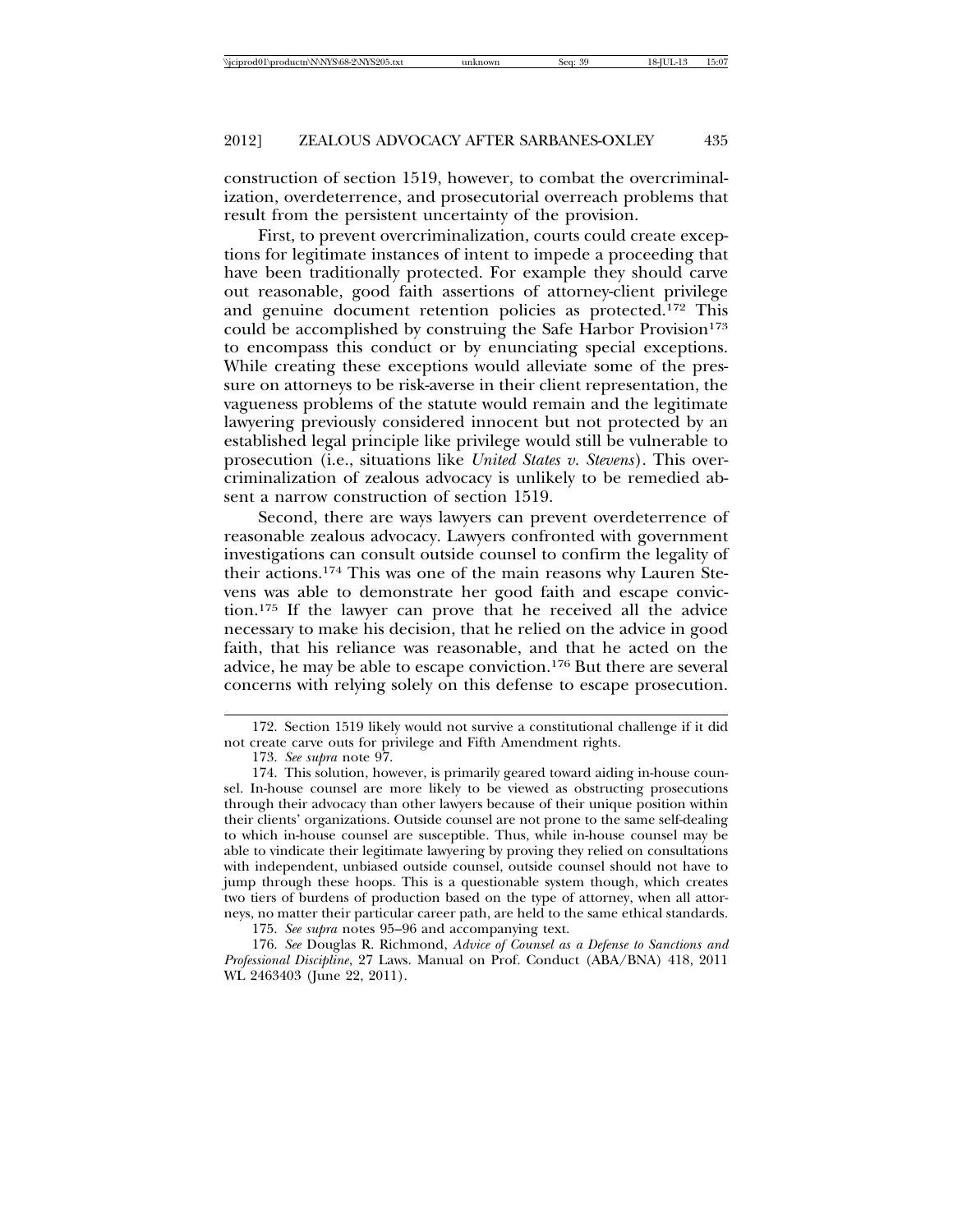First, depending on the situation, consulting outside counsel could entail an additional expense that clients may not be willing to shoulder. If the client refuses to allow his lawyer to consult outside counsel, the lawyer would once again face the dilemma discussed above of choosing between his client and his own livelihood. This solution also raises efficiency concerns by requiring additional layers of legal counsel potentially at multiple and repeated stages of client representation—when we require all lawyers to adhere to ethical standards, why should we demand that one lawyer consult another to ensure good faith compliance with law? Additionally, depending on how section 1519 is interpreted, the prosecution could argue that the defense is inapplicable. The advice of counsel defense only serves to negate the *mens rea* for specific intent crimes.177 If section 1519 is interpreted to be a general intent crime, as the prosecution argued in *United States v. Stevens*, the advice of counsel defense will be unhelpful to defendant lawyers.178 Despite the limitations of the advice of counsel defense, consulting outside counsel cannot hurt a lawyer's claims that he was acting in good faith and not seeking to obstruct justice.

<sup>177.</sup> *See* United States v. Stevens, 771 F. Supp. 2d 556, 560 (D. Md. 2011) ("Good faith reliance on the advice of counsel is only relevant to *specific* intent crimes because such reliance demonstrates a defendant's lack of the requisite intent to violate the law.") (emphasis added).

<sup>178.</sup> *See id. See also* Elizabeth R. Sheyn, *Toward a Specific Intent Requirement in White Collar Crime Statutes: How the Patient Protection and Affordable Care Act of 2010 Sheds Light on the "General Intent Revolution"*, 64 FLA. L. REV. 449, 453 (2012) ("A relatively recent trend in the criminal law is the movement away from specific intent to general intent crimes, particularly with respect to white collar crimes."); Reidy & Burnham, *supra* note 134, at 11–12 ("The government's interpretation means—in theory—that a lawyer can commit obstruction by withholding a document even if that lawyer was advised by outside counsel that the company did not need to produce it. The lawyer need only knowingly not produce the document, at least in part, because the document was harmful to the client. Further, the prosecution of GSK's former in-house counsel even hints at the possibility of the advice of outside counsel forming the basis of a conspiracy between in-house and outside counsel to deceive regulators. . . . This reasoning suggests that if GSK's outside counsel advised GSK's in-house lawyer that certain documents need not be produced, that advice not only failed to insulate GSK's in-house lawyer from liability, but may have exposed the outside lawyers to co-conspirator liability."). Despite the arguments that could be made that section 1519 is a general intent crime, Congress expressed in the legislative history of the Sarbanes-Oxley Act that it wished for the provision to be a specific intent crime. S. REP. NO. 107–146, at 27 (2002) ("In our view, section 1519 should be used to prosecute only those individuals who destroy evidence with the *specific intent* to impede or obstruct a pending or future criminal investigation, a formal administrative proceeding, or bankruptcy case.") (emphasis added).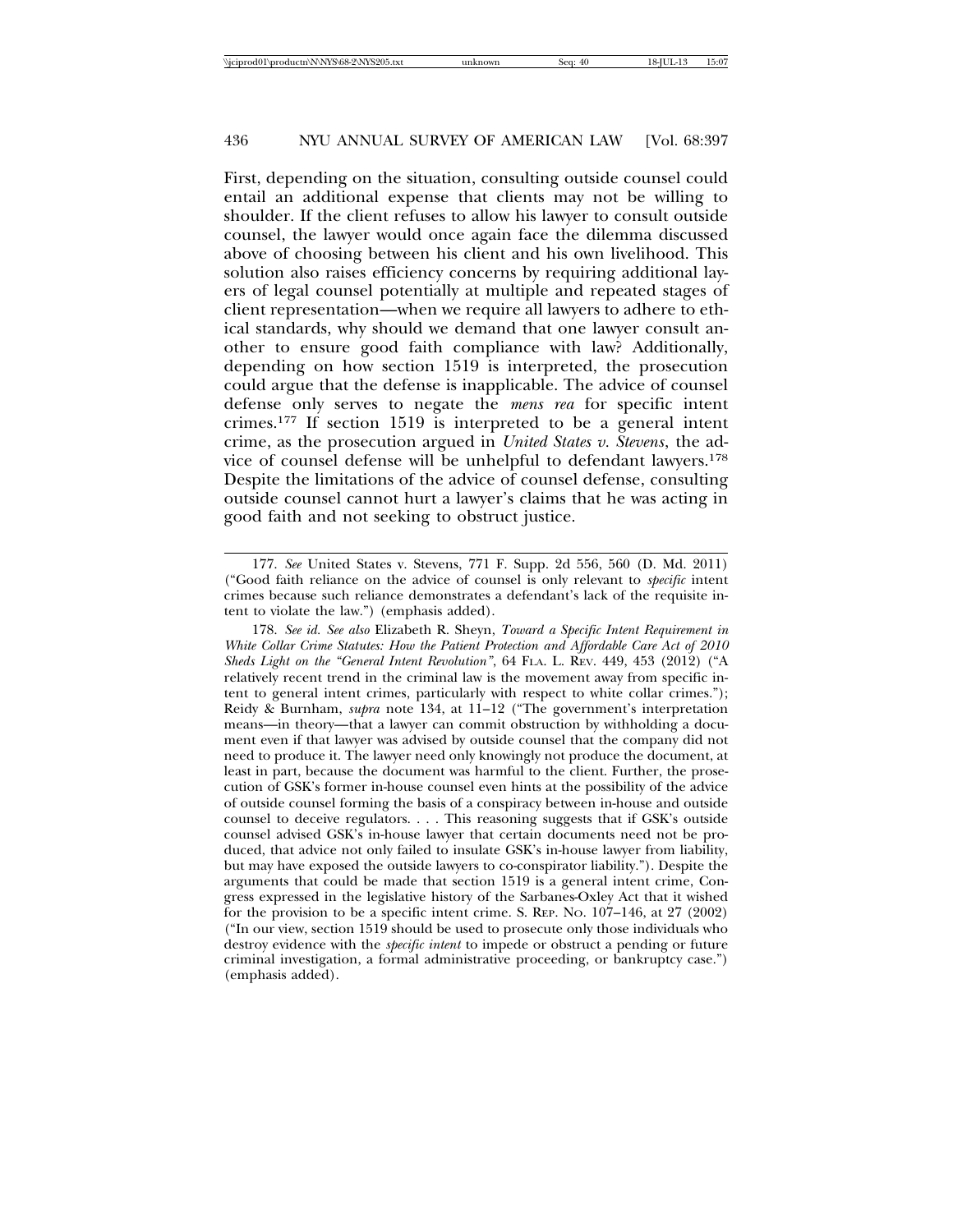Lawyers can also prevent overdeterrence through education. As more cases are decided in this area, lawyers will be presented with concrete examples of conduct that is permissible and conduct that is prosecutable. They can then strive to educate themselves and their peers about how to simultaneously promote their clients' interests while protecting their own livelihoods.179 Of course, an inherent dilemma with relying on education to remedy overdeterrence is that the doctrine in this area may be vague and open-ended for quite some time. Additionally, if cases are decided against lawyers so as to constrain zealous advocacy, overdeterrence will increase.

A third way to prevent overdeterrence is to bolster the Safe Harbor Provision of the obstruction statute.180 The Safe Harbor Provision could be interpreted to encompass all situations in which a lawyer assists his client in legal endeavors, thus protecting all legitimate zealous advocacy.181 The Safe Harbor Provision would not extend to protect legal services administered to help further a client's underlying crime or fraud. While at first glance a bright line rule, however, the Safe Harbor Provision will not necessarily alleviate the broad reach of obstruction prosecutions. As in *United States v. Stevens*, prosecutors could allege that the attorney's "zealous advocacy" was actually an attempt to assist the client in covering up the underlying criminal conduct (or even the lawyer's own misconduct).182 Reliance on this provision may not provide a complete solution, but it could help to prevent conviction in some cases, as it did in *United*

<sup>179.</sup> At the 2012 annual meeting of the Association of Corporation Counsel, Lauren Stevens described her experience and advised her fellow in-house counsel, "That is what you do—go back and defend your client zealously and don't back away because you are afraid of my experience." Sue Reisinger, *How Ex-GSK GC Lauren Stevens Fought the Law—and Won*, CORPORATE COUNSEL (Oct. 2, 2012), http://www.law.com/corporatecounsel/PubArticleCC.jsp?id=1202573330716&the page=1.

<sup>180.</sup> *See supra* note 97 and accompanying text. Recently, the Eastern District of North Carolina did just that when it dismissed an indictment against a lawyer for failing to allege an essential element of the charge, holding that, at least in the Fourth Circuit, "where an attorney or one under his direction is charged with an obstruction offense under § 1512(b)(2)(B) or § 1519, the government must expressly allege as an element of the offense in the indictment that the defendant in engaging in the conduct alleged was not 'providing lawful, bona fide, legal representation services in connection with or anticipation of an official proceeding.'" United States v. Jackson, No. 2:10-CR-8-FL, 2013 WL 782602, at \*21 (E.D.N.C. Feb. 4, 2013) (quoting 18 U.S.C. § 1515(c) (2006)).

<sup>181.</sup> The court seemed to suggest a similar interpretation of the provision in *United States v. Stevens*. *See supra* note 97 and accompanying text.

<sup>182.</sup> *See supra* notes 88–91.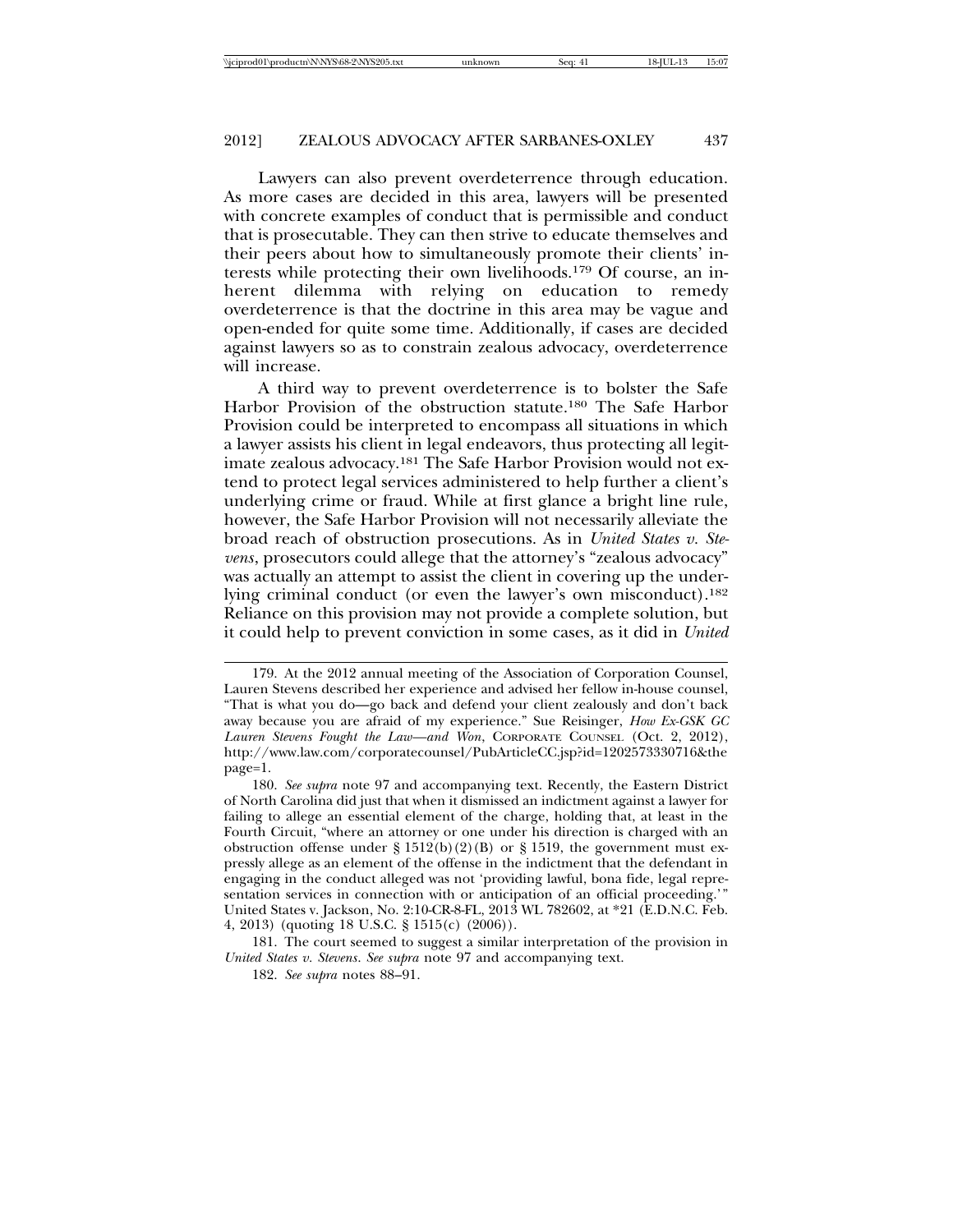*States v. Stevens*. 183 This solution is less desirable than a blanket narrow interpretation of section 1519, however, because it would leave non-lawyers vulnerable to broad obstruction prosecutions.

Prosecutorial overreach can be constrained by instituting prosecutorial guidelines that clearly delineate the boundary between legitimate obstruction prosecutions and prosecutorial abuse. This can be done by providing articulable standards for construing the Sarbanes-Oxley obstruction provisions with which prosecutors must comply.184 Instituting these guidelines could help to prevent prosecutors from believing they have free reign to wield the Sarbanes-Oxley provisions against lawyers in pretextual and coercive ways. While the obstruction doctrine remains broad and unclear, however, it will be difficult to elucidate clear guidelines or to determine when prosecutors have gone too far. This is another area in which the negative effects of Sarbanes-Oxley are unlikely to be resolved absent judicial intervention to cabin the reach of the Act.

Another way in which lawyers can combat prosecutorial overreach and avoid obstruction prosecutions is to cooperate fully with the government during investigations of their clients. Lawyers can be candid in their communications with the government and forthcoming about documents in their possession. For example, if Lauren Stevens had told the FDA that she had produced all documents relevant to the inquiry that she believed, after consulting outside counsel, she was legally obligated to produce, instead of categorically saying that the production was complete, the government may not have been so harsh on her.185 This solution, however, is riddled with pitfalls. By indicating that he may not have disclosed all the information the government wants, does the lawyer open himself up to harsher sanctions? How far should the lawyer go to cooperate? Should he waive attorney-client privilege? Is he sacrificing zealous advocacy for his client the more he cooperates with the government? The fact that prosecutors will respond more favorably to lawyers who cooperate with them than to lawyers who put up a fight leads to bad incentives; knowing that they could receive more favorable treatment, lawyers will be incentivized to waive privilege

<sup>183.</sup> *See supra* note 97 and accompanying text.

<sup>184.</sup> *See generally* Fred C. Zacharias & Bruce A. Green, *Prosecutorial Neutrality*, 2004 WIS. L. REV. 837 (2004).

<sup>185.</sup> *See* Reidy & Burnham, *supra* note 134, at 9, 18 ("[C]ounsel responding to document requests from government agencies should use great care in their communications as to how they describe their production. . . . Every communication matters, and lawyers need to be careful about making overly broad or categorical statements to federal officials.").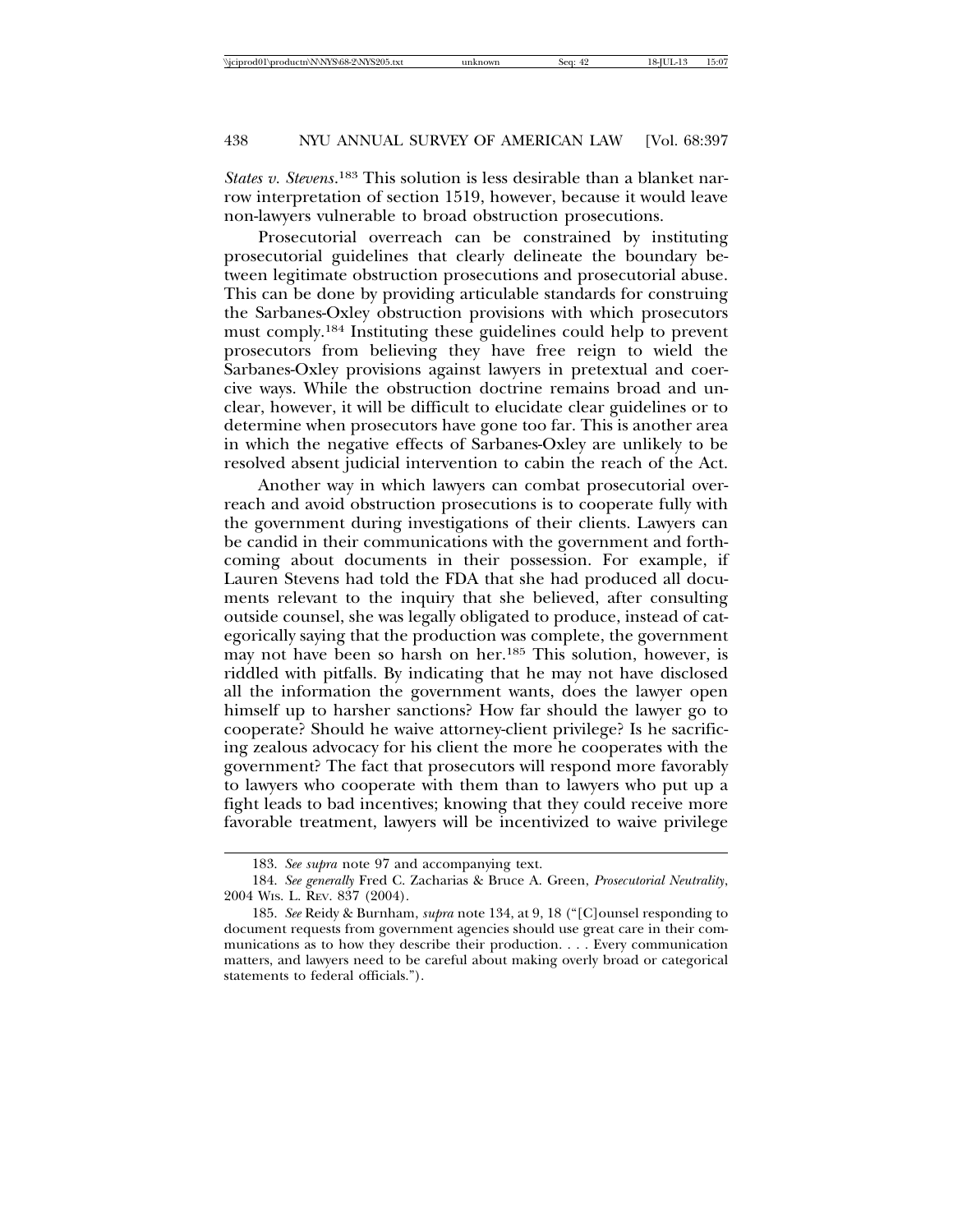and turn documents over to the government that could prove to be detrimental to their clients.186 Despite the pitfalls inherent in cooperation with the government, lawyers will be well-served if they recognize the advantages of forthright communication with the government and seek to strike a balance between cooperation and client protection.

As this discussion shows, these various potential solutions are rife with problems and not one is preferable to a narrow judicial construction of section 1519. The only way to truly protect zealous advocacy in the face of the Sarbanes-Oxley obstruction provisions is to cabin the reach of the statute. If courts decline to address the overcriminalization, overdeterrence, and prosecutorial overreach problems created by a broad interpretation of section 1519, lawyers should do all they can to ward off the government's scrutinizing gaze by adhering closely to ethical duties and seeking outside advice. They should try to avoid the temptation to sacrifice their clients' interests to promote their own until courts confine the reach of the obstruction provisions and remove the conflicts created by Sarbanes-Oxley.

# **CONCLUSION**

The obstruction of justice provisions added by Sarbanes-Oxley are extremely broad and could have vast consequences for the ability of lawyers to zealously advocate for their clients. As the prosecution of Lauren Stevens shows, lawyers are vulnerable to prosecution

<sup>186.</sup> *See* Lonnie T. Brown, Jr., *Reconsidering the Corporate Attorney-Client Privilege: A Response to the Compelled-Voluntary Waiver Paradox*, 34 HOFSTRA L. REV. 897, 898 (2006) ("The Department of Justice . . . has adopted guidelines that seem to make waiver of the attorney-client privilege and work product protection a prerequisite for being deemed 'cooperative,' a significant designation that carries with it the prospect for more favorable penal treatment."); Robert C. Hockett, *Valuing the Waiver: The Real Beauty of Ex Ante Over Ex Post*, 57 CASE W. RES. L. REV. 381, 387 (2007) ("[I]n the cases we are talking about—namely, waiver that is undertaken in order to be deemed cooperative in the already commenced investigation of a crime alleged already to have been committed—one is seeking the benefit of lighter sentencing. This is an inherently coercive context. And so, unsurprisingly, corporate counsel often have remarked that even when waiver might be 'voluntary' in some metaphysical sense in these cases, it often does not feel that way in any motivational sense.") (emphasis omitted); William R. McLucas, Howard M. Shapiro & Julie J. Song, *The Decline of Attorney-Client Privilege in the Corporate Setting*, 96 J. CRIM. L. & CRIMINOLOGY 621, 622 (2006) ("The current trend has, at a minimum, eroded our traditional adversarial process and skewed the balance of power between government investigators and their corporate targets. . . . It forces corporate managers to think first of their own liability and not the broader good of the enterprise that should be—and once was—at the core of their professional lives.").